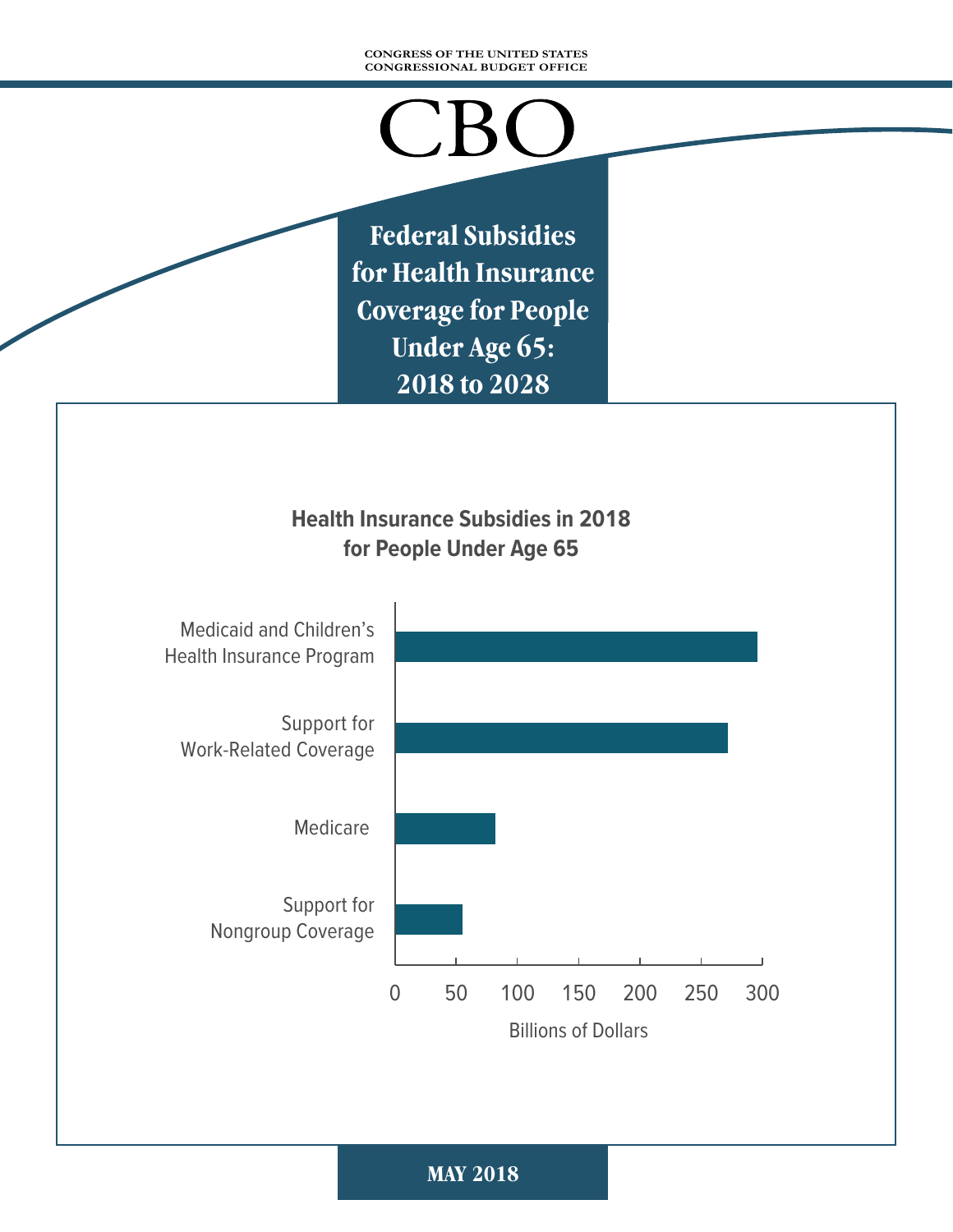## **At a Glance**

The federal government subsidizes health insurance for most Americans through a variety of programs and tax provisions. This report updates CBO's baseline, providing estimates for the 2018–2028 period of the number of noninstitutionalized people under age 65 with health insurance and the federal costs associated with each kind of subsidy.

- In an average month in 2018, about 244 million of those people will have health insurance, and about 29 million will not. By 2028, about 243 million are projected to have health insurance and 35 million to lack it.
- Net federal subsidies for insured people in 2018 will total \$685 billion. That amount is projected to reach \$1.2 trillion in 2028. Medicaid and the Children's Health Insurance Program account for about 40 percent of that total, as do subsidies in the form of tax benefits for work-related insurance. Medicare accounts for about 10 percent, as do subsidies for coverage obtained through the marketplaces established by the Affordable Care Act or through the Basic Health Program.
- The market for nongroup health insurance (that is, insurance bought individually rather than through an employer) is expected to be stable in most areas of the country over the decade. Premiums for benchmark plans, which are the basis for determining subsidies in that market, are projected to increase by about 15 percent from 2018 to 2019 and by about 7 percent per year between 2019 and 2028.
- Since CBO's most recent report comparable to this one was published in September 2017, the projection of the number of people with subsidized coverage through the marketplaces in 2027 has fallen by 3 million, and the projection of the number of uninsured people in that year has risen by 5 million. Projected net federal subsidies for health insurance from 2018 to 2027 have fallen by 5 percent.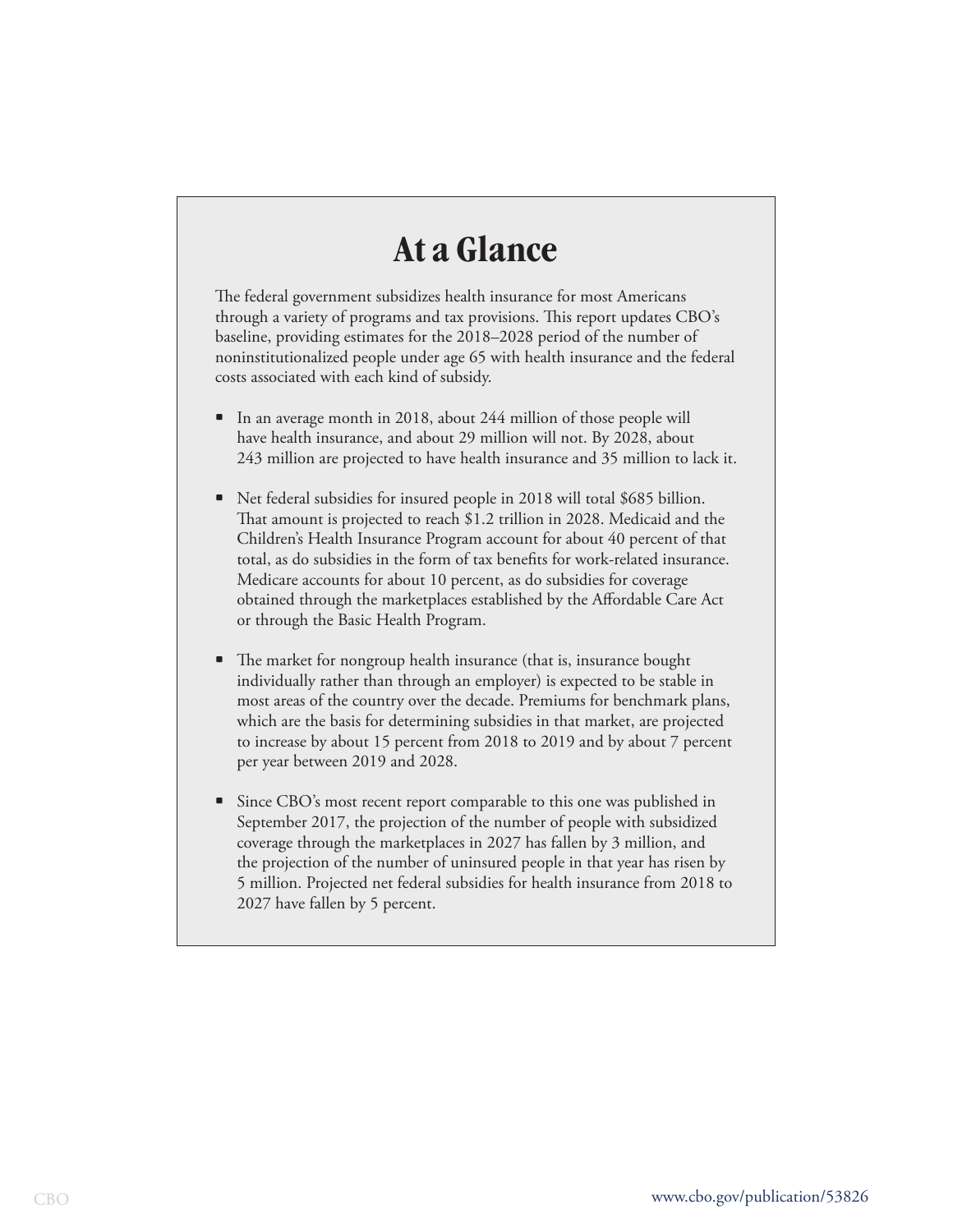

| <b>Summary</b>                                                                      | 1              |
|-------------------------------------------------------------------------------------|----------------|
| How Many People Under Age 65 Are Projected to Have Health Insurance?                | 1              |
| How Large Are the Projected Federal Subsidies, Taxes, and Penalties Associated      |                |
| With Health Insurance?                                                              | 1              |
| How Stable Is the Nongroup Health Insurance Market Projected to Be?                 | $\overline{2}$ |
| How Rapidly Are Premiums in the Nongroup Health Insurance Market Projected to Grow? | $\mathfrak{2}$ |
| How Do These Projections Compare With Previous Ones?                                | $\mathfrak{Z}$ |
| Projected Health Insurance Coverage                                                 | $\mathfrak{Z}$ |
| <b>Employment-Based Coverage</b>                                                    | $\mathfrak{Z}$ |
| Medicaid and CHIP                                                                   | 5              |
| Nongroup Coverage and the Basic Health Program                                      | 5              |
| BOX 1. COST-SHARING REDUCTIONS IN THE CONGRESSIONAL BUDGET OFFICE'S                 |                |
| SPRING 2018 BASELINE                                                                | 8              |
| BOX 2. ASSOCIATION HEALTH PLANS AND SHORT-TERM, LIMITED-DURATION INSURANCE          | 10             |
| Medicare and Other Coverage                                                         | 14             |
| Uninsured                                                                           | 14             |
| Projected Subsidies for Health Insurance Coverage                                   | 16             |
| Work-Related Coverage                                                               | 16             |
| Medicaid and CHIP                                                                   | 16             |
| Nongroup Coverage and the Basic Health Program                                      | 16             |
| Medicare                                                                            | 17             |
| Taxes and Penalties                                                                 | 17             |
| <b>Uncertainty Surrounding the Estimates</b>                                        | 19             |
| Changes in the Estimates of Insurance Coverage and Subsidies Since September 2017   | 20             |
| Changes in the Estimates of Insurance Coverage                                      | 20             |
| Changes in the Estimates of Subsidies, Penalties, and Taxes                         | 24             |
| Comparisons of CBO and JCT's Projections With Actual Coverage and Subsidies         | 25             |
| Nongroup Coverage and the Basic Health Program                                      | 25             |
| Other Subsidies and Revenues                                                        | 26             |
| <b>List of Tables and Figures</b>                                                   | 28             |
| <b>About This Document</b>                                                          | 29             |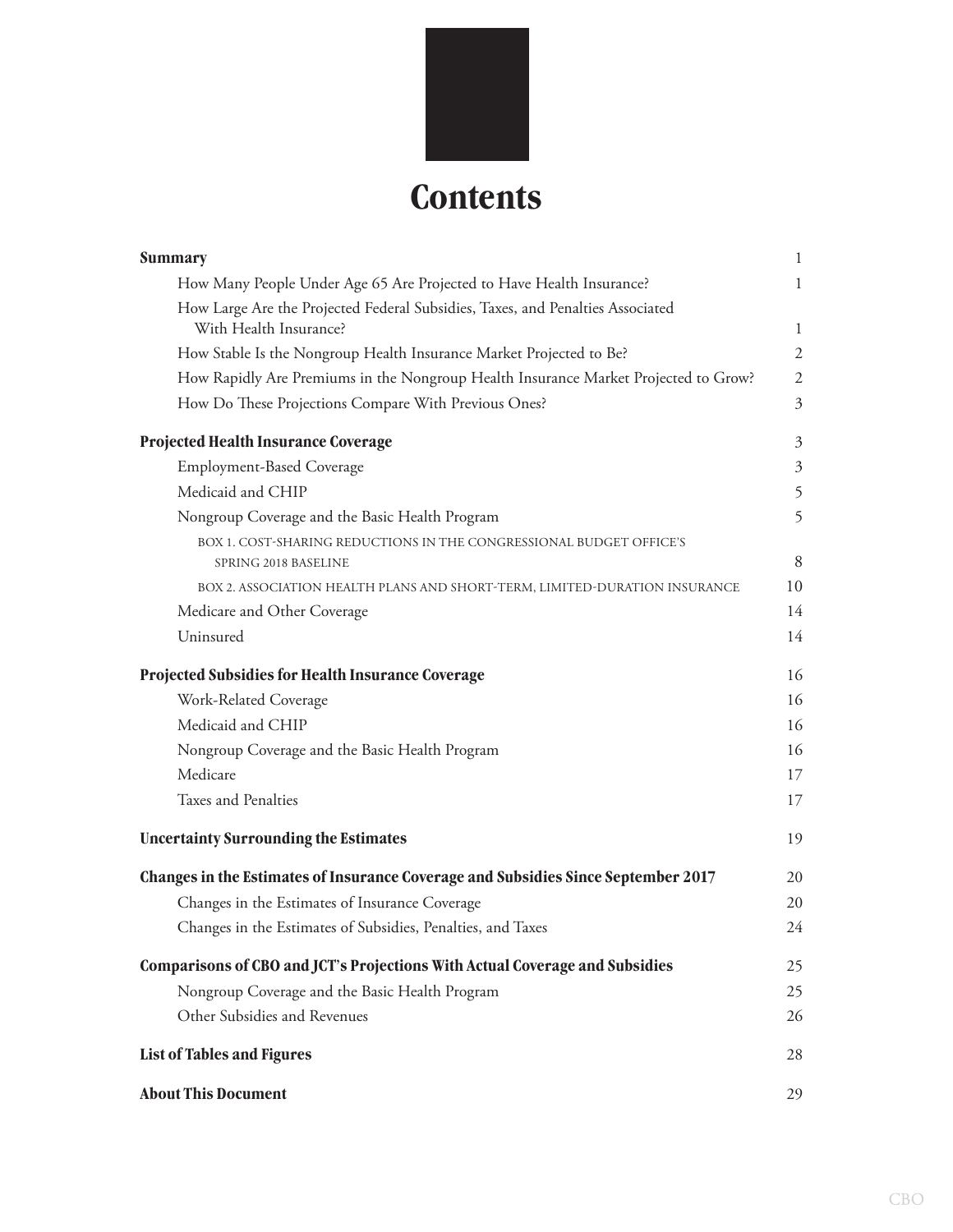## **Notes**

As referred to in this report, the Affordable Care Act comprises the Patient Protection and Affordable Care Act (Public Law 111-148), the health care provisions of the Health Care and Education Reconciliation Act of 2010 (P.L. 111-152), and the effects of subsequent judicial decisions, statutory changes, and administrative actions.

Numbers in the tables and figures may not add up to totals because of rounding.

Unless the report indicates otherwise, all years referred to in describing estimates of spending and revenues are federal fiscal years, which run from October 1 to September 30 and are designated by the calendar year in which they end.

Estimates of health insurance coverage reflect average monthly enrollment during a calendar year and include spouses and dependents covered under family policies. Those estimates are for the noninstitutionalized civilian population under age 65.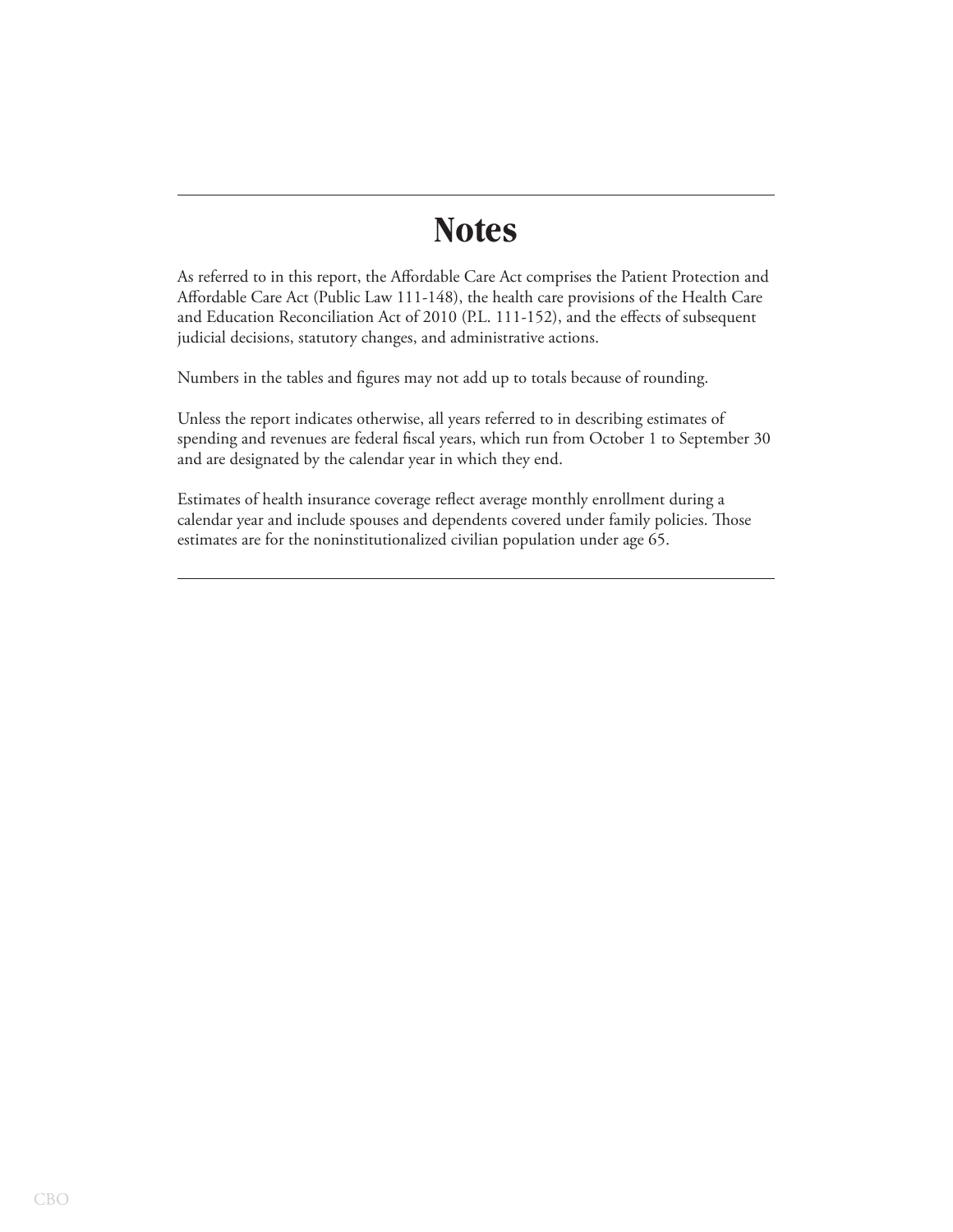## <span id="page-4-1"></span><span id="page-4-0"></span>**Federal Subsidies for Health Insurance Coverage for People Under Age 65: 2018 to 2028**

#### **Summary**

The federal government subsidizes health insurance for most Americans through a variety of programs and tax provisions. In 2018, net subsidies for noninstitutionalized people under age 65 will total \$685 billion, the Congressional Budget Office and the staff of the Joint Committee on Taxation (JCT) estimate. That amount includes the cost of preferential tax treatment for work-related insurance coverage, the cost of Medicaid and Medicare coverage for people under age 65, and government payments for other kinds of health insurance coverage—such as plans purchased through the marketplaces established under the Affordable Care Act (ACA).

This report describes the basis for CBO's baseline projections of the federal costs for those subsidies under current law for the 2018–2028 period. Those projections of costs are built upon estimates of the number of people with health insurance of various kinds. During the coming year, CBO and JCT will use the projections presented here as the benchmark for assessing proposed legislation's effects on the subsidies.

#### **How Many People Under Age 65 Are Projected to Have Health Insurance?**

According to CBO and JCT's estimates, a monthly average of about 244 million noninstitutionalized civilians under age 65 will have health insurance in 2018. About two-thirds of the insured population under 65 will have coverage through an employer, and roughly a quarter will be enrolled in Medicaid or the Children's Health Insurance Program (CHIP). A smaller number will have nongroup coverage, coverage provided by Medicare, or coverage obtained from various other sources. For example, about 4 percent, or 9 million people, are projected to obtain coverage through the marketplaces.

On average throughout the year, about 29 million people—11 percent of all noninstitutionalized civilians younger than 65—will be uninsured in 2018, CBO and

JCT estimate (see [Figure 1](#page-5-1)).<sup>1</sup> Between 2018 and 2019, in the agencies' projections, the number of uninsured people rises by 3 million, mainly because the penalty associated with the individual mandate will be eliminated and premiums in the nongroup market will be higher.<sup>2</sup> The elimination of the penalty was enacted as part of Public Law 115-97 (originally called the Tax Cuts and Jobs Act and referred to as the 2017 tax act in this report).

From 2019 through 2028, the number of people with insurance coverage is projected to rise, from 241 million to 243 million, under current law. The number of uninsured people is also projected to grow, from 32 million to 35 million, increasing the share of the under-65 population without insurance to 13 percent.

**How Large Are the Projected Federal Subsidies, Taxes, and Penalties Associated With Health Insurance?** The estimated \$685 billion in net federal subsidies in 2018 for health insurance coverage for people under age 65 (reflecting the combined effects of subsidies and taxes and penalties) would equal 3.4 percent of gross domestic product (GDP) (see [Figure 2](#page-6-1)). That amount is projected to rise at an average annual rate of about 6 percent between 2018 and 2028, reaching \$1.2 trillion, or 3.9 percent of GDP, in 2028. The estimates of subsidies are intended to be in the middle of the distribution of potential outcomes but are uncertain.

For the 2019–2028 period, projected net subsidies amount to \$9.3 trillion. Two types of costs account for most of that total:

<sup>1.</sup> See Congressional Budget Office, *How CBO Defines and Estimates Health Insurance Coverage for People Under Age 65* (May 2018), [www.cbo.gov/publication/53822](http://www.cbo.gov/publication/53822).

<sup>2.</sup> The individual mandate is a provision of law that requires most U.S. citizens and noncitizens who lawfully reside in the country to have health insurance meeting specified standards and that imposes penalties on those without an exemption who do not comply.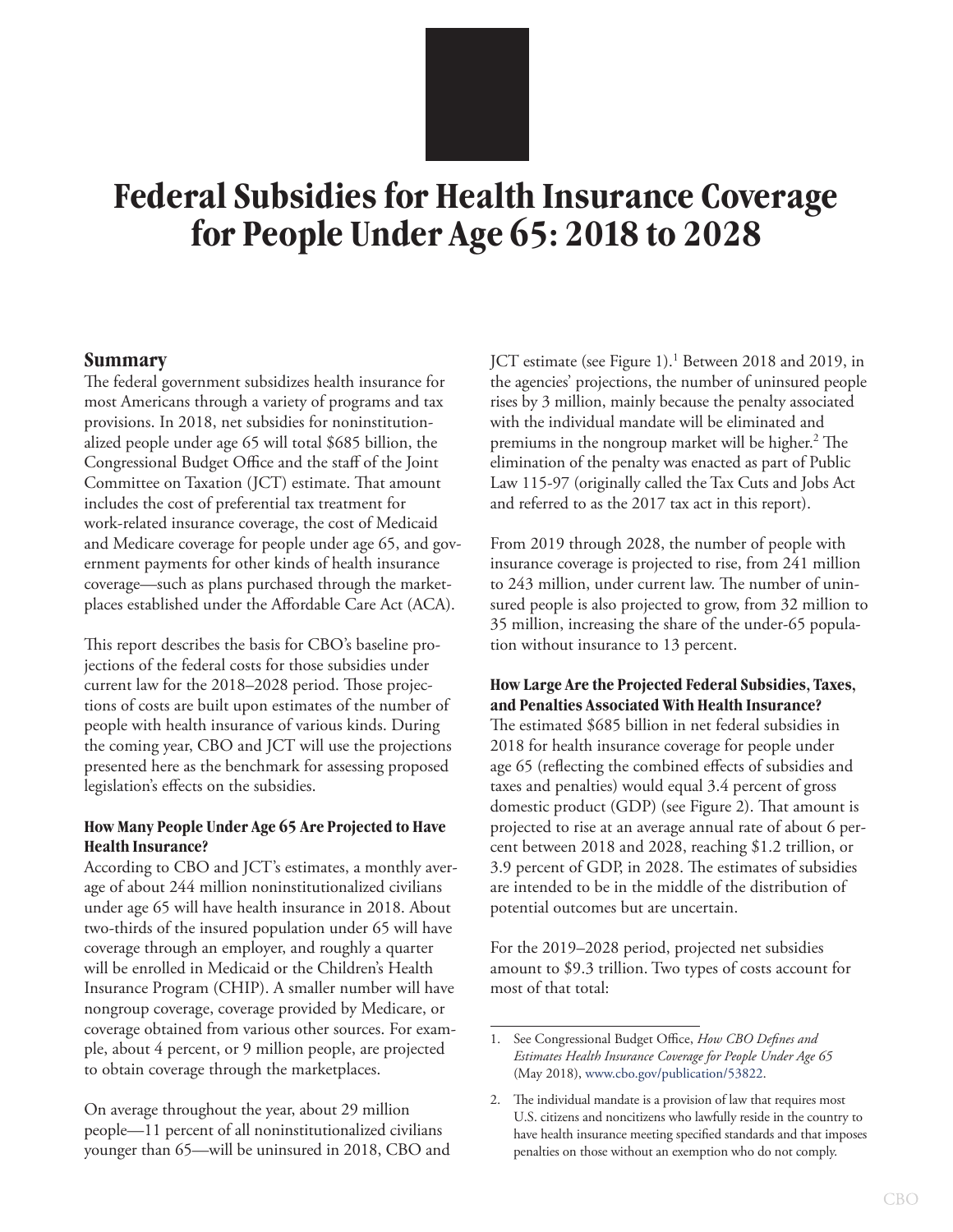#### <span id="page-5-1"></span><span id="page-5-0"></span>**Figure 1.**

#### **Health Insurance Coverage in 2018 for People Under Age 65**



Sources: Congressional Budget Office; staff of the Joint Committee on Taxation.

CHIP = Children's Health Insurance Program.

- Federal spending for people under age 65 with full Medicaid and CHIP benefits (excluding people who reside in a nursing home or another institution) is projected to amount to \$4.0 trillion. That amount includes \$842 billion for people made eligible for Medicaid by the ACA and \$143 billion for CHIP enrollees.
- Federal subsidies for work-related coverage for people under age 65, which stem mainly from the exclusion of most premiums for such coverage from income and payroll taxes, are projected to amount to \$3.7 trillion.

Other subsidy costs are smaller:

- Medicare benefits for noninstitutionalized beneficiaries under age 65 (net of their payments for premiums and other offsetting receipts) are projected to amount to \$1.0 trillion. Such spending is primarily for people who are disabled.
- Subsidies for coverage obtained through the marketplaces or through the Basic Health Program are estimated to total about \$0.8 trillion.

In the agencies' projections, the total cost of federal subsidies is offset to a small extent, \$0.3 trillion, by taxes and penalties collected from health insurance providers, employers, and uninsured people.

#### **How Stable Is the Nongroup Health Insurance Market Projected to Be?**

The nongroup health insurance market is stable in most areas of the country over the next decade in CBO and JCT's projections—but that stability may be fragile in some places. In 2018, insurers are offering coverage in all areas, but about one-quarter of enrollees have access to only one insurer's plans. Stability would be threatened if more insurers exited markets with limited participation than entered them.

Although premiums have been increasing, most subsidized enrollees buying health insurance through the marketplaces are insulated from those increases. Out-ofpocket payments for premiums are based on a percentage of subsidized enrollees' income; the federal government pays the difference between that percentage and the premium for the benchmark plan used as the basis for determining subsidies. Those subsidies are anticipated to result in demand for insurance by enough people, including people with low health care expenditures, for the number of insurers in the marketplaces to be stable in most areas.

#### **How Rapidly Are Premiums in the Nongroup Health Insurance Market Projected to Grow?**

In 2018, the average premium for a benchmark plan the gross amount not including any premium tax credits —is about 34 percent higher than it was in 2017. By CBO and JCT's estimates, in addition to rising health care costs per person, the increase was caused by three primary factors: First, insurers are no longer reimbursed for the costs of cost-sharing reductions (CSRs) through a direct payment; second, a larger percentage of the population lives in areas with only one insurer in the marketplace; and third, some insurers expected less enforcement of the individual mandate in 2018 (which would probably induce some healthier enrollees to leave the market).

CBO and JCT expect premiums for benchmark plans to increase by about 15 percent from 2018 to 2019, an increase that exceeds projected growth in overall spending for private health insurance. (That outcome includes the expected increase in nongroup premiums resulting from healthier people being less likely to obtain insurance after the elimination of the penalty related to the individual mandate.) The agencies expect premiums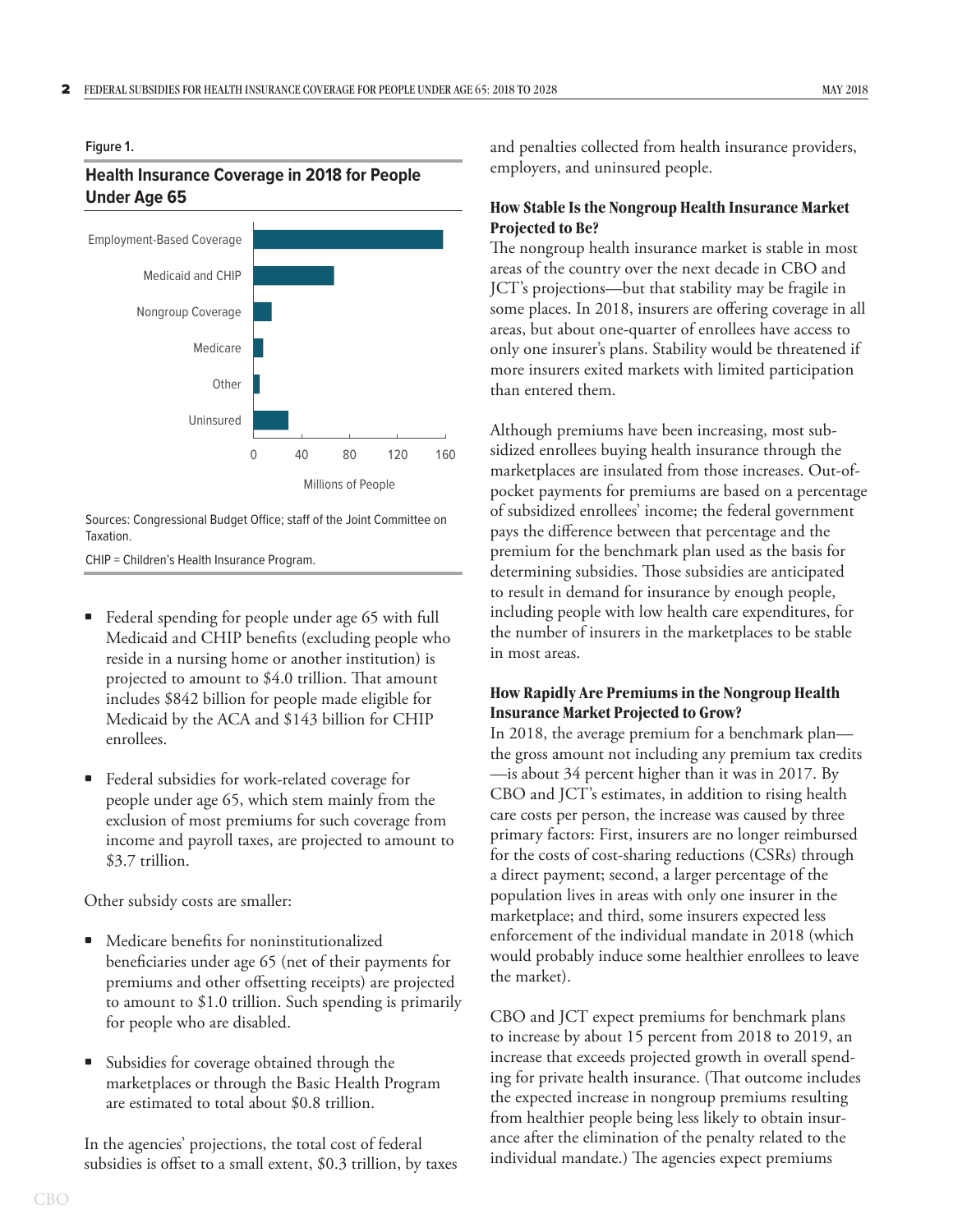<span id="page-6-0"></span>for benchmark plans to increase by an average of about 7 percent per year between 2019 and 2028.

Many people who enroll in coverage through the marketplaces receive federal subsidies in the form of premium tax credits, and the premiums they pay net of those tax credits are often substantially lower than the gross premiums. The net premiums those people face are projected to decline or to grow more slowly than the premiums in the nongroup market for people with higher income who are ineligible for subsidies.

#### **How Do These Projections Compare With Previous Ones?**

These projections update the preliminary projections of subsidies for insurance purchased through the marketplaces established under the ACA as well as revenues related to health insurance coverage for people under age 65 that were published in *The Budget and Economic*  Outlook last month.<sup>3</sup> Compared with those preliminary estimates, federal spending for subsidizing health insurance marketplaces is now projected to be \$4 billion lower in 2018 and \$6 billion lower over the 2019–2028 period, and federal revenues associated with marketplace subsidies, work-related coverage, the excise tax on high-premium insurance plans, and penalties imposed on employers and uninsured people are projected to be \$1 billion higher in 2018 and \$24 billion higher over the 2019–2028 period, on net.

CBO's most recent report comparable to this one was published in September 2017.<sup>4</sup> For 2027 (the last year covered by that report and this one), CBO and JCT's projection of the number of people obtaining subsidized coverage through the marketplaces is now 3 million lower, and the projection of the number of uninsured people is now 5 million larger, than they were in that earlier report. The projection of net federal subsidies for health insurance from 2018 to 2027 is \$481 billion (or 5 percent) lower. The largest contributors to that decrease are a \$389 billion decline in projected subsidies

#### <span id="page-6-1"></span>**Figure 2.**

#### **Health Insurance Subsidies in 2018 for People Under Age 65**



Sources: Congressional Budget Office; staff of the Joint Committee on Taxation.

CHIP = Children's Health Insurance Program.

for work-related coverage and a \$202 billion decline in projected spending for Medicaid and CHIP.

### **Projected Health Insurance Coverage**

CBO broadly defines private health insurance coverage as a policy that, at a minimum, covers high-cost medical events and various services, including those provided by physicians and hospitals. Such coverage is often referred to as comprehensive major medical coverage.

CBO and JCT project that, on average during 2018, 89 percent of the noninstitutionalized civilian population under age 65 will have health insurance, mostly from employment-based plans and Medicaid. Other major sources of coverage include CHIP, nongroup policies, and Medicare. Over the 2019–2028 period, a slightly smaller percentage of that population is projected to be insured. CBO and JCT's projections of insurance coverage are inherently uncertain and represent the agencies' central estimates.

#### **Employment-Based Coverage**

The most common source of health insurance for the noninstitutionalized civilian population under age 65 is a current or former employer—either one's own or a family member's. CBO and JCT estimate that in 2018, a monthly average of about 158 million people (or about

<sup>3.</sup> See Congressional Budget Office, *The Budget and Economic Outlook: 2018 to 2028* (April 2018), [www.cbo.gov/](http://www.cbo.gov/publication/53651) [publication/53651](http://www.cbo.gov/publication/53651). The updated projections are incorporated in the adjustments to CBO's baseline budget projections that will be released later this week as part of the agency's analysis of the President's budget. See Congressional Budget Office, *An Analysis of the President's 2018 Budget* (forthcoming).

<sup>4.</sup> See Congressional Budget Office, *Federal Subsidies for Health Insurance Coverage for People Under Age 65: 2017 to 2027* (September 2017), [www.cbo.gov/publication/53091.](http://www.cbo.gov/publication/53091)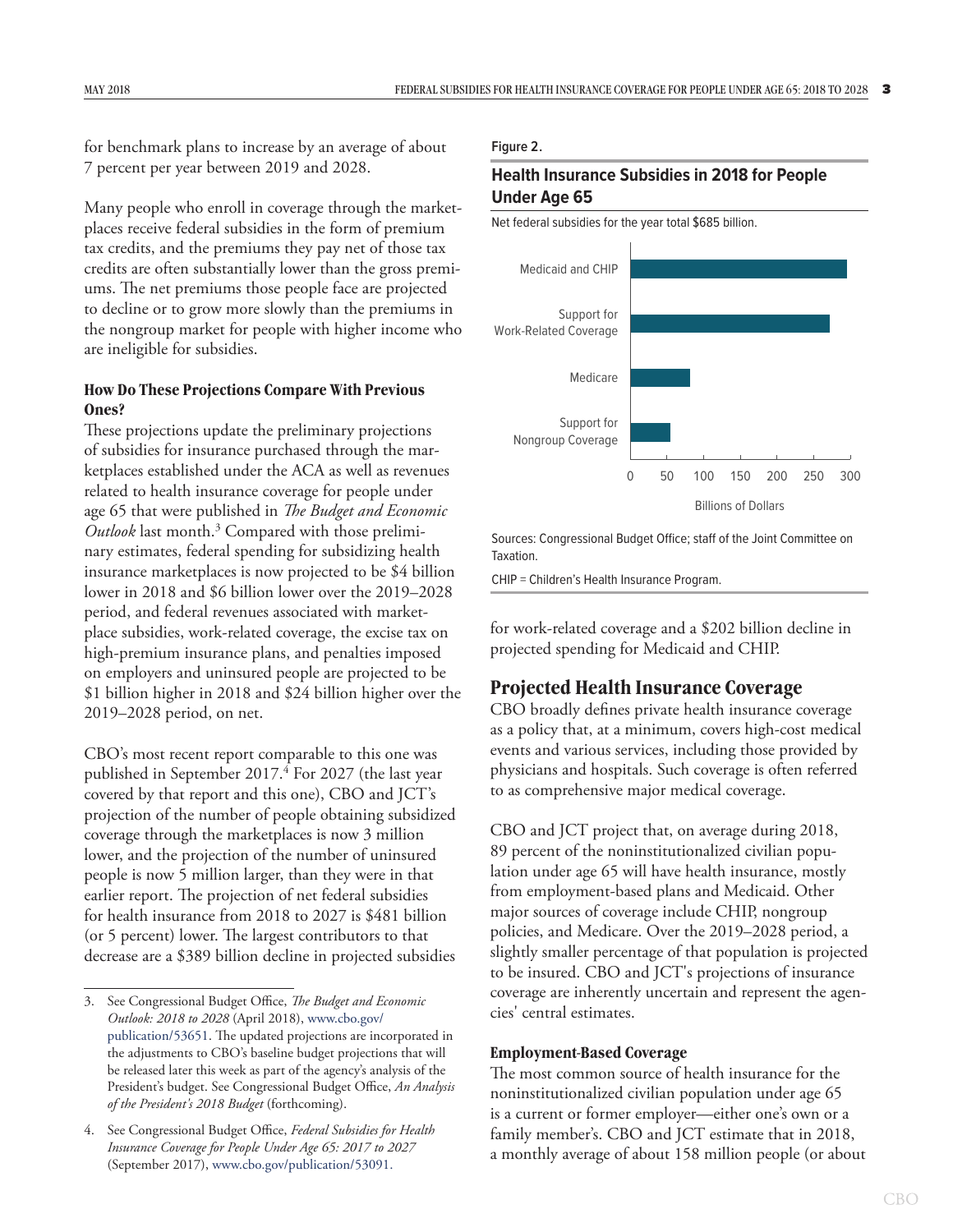#### <span id="page-7-1"></span><span id="page-7-0"></span>**Table 1.**

#### **Health Insurance Coverage for People Under Age 65**

| Millions of People, by Calendar Year                                                                            |                                  |                                  |                                 |                                           |                              |                                  |                                  |                                  |                      |                     |                      |
|-----------------------------------------------------------------------------------------------------------------|----------------------------------|----------------------------------|---------------------------------|-------------------------------------------|------------------------------|----------------------------------|----------------------------------|----------------------------------|----------------------|---------------------|----------------------|
|                                                                                                                 | 2018                             | 2019                             | 2020                            | 2021                                      | 2022                         | 2023                             | 2024                             | 2025                             | 2026                 | 2027                | 2028                 |
| <b>Total Population Under Age 65</b>                                                                            | 273                              | 273                              | 274                             | 275                                       | 275                          | 276                              | 276                              | 276                              | 277                  | 277                 | 278                  |
| <b>Employment-Based Coverage</b>                                                                                | 158                              | 159                              | 159                             | 157                                       | 156                          | 155                              | 154                              | 154                              | 154                  | 154                 | 154                  |
| Medicaid and CHIP <sup>a</sup><br>Made eligible for Medicaid by the ACA                                         | 12                               | 12                               | 12                              | 12                                        | 13                           | 13                               | 13                               | 14                               | 14                   | 14                  | 14                   |
| Otherwise eligible for Medicaid<br><b>CHIP</b>                                                                  | 49<br>6                          | 48<br>6                          | 48<br>6                         | 49<br>6                                   | 49<br>6                      | 49<br>6                          | 50<br>6                          | 50<br>6                          | 50<br>6              | 50<br>6             | 50<br>$\frac{6}{70}$ |
| Subtotal                                                                                                        | $\overline{67}$                  | 66                               | 66                              | $\overline{67}$                           | 68                           | 69                               | $\overline{69}$                  | $\overline{70}$                  | $\overline{70}$      | 70                  |                      |
| Nongroup Coverage and the Basic Health Program<br>Nongroup coverage purchased through marketplaces <sup>b</sup> |                                  |                                  |                                 |                                           |                              |                                  |                                  |                                  |                      |                     |                      |
| Subsidized                                                                                                      | 8                                | 7                                | 7                               | 7                                         | 7                            | 7                                | 7                                | 7                                | 6                    | 6                   | 6                    |
| Unsubsidized                                                                                                    | $\overline{2}$<br>$\overline{9}$ | $\overline{2}$<br>$\overline{9}$ | $\overline{2}$<br>$\frac{1}{9}$ | $\overline{\mathbf{c}}$<br>$\overline{9}$ | $\sqrt{2}$<br>$\overline{9}$ | $\overline{c}$<br>$\overline{9}$ | $\overline{2}$<br>$\overline{9}$ | $\overline{c}$<br>$\overline{9}$ | $rac{2}{9}$          | $\frac{2}{8}$       | $\frac{2}{8}$        |
| Subtotal                                                                                                        |                                  |                                  |                                 |                                           |                              |                                  |                                  |                                  |                      |                     |                      |
| Nongroup coverage purchased outside marketplaces<br>Total, nongroup coverage                                    | 5<br>$\frac{1}{15}$              | 4<br>$\overline{12}$             | 4<br>$\overline{12}$            | 4<br>$\overline{12}$                      | 4<br>$\overline{13}$         | 4<br>$\frac{1}{13}$              | 4<br>$\overline{13}$             | 4<br>$\overline{13}$             | 4<br>$\overline{12}$ | 4<br>$\frac{1}{12}$ | $\frac{4}{12}$       |
| Coverage through the Basic Health Program <sup>c</sup>                                                          | 1                                | 1                                | $\mathbf{1}$                    | 1                                         | 1                            | 1                                | 1                                | $\mathbf{1}$                     | 1                    | 1                   | 1                    |
| Medicare <sup>d</sup>                                                                                           | 8                                | 8                                | 8                               | 8                                         | 8                            | 8                                | 8                                | 8                                | 9                    | 9                   | 9                    |
| Other Coverage <sup>e</sup>                                                                                     | 5                                | 5                                | 5                               | 5                                         | 5                            | 5                                | 5                                | 5                                | 6                    | 6                   | 6                    |
| Uninsuredf                                                                                                      | 29                               | 32                               | 34                              | 35                                        | 35                           | 35                               | 35                               | 35                               | 35                   | 35                  | 35                   |
| <b>Memorandum:</b><br>Number of Insured People                                                                  | 244                              | 241                              | 241                             | 240                                       | 240                          | 241                              | 241                              | 241                              | 242                  | 242                 | 243                  |
| Insured as a Percentage of the Population                                                                       |                                  |                                  |                                 |                                           |                              |                                  |                                  |                                  |                      |                     |                      |
| Including all U.S. residents<br>Excluding unauthorized immigrants                                               | 89<br>91                         | 88<br>90                         | 88<br>90                        | 87<br>89                                  | 87<br>89                     | 87<br>89                         | 87<br>89                         | 87<br>89                         | 87<br>89             | 87<br>90            | 87<br>90             |

Sources: Congressional Budget Office; staff of the Joint Committee on Taxation.

Estimates include noninstitutionalized civilian residents of the 50 states and the District of Columbia who are younger than 65. The components do not sum to the total population because some people report multiple sources of coverage. CBO and JCT estimate that in most years, 10 million people (or 4 percent of insured people) have multiple sources of coverage, such as employment-based coverage and Medicaid.

Estimates reflect average monthly enrollment over the course of a year and include spouses and dependents covered under family policies.

ACA = Affordable Care Act; CHIP = Children's Health Insurance Program; JCT = Joint Committee on Taxation.

- a. Includes noninstitutionalized enrollees with full Medicaid benefits. Estimates are adjusted to account for people enrolled in more than one state.
- b. Under the ACA, many people can purchase subsidized health insurance coverage through marketplaces, which are operated by the federal government, state governments, or partnerships between the federal and state governments.
- c. The Basic Health Program, created under the ACA, allows states to establish a coverage program primarily for people with income between 138 percent and 200 percent of the federal poverty guidelines. To subsidize that coverage, the federal government provides states with funding equal to 95 percent of the subsidies for which those people would otherwise have been eligible through a marketplace.
- d. Includes noninstitutionalized Medicare enrollees under age 65. Most Medicare-eligible people under age 65 qualify for Medicare because they participate in the Social Security Disability Insurance program.
- e. Includes people with other kinds of insurance, such as student health plans, coverage provided by the Indian Health Service, and coverage from foreign sources.
- f. Includes unauthorized immigrants, who are ineligible either for marketplace subsidies or for most Medicaid benefits; people ineligible for Medicaid because they live in a state that has not expanded coverage; people eligible for Medicaid who do not enroll; and people who do not purchase insurance available through an employer, through the marketplaces, or directly from an insurer.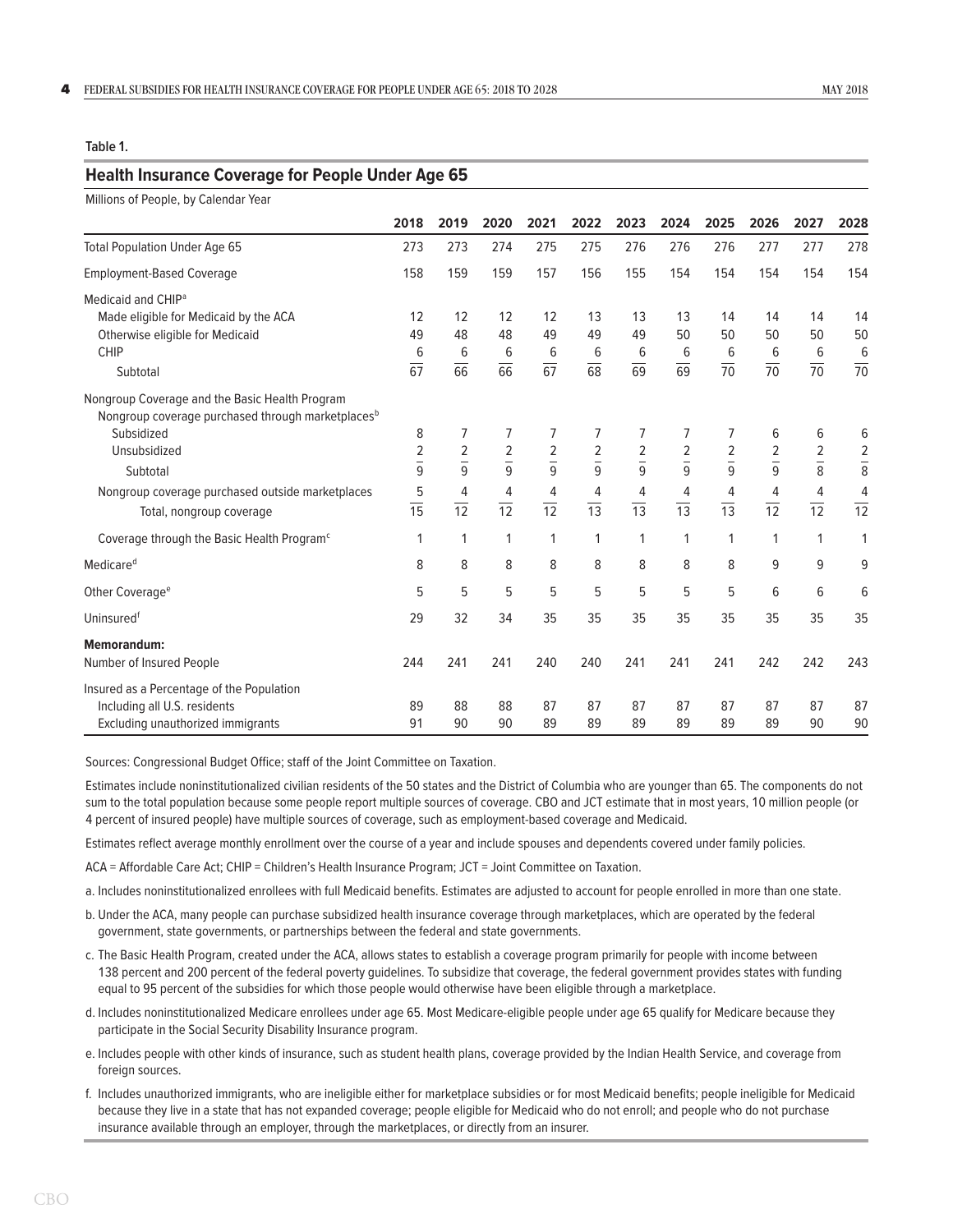<span id="page-8-0"></span>58 percent of the population under age 65) will have employment-based coverage (see [Table 1 on page 4](#page-7-0)). That number is projected to decline to 154 million, or about 55 percent of the population under age 65, in 2028.

Roughly half of the projected reduction in employmentbased coverage over the next decade is attributable to the elimination of the penalty associated with the individual mandate, which CBO and JCT estimate will lead to 2 million fewer people enrolling in employment-based coverage in most years after 2018. In addition, the agencies estimate that health insurance premiums that are rising faster than wages will exert downward pressure on enrollment in employment-based coverage. However, an increase in employment over the next two years resulting from changes in the government's fiscal policy is estimated to mitigate the negative effect of the growth in premiums in the near term.

#### **Medicaid and CHIP**

The next-largest source of coverage among people under age 65 is Medicaid. In 2018, CBO estimates, a monthly average of 61 million noninstitutionalized people will receive full Medicaid benefits.<sup>5</sup> By 2028, that number is projected to grow to 64 million people (14 million made eligible through the ACA's expansion of Medicaid coverage at states' option, and 50 million eligible otherwise). CBO estimates that 6 million people, mostly children but also some pregnant women, will be enrolled in CHIP in 2018, on average. Together, Medicaid and CHIP are projected to provide insurance coverage for one-quarter of the population under age 65 in 2028.

CBO's estimates of Medicaid enrollment over the next decade reflect the agency's expectation that, if current federal laws remained in place, additional states would expand eligibility for the program and that more people would enroll in the program in states that have already done so. Most of the increase in enrollment during that period would stem from additional states expanding eligibility for the program, CBO estimates. Under the ACA, states are permitted to expand eligibility for Medicaid to adults under age 65 whose income is no

more than 138 percent of the federal poverty guidelines (also known as the federal poverty level, or FPL). The federal government pays a larger share of the costs for those people than it pays for those who are eligible otherwise. Currently, about 55 percent of people who meet the eligibility criteria established under the ACA live in states that expanded Medicaid. CBO anticipates that share would increase annually at a rate based on the historical pace of expansion since 2014. By 2028, about two-thirds of the people who meet the new eligibility criteria are projected to be in states that have expanded Medicaid coverage.

#### **Nongroup Coverage and the Basic Health Program**

Nongroup insurance covers a much smaller share of the population under age 65 than employment-based policies and Medicaid do. In 2018, a monthly average of about 15 million people under age 65 are expected to have such coverage, 9 million of whom will have purchased it through the marketplaces established under the ACA.6 That number is a decline from 2017, when an estimated monthly average of 10 million people purchased nongroup coverage through the marketplaces. (Nongroup policies can be purchased either through the marketplaces—with or without government subsidies or elsewhere.) An additional 1 million people are estimated to be participating in the Basic Health Program, which allows states to offer subsidized health coverage to certain low-income people outside the marketplaces.

**Nongroup Coverage.** Between 2018 and 2019, the number of people enrolled in health insurance through the nongroup market is projected to fall by 3 million, mainly because the penalty associated with the individual mandate will be eliminated and premiums faced by people who are ineligible for subsidies in the nongroup market will be higher. Enrollment in the nongroup market is then projected to remain between 12 million and 13 million in each year between 2019 and 2028. The

<sup>5.</sup> Some enrollees receive only partial benefits from Medicaid. They include Medicare enrollees who receive only assistance from Medicaid with out-of-pocket payments and premiums for Medicare, people who receive only family planning services, and unauthorized immigrants who receive only emergency services. Spending for enrollees who receive partial benefits is excluded from the estimates.

<sup>6.</sup> A total of 12 million people selected plans through the marketplaces by the close of the open-enrollment period established by the ACA. However, CBO and JCT estimate that the average monthly enrollment during the year will be lower than the total number of people who will have coverage at some point during the year because some people are covered for only part of the year: Those who experience a qualifying life event (such as a change in income or family size or the loss of employment-based insurance) are allowed to purchase coverage later in the year, and some people stop paying the premiums or leave their marketplace-based coverage as they become eligible for insurance through other sources.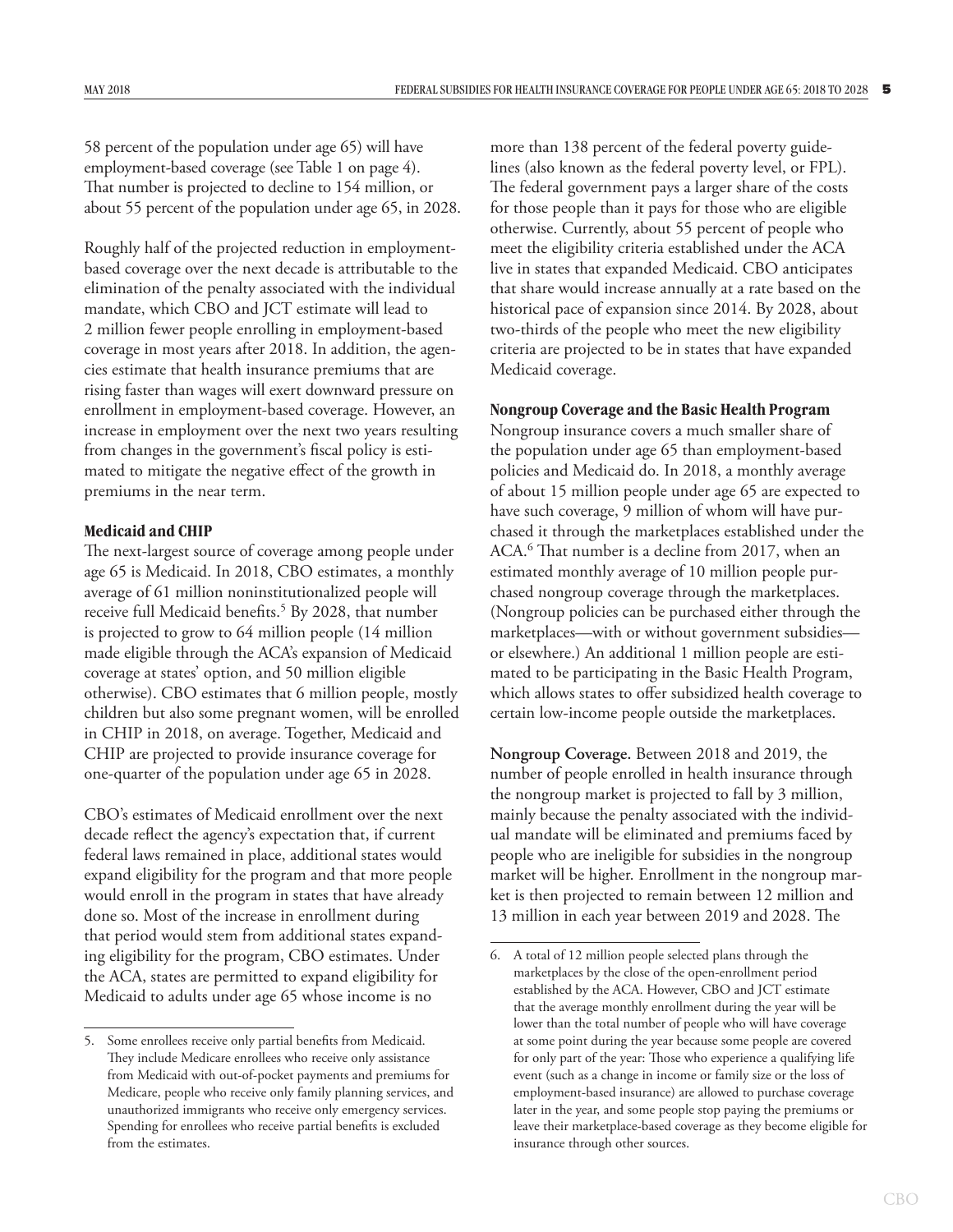agencies estimate that between 6 million and 7 million of those people will receive subsidies.

The stability in estimated enrollment over the 2019– 2028 period is the net result of offsetting effects. On the one hand, CBO and JCT expect the following factors to put downward pressure on enrollment between 2019 and 2028:

- Some additional people will forgo health insurance in years after 2019 as the reaction to the elimination of the individual mandate penalty reaches its full effect, and
- More states are expected to expand eligibility for Medicaid, reducing the number of people projected to obtain coverage through the marketplaces, because people who are eligible for Medicaid are not permitted to receive subsidies for marketplace coverage.

On the other hand, the agencies expect the following effects to increase nongroup enrollment between 2019 and 2028:

- More people will purchase subsidized coverage because they will be eligible for larger tax credits that cover a greater share of premiums for certain plans offered through the marketplaces. Those higher tax credits are based on the higher premiums brought about by the fact that insurers are no longer reimbursed for the costs of CSRs through a direct payment (see [Box 1](#page-4-1)).
- More uninsured people will purchase short-term, limited-duration insurance (STLDI) offered in the nongroup market outside the marketplaces, reflecting a probability that a proposed regulation expanding such coverage takes effect (see [Box 2](#page-13-1) [on page 10](#page-13-1)).

*Stability in the Marketplaces.* Decisions about offering and purchasing health insurance depend on the stability of the health insurance market—that is, on the proportion of people who live in areas with participating insurers and on the likelihood that premiums will not rise in an unsustainable spiral. In the marketplaces, where premiums cannot be based on individual enrollees' health status, the market for insurance would be unstable if, for example, the people who wanted to buy coverage at any offered price would have average health care expenditures so high that offering the insurance would be unprofitable for insurers.

In CBO and JCT's projections, the marketplaces are stable in most areas in large part because most enrollees purchasing subsidized health insurance there are insulated from increases in premiums. The subsidies combined with the rules requiring insurers to offer coverage for preexisting medical conditions, the relative ease of comparison shopping in the marketplaces, and the effects of other requirements—are anticipated to produce sufficient demand for nongroup insurance, including among people with low health care expenditures, to attract at least one insurer almost everywhere.

Moreover, data about insurers' profitability in 2017 provide some indication that the market is stable in most areas of the country.<sup>7</sup> Insurers' profitability, as measured by the share of premiums that goes toward their administrative costs and profits rather than paying for claims, increased in 2017, moving close to pre-ACA levels. That evidence suggests that the premium increases in 2017 were sufficient to account for the underlying health risk of the nongroup population.

Nevertheless, about 26 percent of the population lives in counties with only one insurer in the marketplace in 2018, up from 19 percent in 2017.<sup>8</sup> Several factors may have led insurers to withdraw from those markets, including low enrollment (both in the marketplaces and outside them) in part because of increases in premiums paid by people without subsidies; uncertainty about the enforcement of the individual mandate; and uncertainty about the federal policies affecting the nongroup market, including how preliminary regulations that would allow a wider range of insurance products to be sold might affect the nongroup market if they are finalized. Additional withdrawals are possible in 2019—in response to lower anticipated enrollment stemming from repeal of the penalty related to the individual mandate. Still, with steady demand for insurance in the marketplaces, CBO and JCT expect the number of insurers in

<sup>7.</sup> See Cynthia Cox, Ashley Semanskee, and Larry Levitt, *Individual Insurance Market Performance in 2017* (Kaiser Family Foundation, May 2018),<http://tinyurl.com/yd3z5tm9>.

<sup>8.</sup> Calculations based on data from Ashley Semanskee and others, *Insurer Participation on ACA Marketplaces, 2014–2018* (Kaiser Family Foundation, November 10, 2017), https://tinyurl.com/ y75j4mn7.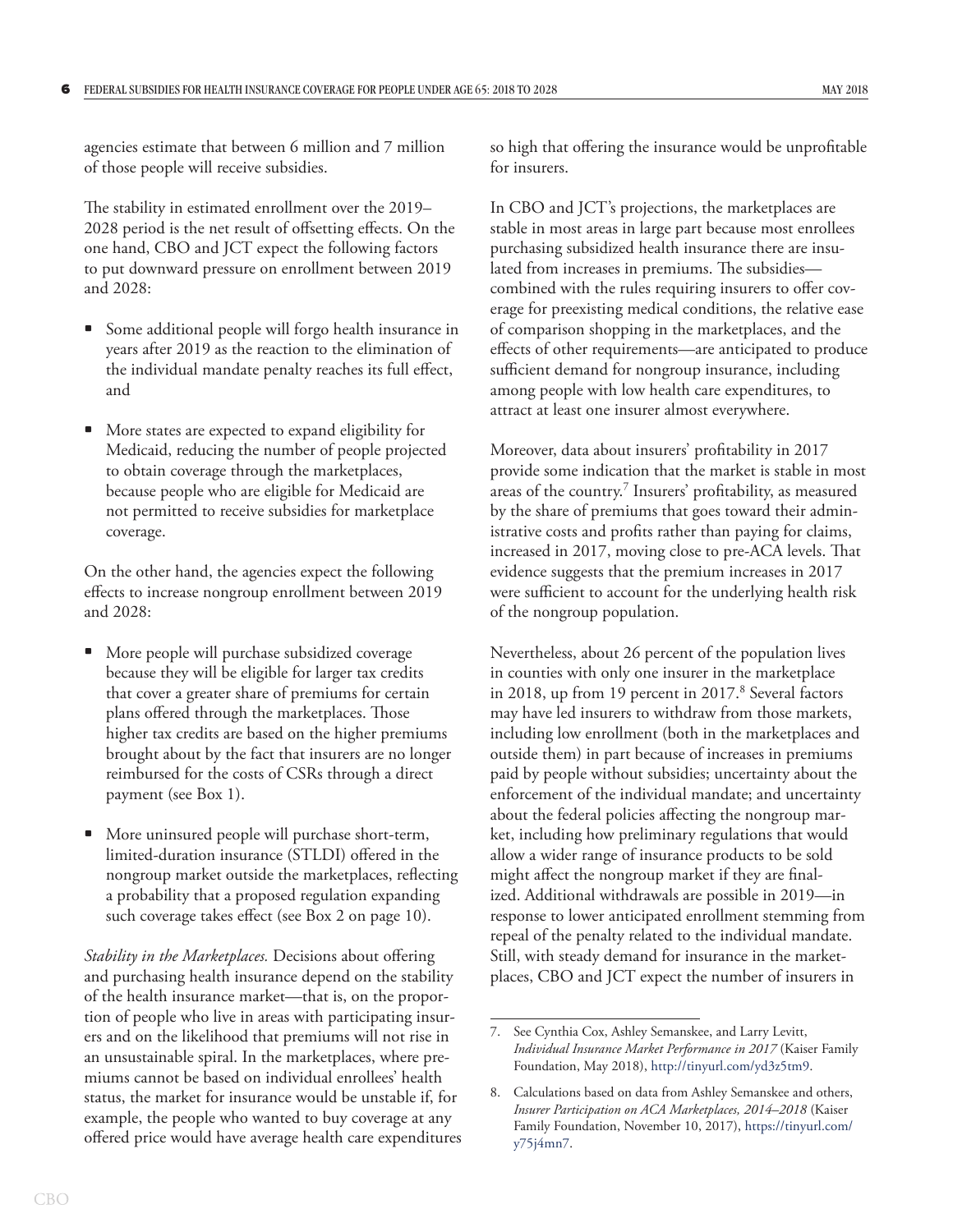the marketplaces to stabilize thereafter in most areas of the country.

Substantial uncertainty continues to exist about federal policies affecting the nongroup market and about the effects of eliminating the penalty related to the individual mandate. That uncertainty may affect insurers' decisions to participate in the nongroup market in future years, and such withdrawals could threaten market stability in some areas of the country.

*Gross Premiums for Benchmark Plans in the Marketplaces.* Premiums for benchmark silver plans in the marketplaces—which are key drivers of subsidy amounts increased by an average of 34 percent from 2017 to 2018. That increase occurred for three main reasons:

- *CSRs.* CBO and JCT estimate that gross premiums for silver plans offered through the marketplaces are, on average, 10 percent higher in 2018 than they would have been without the announcement in October 2017 that the Administration would no longer reimburse insurers for the cost of CSRs through a direct payment without an appropriation for that purpose. Because insurers are required to provide lower cost-sharing for enrollees in silver plans purchased through the marketplaces even in the absence of a federal payment, most insurers increased gross premiums for those plans to cover the costs of CSRs. CBO and JCT estimate that the effects of the lack of a direct payment for CSRs will continue to phase in over the next few years, putting upward pressure on premiums for silver plans offered through the marketplaces.
- *Limited Competition.* The increase in the percentage of the population that lives in a county with only one insurer in the marketplace between 2017 and 2018 probably contributed to the growth in national average benchmark premiums in 2018, because areas where only one insurer offers coverage through the marketplace tend to have higher benchmark premiums than areas where multiple insurers compete against one another to offer coverage.
- *Uncertainty.* CBO and JCT also estimate that some of the increase in benchmark premiums from 2017 to 2018 was related to insurers' uncertainty about whether the individual mandate would be enforced. Such a reduction in enforcement would probably cause some healthier enrollees to leave the market.

The agencies expect insurers to raise premiums for benchmark plans offered through the marketplaces in 2019 by an average of roughly 15 percent over the premiums charged in 2018. Part of that increase is projected to occur because plans are expected to have a less healthy mix of enrollees after the penalty related to the individual mandate is no longer levied beginning on January 1, 2019. In total, CBO and JCT expect, premiums for nongroup health insurance will be about 10 percent higher in 2019 than they would have been if the individual mandate penalty remained in place and was enforced. The lack of a direct payment for CSRs and the rising costs of health care per person are also anticipated to contribute to the overall increase.

After a few years, average premiums for benchmark plans will rise largely with growth in health care spending per person, CBO and JCT expect.<sup>9</sup> As a result, average benchmark premiums in the marketplaces are projected to increase by an average of close to 10 percent per year over the 2019–2023 period and then by an average of roughly 5 percent per year over the 2024–2028 period, after the effects of the elimination of the individual mandate penalty and of the lack of a direct payment for CSRs are expected to be fully phased in. Overall, between 2018 and 2028, the average benchmark premium is projected to grow by an average of about 7 percent per year. Those growth rates are about 2 percentage points lower in real terms (after the effects of inflation are removed).

*Gross Premiums by Tier and Age.* In addition to the key role that gross premiums for benchmark silver plans play in determining subsidies, gross premiums for all tiers of plans—including bronze and gold, for example—reflect the amounts paid by people without subsidies. Gross premiums, which differ by age, geographic area, and smoking status, affect the number of people with different types of health insurance coverage.

Although premiums for benchmark silver plans increased by an average of 34 percent from 2017 to 2018, the premiums for the lowest-cost bronze and gold plans increased by 17 percent and 18 percent, respectively. Insurers' increasing silver plan premiums to cover the cost of CSRs contributed to that difference. Most

<sup>9.</sup> For discussion of how CBO and JCT project premiums, see Congressional Budget Office, *Private Health Insurance Premiums and Federal Policy* (February 2016), pp. 9–11, [www.cbo.gov/](http://www.cbo.gov/publication/51130) [publication/51130](http://www.cbo.gov/publication/51130).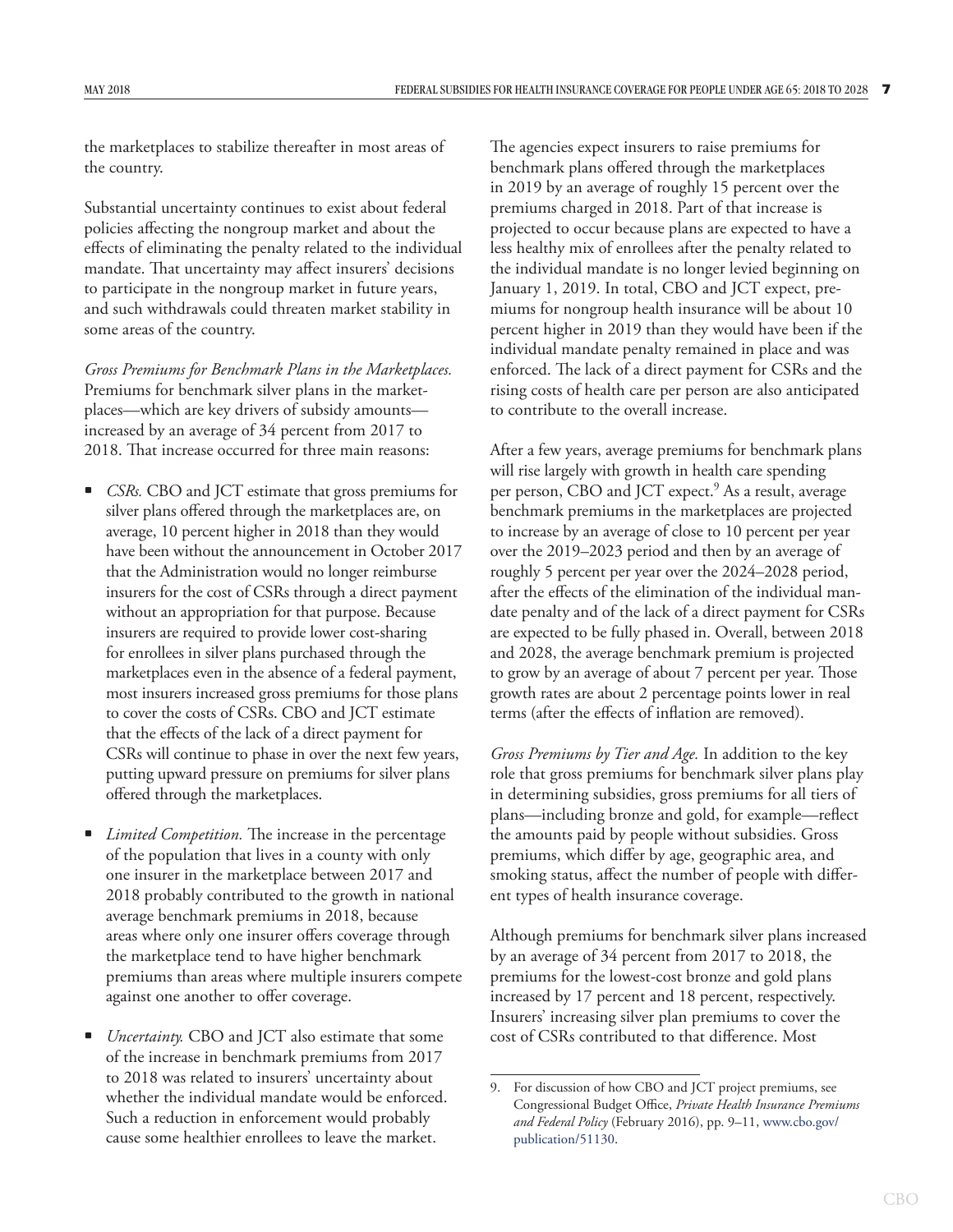#### <span id="page-11-0"></span>**Box 1.**

#### **Cost-Sharing Reductions in the Congressional Budget Office's Spring 2018 Baseline**

#### **Background**

The Affordable Care Act (ACA), in section 1402, requires insurers who participate in the marketplaces established under that act to offer cost-sharing reductions (CSRs) to eligible people. CSRs reduce deductibles and other out-of-pocket expenses like copayments.

To qualify for CSRs, people must generally purchase a silver plan through a marketplace and have income between 100 percent and 250 percent of the federal poverty guidelines (also known as the federal poverty level, or FPL).<sup>1</sup> The size of the subsidy varies with income. For example, in 2017, by the Congressional Budget Office's estimates, the average deductible for a single policyholder (for medical and drug expenses combined) with a silver plan varied according to income in the following way:

| Income as a<br>Percentage of the FPL | <b>Approximate</b><br><b>Deductible (Dollars)</b> |
|--------------------------------------|---------------------------------------------------|
| Above 250 (Without CSRs)             | 3,600                                             |
| Between 200 and 250                  | 2.900                                             |
| Between 150 and 200                  | 800                                               |
| Between 100 and 150                  | 300                                               |

Before October 12, 2017, the federal government reimbursed insurers for the cost of CSRs through a direct payment. However, on that date, the Administration announced that, without an appropriation for that purpose, it would no longer make

such payments to insurers. Because insurers are still required to offer CSRs and to bear their costs even without a direct payment from the government, most have covered those costs by explicitly increasing premiums for silver plans offered through the marketplaces for the 2018 plan year, and CBO expects all insurers to do so beginning in 2019. $^2$  (For the most part, insurers did not increase premiums for other plans to cover the cost of CSRs because the requirement for CSRs does not generally apply to those plans.)

#### **Budgetary Treatment**

CBO and the staff of the Joint Committee on Taxation (JCT) have long viewed the requirement that the federal government compensate insurers for CSRs as a form of entitlement authority. Section 257 of the Balanced Budget and Emergency Deficit Control Act of 1985, which specifies rules for constructing CBO's baseline, requires that the agency assume full funding of entitlement authority.<sup>3</sup> On that basis, CBO included the CSR payments as direct spending (that is, spending that does not require appropriation action) in the agency's June 2017 baseline.

For the spring 2018 baseline, CBO and JCT project that the entitlement for subsidies for CSRs is being funded through higher premiums and larger premium tax credit subsidies instead of a direct payment. The projection reflects the way insurers are currently reimbursed for the cost of providing CSRs to eligible enrollees in light of the Administration's change in policy in October 2017.

<sup>1.</sup> In most marketplaces, people can choose among plans—such as bronze, silver, and gold—for which the portion of covered medical expenses paid by the insurer differs. The average percentage of covered expenses paid by the insurer is called the actuarial value of the plan. Silver plans differ from other plans because they must provide CSRs to eligible enrollees. For people at most income levels, the actuarial value of a silver plan is 70 percent. People who qualify for CSRs are eligible for silver plans with higher actuarial values: 73 percent for people with income between 200 percent and 250 percent of the FPL; 87 percent for people with income between 150 percent and 200 percent of the FPL; and 94 percent for people with income between 100 percent and 150 percent of the FPL. The actuarial values of bronze and gold plans are 60 percent and 80 percent, respectively.

Individuals with income generally between 100 percent and 400 percent of the FPL are also eligible for tax credits to help cover a portion of their premiums. The size of those premium tax credits varies with income and premiums.

<sup>2.</sup> In 2018, in a few states, insurers did not explicitly increase premiums for silver plans in the marketplaces to account for CSRs because state regulators did not allow them to do so. Some insurers nevertheless raised premiums substantially for reasons that were not fully specified; in constructing its baseline, CBO attributed part of such increases to CSRs. Other insurers in those states did not raise premiums by much or at all, but, on the basis of information provided by those insurers, CBO projected that those premiums were sufficient to cover the cost of CSRs. Together, those situations involved fewer than 3 percent of subsidized enrollees in 2018, CBO estimates. For more information, see Sabrina Corlette, Kevin Lucia, and Maanasa Kona, *States Step Up to Protect Consumers in Wake of Cuts to ACA Cost-Sharing Reduction Payments* (The Commonwealth Fund, October 2017), [https://tinyurl.com/](http://www.commonwealthfund.org/publications/blog/2017/oct/states-protect-consumers-in-wake-of-aca-cost-sharing-payment-cuts)y728ro2y.

<sup>3.</sup> 2 U.S.C. §907(b)(1) (2012). Entitlement authority is the authority for federal agencies to incur obligations to make payments to entities that meet the eligibility criteria set in law.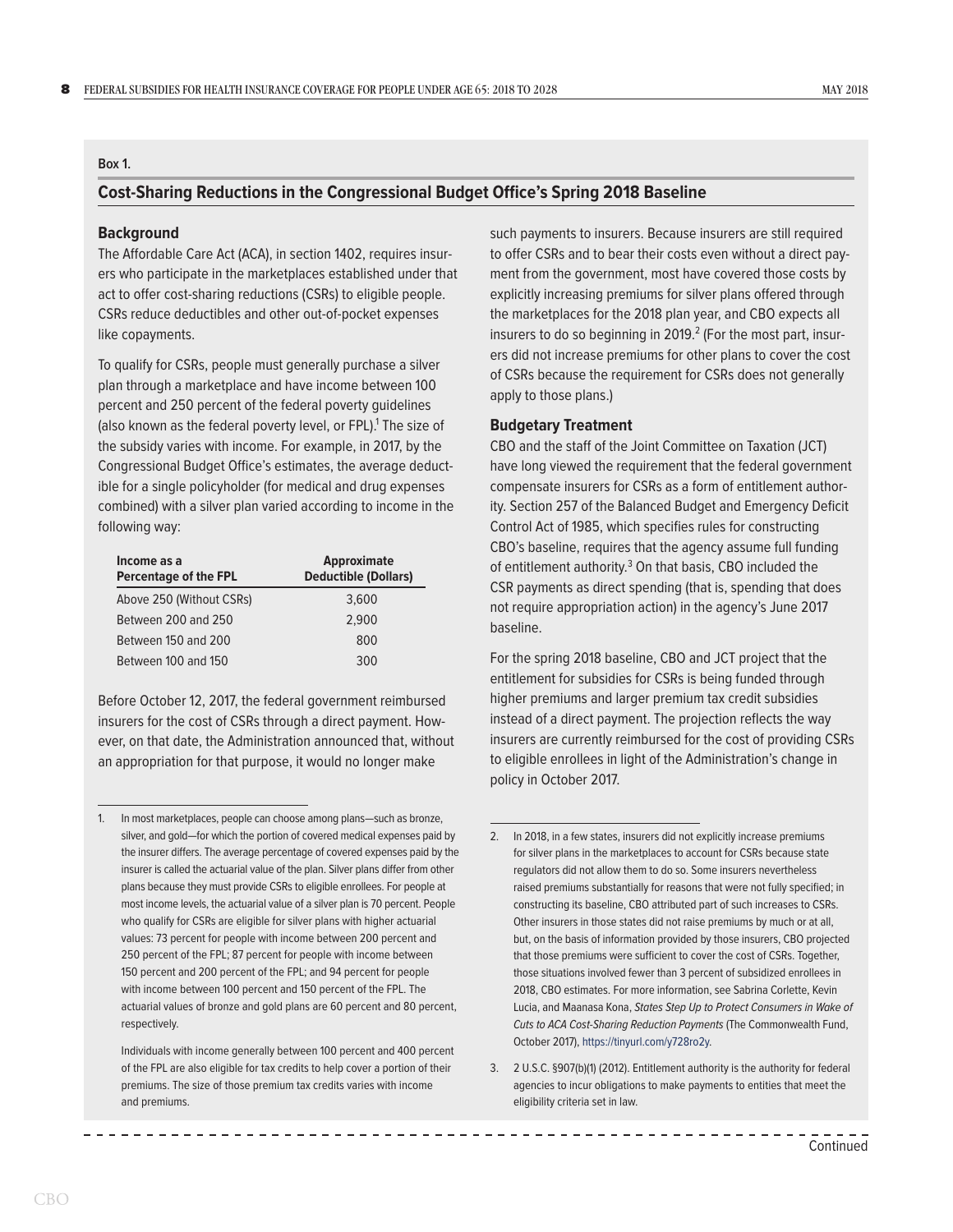Box 1. Continued

#### **Cost-Sharing Reductions in the Congressional Budget Office's Spring 2018 Baseline**

That approach complies with section 257 of the Deficit Control Act because the CSR entitlement is assumed to be fully funded. CBO adopted that revised baseline treatment of the financing of CSRs after consulting with the House and Senate Budget Committees. On the basis of an analysis of insurers' rate filings, CBO and JCT estimate that gross premiums for silver plans offered through the marketplaces are, on average, about 10 percent higher in 2018 than they would have been if CSRs were funded through a direct payment. The agencies project that the amount will grow to roughly 20 percent by 2021.

#### **Effect on the Baseline**

The size of premium tax credits is linked to the premiums for the second-lowest-cost silver plans offered through the marketplaces: Out-of-pocket payments for premiums for enrollees who are eligible for subsidies are based on a percentage of their income, and the government pays the difference through the premium tax credits. As a result, in CBO's projections, higher gross premiums for silver plans increase the amount of tax credits paid by the federal government, thereby covering insurers' costs for CSRs. Higher gross premiums for silver plans do not significantly affect the out-of-pocket payments that subsidized enrollees make for premiums for silver plans offered through the marketplaces because the structure of the premium tax credit largely insulates them from those increases.

For plans besides silver ones, insurers in most states have not increased gross premiums much, if at all, to cover the costs of CSRs. Because the premium tax credits are primarily based on the income of enrollees and not the nature of the plan they choose, enrollees could use those credits to cover a greater share of premiums for plans other than silver ones in those states. For example, more people are able to use their higher premium tax credits to obtain bronze plans, which cover a smaller share of benefits than silver plans, for free or for very low out-of-pocket payments for premiums. Also, some people with income between 200 percent and 400 percent of the FPL can purchase gold plans, which cover a greater share of benefits than do silver plans, with similar or lower premiums after tax credits. As a result of those changes, in most years, between 2 million and 3 million more people are estimated to purchase subsidized plans in the marketplaces than would have if the federal government had directly reimbursed insurers for the costs of CSRs.

Higher gross premiums for silver plans affect premiums for people who are not eligible for premium tax credits (most of whom have income above 400 percent of the FPL). However, many of those enrollees have options for purchasing other plans to avoid paying the premium increases resulting from the October 2017 policy change regarding the government's payments for CSRs. Just as insurers in most states have not appreciably increased premiums for plans other than silver ones to cover the costs of CSRs, insurers in many states have not increased the premiums of silver plans sold outside the marketplaces to cover the costs of CSRs either. Therefore, many people who are not eligible for subsidies are able to select a plan besides a silver one or a silver plan sold outside the marketplaces and avoid paying the premium increases stemming from the lack of a direct appropriation for CSRs.

#### **Future Cost Estimates**

In recent cost estimates for legislation that would appropriate funding for the payments to cover the costs of providing CSRs, CBO and JCT estimated that the appropriation would not affect direct spending or revenues because such payments were already incorporated in CBO's baseline projections.<sup>4</sup> After consulting with the budget committees about the baseline and about cost estimates relative to that baseline, CBO will continue that practice.

For legislation that would change the means of funding the CSR entitlement, CBO will estimate that enactment would not affect the federal deficit—because the obligations stemming from the entitlement can be fully satisfied through a direct payment or higher premiums and larger premium tax credit subsidies. However, if legislation was enacted that appropriated funds for direct payments for CSRs, the agency would update its baseline projections to incorporate those appropriations and to lower its projections of premium tax credits and other effects—because insurers would no longer increase gross premiums for silver plans offered through the marketplaces to cover the costs of providing CSRs.

<sup>4.</sup> See Congressional Budget Office, cost estimate for the Bipartisan Health Care Stabilization Act of 2018 (March 19, 2018), [www.cbo.gov/](http://www.cbo.gov/publication/53666) [publication/53666](http://www.cbo.gov/publication/53666), and letter to the Honorable Lamar Alexander on the appropriation of cost-sharing reduction subsidies (March 19, 2018), [www.](http://www.cbo.gov/publication/53664) [cbo.gov/publication/53664](http://www.cbo.gov/publication/53664).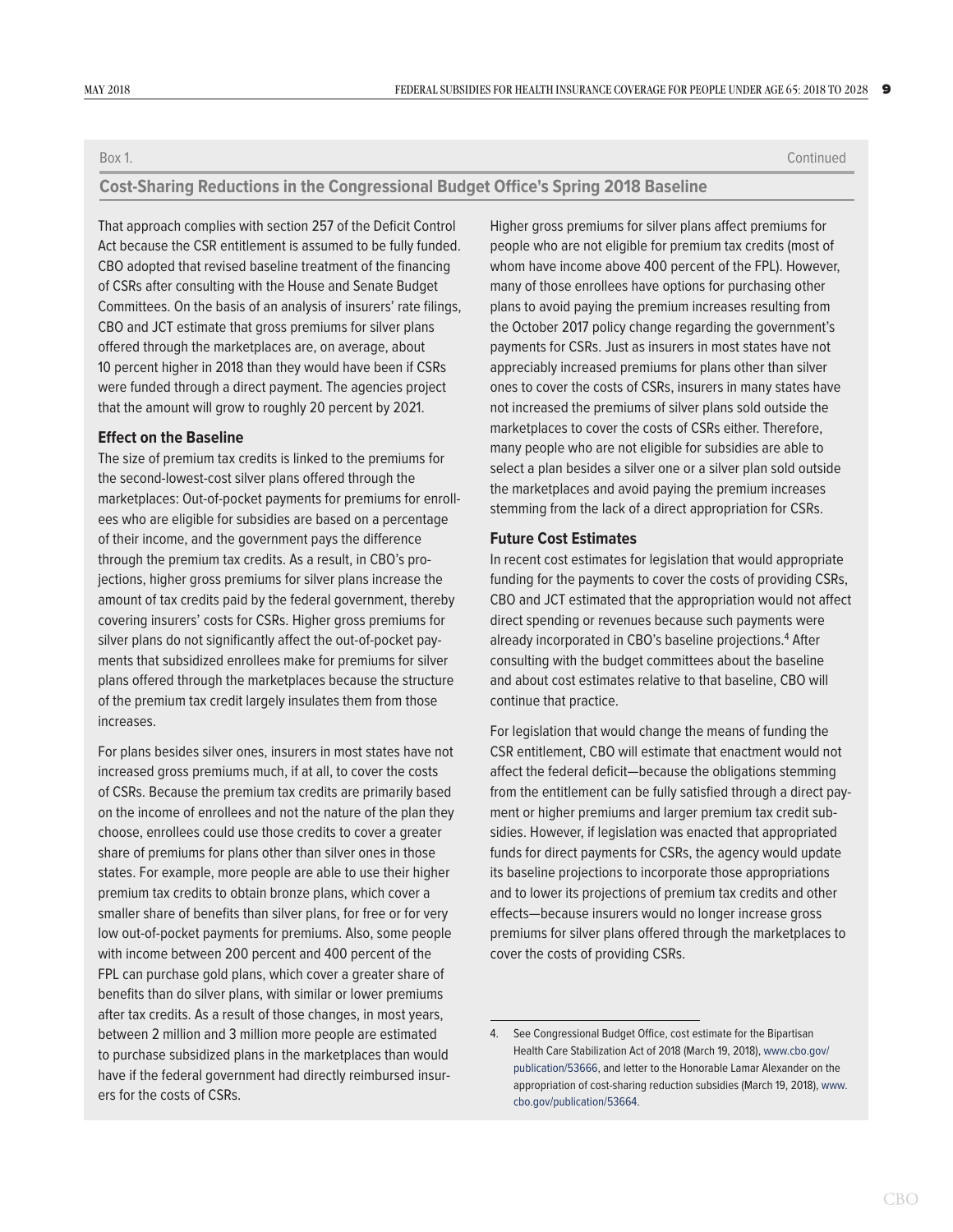#### <span id="page-13-1"></span><span id="page-13-0"></span>**Box 2.**

#### **Association Health Plans and Short-Term, Limited-Duration Insurance**

The baseline presented in this report incorporates estimates from the Congressional Budget Office and the staff of the Joint Committee on Taxation (JCT) of two recent regulations proposed by the Administration. The first regulation—published on January 5, 2018—would make it easier for business associations and other entities to offer health insurance through what are termed association health plans (AHPs) and multiple employer welfare associations, which are legal arrangements that allow business associations or unrelated employers to jointly offer health insurance and other fringe benefits to their members or employees. The second regulation—published on February 21, 2018—would expand the maximum policy length of short-term, limited-duration insurance (STLDI) plans from 3 months to 364 days. In accordance with CBO's standard practice for incorporating the effects of proposed rules, the baseline incorporates an assumption reflecting a 50 percent chance that the final issued rules will be the same as the proposed ones and a 50 percent chance that no new rules like the proposed ones will be issued.<sup>1</sup> The effects described here represent the agencies' estimates if the rules were implemented as proposed.

#### **Estimated Effects of the Proposed Regulations**

The agencies expect that the regulations would affect the small-group and nongroup insurance markets by allowing the sale of insurance products that do not comply with many current insurance regulations governing those markets. For example, insurers could offer plans that do not meet the minimum standards for benefits that insurers in the small-group and nongroup markets must provide, and insurers could also vary premiums on the basis of sex, occupation, and other personal characteristics. Both employers with healthier workforces and individuals who are relatively healthy and have income too high to qualify for premium tax credits for health insurance would find such plans appealing because the premiums would

be lower than those for insurance products that comply with the current rules governing the small-group and nongroup markets.

By CBO and JCT's estimates, starting in 2023 (when the effects of both rules are estimated to be fully phased in), roughly 6 million additional people would enroll in either an AHP or STLDI plan as a result of the proposed rules, with about 4 million in AHPs and about 2 million in STLDI plans. (Of the 2 million additional enrollees in STLDI plans, fewer than 500,000 would purchase products not providing comprehensive financial protection against high-cost, low-probability medical events. CBO considers such people uninsured.)<sup>2</sup> The agencies estimate that the rules would decrease the number of uninsured people by roughly 1 million in 2023 and each year thereafter, with the majority of the previously uninsured enrolling in STLDI plans.

In 2023 and later years, about 90 percent of the 4 million people purchasing AHPs and 65 percent of the 2 million purchasing STLDI plans would have been insured in the absence of the proposed rules, CBO and JCT estimate. Because the people newly enrolled in AHPs or STLDI plans are projected to be healthier than those enrolled in small-group or nongroup plans that comply with the current regulations governing those markets, their departures would increase average premiums for those remaining in other small-group and nongroup plans. As a result, premiums are projected to be 2 percent to 3 percent higher in those markets in most years.

<sup>1.</sup> See Congressional Budget Office, letter to the Honorable John M. Spratt Jr. about how CBO reflects anticipated administrative actions in its baseline projections (May 2, 2007), [www.cbo.gov/publication/18615](http://www.cbo.gov/publication/18615). If final versions of the rules are promulgated, CBO and JCT will account for any changes from the regulations and will include estimates of the full effects of the final rules in subsequent cost estimates and in future baseline projections of health insurance coverage and federal subsidies for it.

<sup>2.</sup> In developing those estimates, CBO and JCT consulted with numerous policy and legal experts, industry associations, insurers, and state insurance regulators. On the basis of those conversations, the agencies expect that if the proposed STLDI regulation was finalized, a range of new STLDI insurance products would be sold. A small percentage of those plans would resemble current STLDI plans, which do not meet CBO's definition of health insurance coverage. In addition to those plans, insurers would, CBO expects, offer new types of short-term products resembling nongroup insurance products sold before the implementation of the Affordable Care Act. Those new products would probably limit benefits, be priced on the basis of individuals' health status, and impose lifetime and annual spending limits, and insurers could reject applicants on the basis of their health and any preexisting conditions. The majority of those plans would probably meet CBO's definition of private health insurance because they would still provide financial protection against high-cost, low-probability medical events.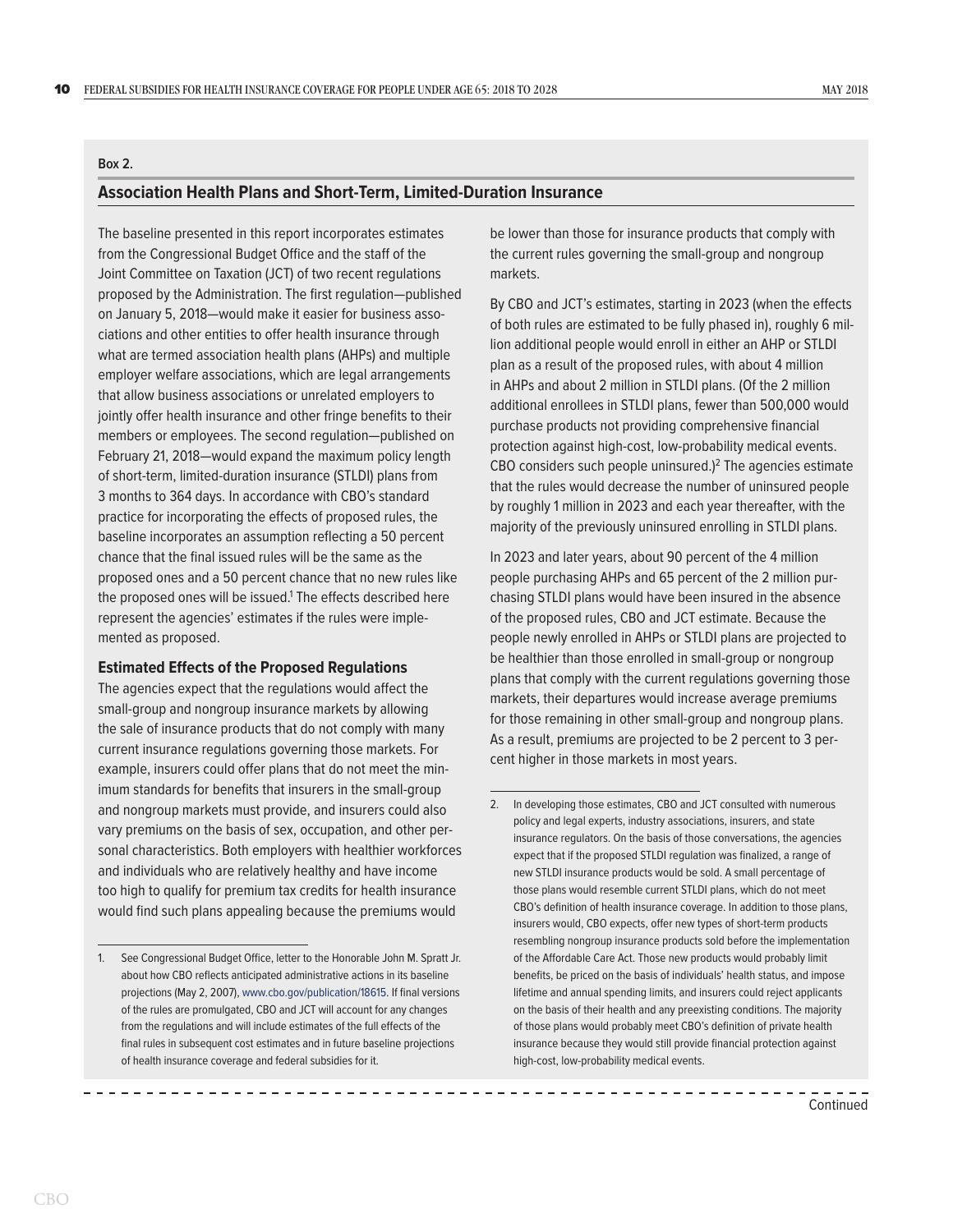#### Box 2. Continued

#### **Association Health Plans and Short-Term, Limited-Duration Insurance**

CBO and JCT estimate that the proposed rules would reduce the federal deficit by roughly \$1 billion over the 2019–2028 period if implemented as proposed (and simultaneously, as assumed). On the basis of information obtained from stakeholders, CBO and JCT project that the rule on AHPs would primarily affect the small-group market and that the rule on STLDI plans would primarily affect the nongroup market. Over the 2019–2028 period, outlays for marketplace subsidies would increase on net by \$2 billion, and revenues would increase by \$3 billion. The net increase in marketplace subsidies reflects an increase in subsidies stemming from higher premiums, mostly offset by a reduction in the number of people receiving those subsidies.

#### **Comparison With Other Estimates**

CBO and JCT's assessment of the effects of the AHP and STLDI rules is in line with other published analyses, although comparing results is difficult because the policy scenarios evaluated are different. One outcome that is straightforward to compare is the effect of the rules on premiums for the small-group and nongroup plans that comply with the current regulations governing those markets. For that measure, CBO's estimate of a 2 percent to 3 percent increase in premiums accords with most other published estimates but is lower than the 6 percent increase estimated by the Chief Actuary for the Centers for Medicare & Medicaid Services (CMS).<sup>3</sup> Similarly, CBO's estimate of 4 million enrollees in AHPs is similar to other estimates.<sup>4</sup>

For the STLDI regulation, different analyses have reported very different measures, but most have reported the number of people leaving nongroup plans that comply with the current regulations governing that market. On that measure, CBO and JCT's estimate is significantly higher than the Administration's estimate contained in the proposed rule but lower than estimates in other published analyses.<sup>5</sup> Specifically, the Administration estimates in the proposed rule that fewer than 0.2 million people will leave the nongroup plans for STLDI plans, and other analyses show a range of 1.1 million to 2.2 million—compared with the agencies' estimate of almost 1 million departures in most years for both AHPs and STLDI plans (most of those for the latter).

<sup>3.</sup> For an analysis of how both rules would affect premiums for small-group and nongroup plans that comply with the regulations governing those markets, see Covered California, *Individual Markets Nationally Face High Premium Increases in Coming Years Absent Federal or State Action, With Wide Variation Among States* (March 8, 2018), Table 1, https://tinyurl. com/yb5bpc2y. For an analysis of how AHPs would affect premiums for nongroup plans, see Sabrina Corlette, Josh Hammerquist, and Pete Nakahata, "New Rules to Expand Association Health Plans," *The Actuary Magazine* (web exclusive, May 2018),<https://tinyurl.com/yavdxagj>. For CMS's analysis of the STLDI rule, see Centers for Medicare & Medicaid Services, "Estimated Impact of STLD Proposed Rule (2018)" (April 6, 2018), https://go.usa.gov/xQPpj.

<sup>4.</sup> For an analysis of expected enrollment in AHPs, see Dan Mendelson, Chris Sloan, and Chad Brooker, "Association Health Plans Projected to Enroll 3.2 Million Individuals," *Avalere* (press release, February 28, 2018), Table 2, <https://tinyurl.com/yb6plqdh>.

<sup>5.</sup> For the estimate in the proposed rule, see Short-Term, Limited-Duration Insurance, 83 Fed. Reg. 7437, 7441 (proposed February 21, 2018), https:// go.usa.gov/xQPY5. See also Centers for Medicare & Medicaid Services, "Estimated Impact of STLD Proposed Rule (2018)" (April 6, 2018), https:// go.usa.gov/xQPpj. For a summary of other assessments, see Christopher Pope, "Evaluating Assessments of Short-Term Insurance Deregulation," *Health Affairs Blog* (blog entry, May 9, 2018) Exhibit 1, [https://tinyurl.com/](https://tinyurl.com/y9xbps6k) [y9xbps6k.](https://tinyurl.com/y9xbps6k) One of the assessments cited assumes that the individual mandate remains in place, so comparing its estimates with those of other assessments is difficult. The more comparable assessments are Michael Cohen, Michelle Anderson, and Ross Winkelman, "Effects of Short-Term Limited Duration Plans on the ACA-Compliant Individual Market" (prepared by Wakely Consulting Group for the Association for Community Affiliated Plans, 2018), Table 1, <https://tinyurl.com/y7ccesj7>; and Linda J. Blumberg, Matthew Buettgens, and Robin Wang, *Updated: The Potential Impact of Short-Term Limited Duration Policies on Insurance Coverage, Premiums, and Federal Spending* (Urban Institute, March 14, 2018), [https://](https://www.urban.org/research/publication/updated-potential-impact-short-term-limited-duration-policies-insurance-coverage-premiums-and-federal-spending) [tinyurl.com/yc37zx3o](https://www.urban.org/research/publication/updated-potential-impact-short-term-limited-duration-policies-insurance-coverage-premiums-and-federal-spending).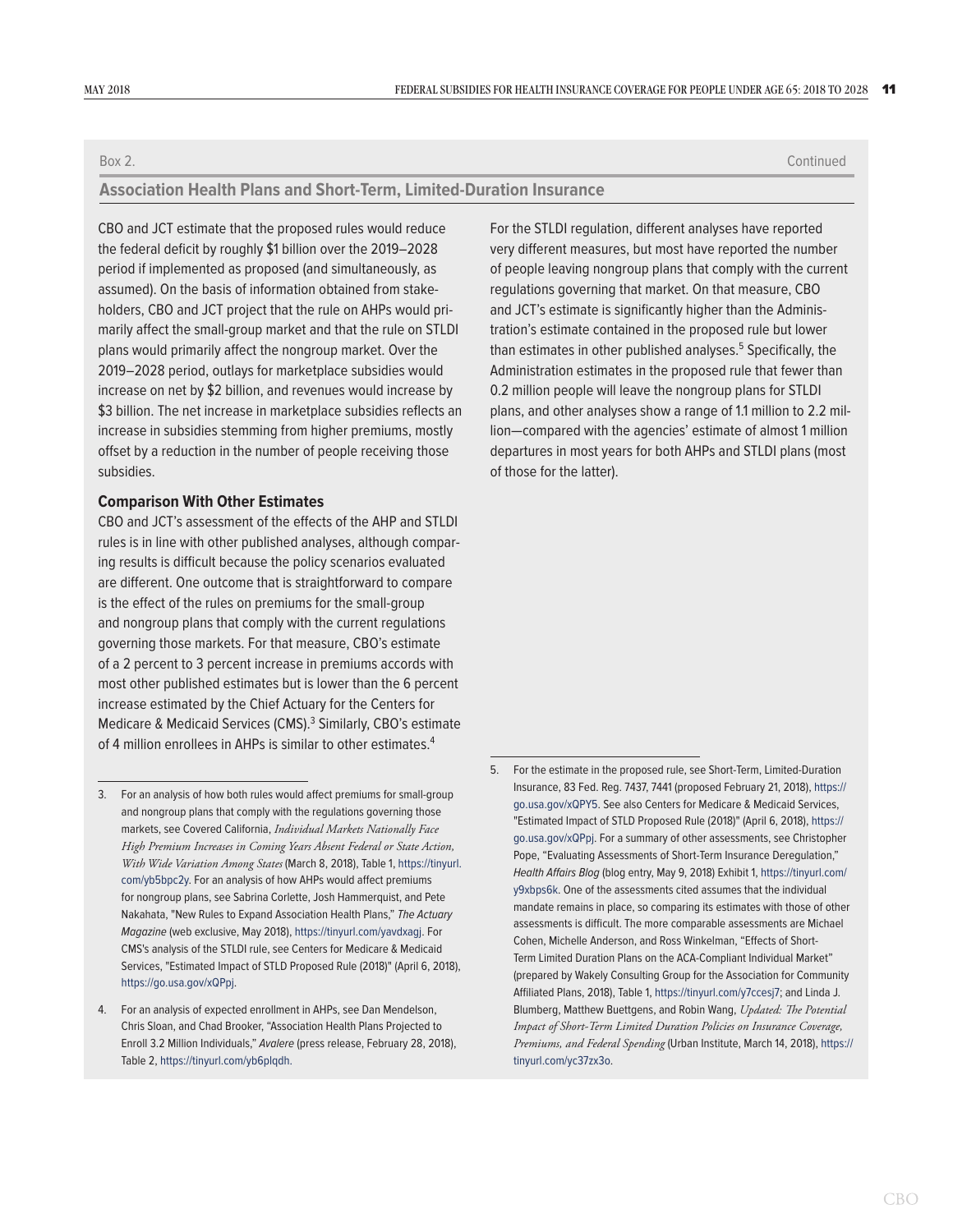insurers did not increase premiums for plans in other tiers to cover the cost of CSRs because the requirement to offer CSRs does not generally apply to those plans.

After 2018, growth in gross premiums is projected to be slightly slower for bronze than for silver plans mainly because premiums for silver plans are expected to absorb more of the costs for CSRs during the next few years. Such growth for gold plans is projected to be slower than for silver or bronze plans mainly because the fast growth in premiums for silver plans in the marketplaces is expected to cause some people to choose gold plans instead of silver plans and the health of those people is anticipated to reduce the average costs borne by gold plans. The fast premium growth of silver plans is projected to make those plans increasingly unattractive over time to people not eligible for subsidies. By the end of the coming decade, gross premiums for gold plans are projected to be lower than gross premiums for silver plans, and the gold plans will provide more generous benefits for people not eligible for CSRs.

Increases in gross premiums for a particular tier are the same across age groups in percentage terms, but gross premium amounts themselves differ substantially by age. For people without subsidies, premiums are estimated to be slightly less than three times higher for a 64-yearold than a 21-year-old, on average, after accounting for regulations in different states. For example, CBO and JCT estimate average premiums for a 21-year-old, a 45-year-old, and a 64-year-old who buy the lowest-cost gold plans through the marketplaces to be about \$8,800, \$12,600, and \$25,700, respectively, in 2028 (see [Figure](#page-16-0)  [3\)](#page-16-0). Those estimates represent a national average of premiums excluding any premium tax credits, reflecting the geographic distribution of people who have coverage through the marketplaces.

*Net Premiums for People Eligible for Subsidies.* Because many people who enroll in coverage through the marketplaces receive federal subsidies in the form of premium tax credits, the net premiums that enrollees pay are often substantially lower than the gross premiums discussed above. In 2017, the average gross premium for subsidized enrollees in all states that use the federally facilitated marketplace platform healthcare.gov was about \$5,850, but the average net premium paid after subsidies was about \$1,250 (see [Figure 4\)](#page-17-1). In 2018, gross premiums in those states grew substantially, to an average of about \$7,650 for subsidized enrollees. Although people not

receiving subsidies paid the gross amount, net premiums for subsidized people fell to an average of about \$1,050 because average tax credits increased substantially.<sup>10</sup> Average tax credits increased because the average premium for a benchmark silver plan rose. Those tax credits can be used to buy a plan in any tier. Because the tax credits grew so much more than premiums for bronze and gold plans, enrollees receiving subsidies often saw a significant reduction in their net premiums for those plans from 2017 to 2018.

The net premiums faced by people eligible for subsidies in the nongroup market, whose income is less than 400 percent of the FPL, vary substantially by income as well as by tier and by age. However, the general trends over time for such people can be illustrated by the premiums for people with income at 225 percent of the FPL (see [Figure 5\)](#page-18-0).

For silver plans, growth in net premiums for people with that amount of income—and for many other people eligible for subsidies—is estimated to be about 5 percent per year between 2018 and 2028 in nominal terms and 3 percent in real terms. That growth is limited by several factors that apply equally across age groups. For example, net premiums are limited to be no more than a certain percentage of people's income.

For bronze and gold plans, growth in net premiums in CBO's projections is heavily influenced by premium tax credit amounts, which are linked to the second-lowest-cost silver plan in the marketplaces. Because the gross premiums for those silver plans rose so much in 2018, the net premiums for bronze and gold plans for people eligible for tax credits in 2017 fell substantially in percentage terms between 2017 and 2018 for people with income at 225 percent of the FPL and for many other people eligible for subsidies (if the 2017 net premiums were greater than zero). Between 2018 and 2028, the projected nominal growth in those premiums varies significantly by age and tier as well as income. However, after the effects of inflation are removed, net premiums for bronze and gold plans for many people eligible for subsidies are generally projected to decline over that period.

<sup>10.</sup> CBO's calculations are based on data on plans selected during the open-enrollment period for each year. See Centers for Medicare & Medicaid Services, "2017 Marketplace Open Enrollment Period Public Use Files," <https://go.usa.gov/xQ5ba>, and "2018 Marketplace Open Enrollment Period Public Use Files," [https://](https://go.usa.gov/xQ5bC) [go.usa.gov/xQ5bC](https://go.usa.gov/xQ5bC).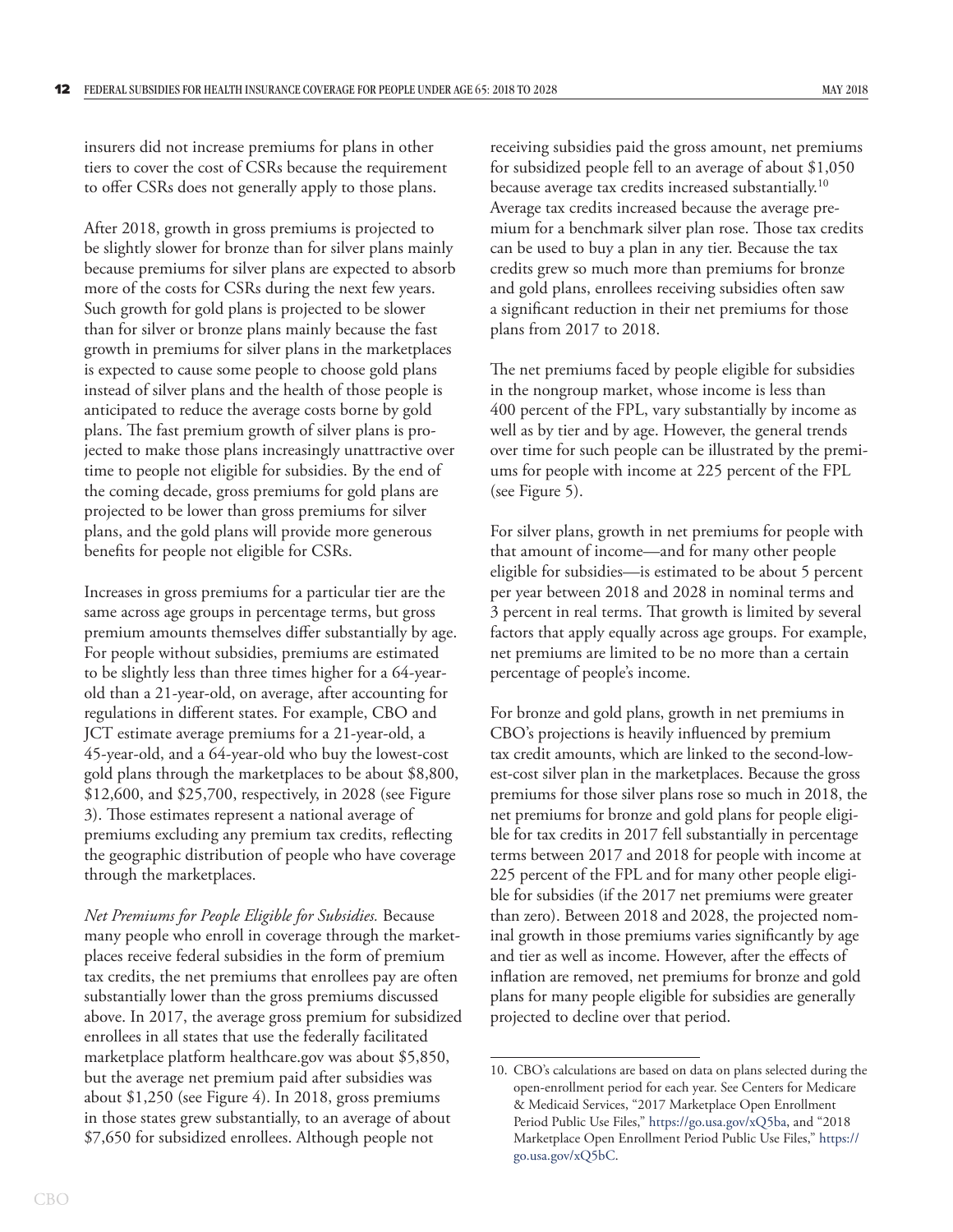#### <span id="page-16-1"></span><span id="page-16-0"></span>**Figure 3.**

Thousands of Dollars

#### **Illustrative Examples, for Single Individuals, of Gross Premiums for Health Insurance Purchased Through the Marketplaces**

2017 2018 2028 2017 2018 2028 2017 2018 2028 0 5 10 15 20 25 30 2018 2028 **Lowest-Cost Bronze Second-Lowest-Cost Silver Lowest-Cost Gold** 21-Year-Old 45-Year-Old 64-Year-Old

Sources: Congressional Budget Office; staff of the Joint Committee on Taxation.

Dollar amounts have been rounded to the nearest \$50.

CBO and the staff of the Joint Committee on Taxation projected the average national gross premiums for a 21-year-old, a 45-year-old, and a 64-yearold in the nongroup health insurance market, taking into account the different age-rating methodology used in each state. The benchmark premium is the premium for the second-lowest-cost silver plan available in the marketplace in the area in which a person resides. For bronze and gold plans, the premiums displayed in the figure are for the lowest-cost plan available in the marketplace in the area in which a person resides.

The actuarial value of a plan—the percentage of costs for covered services that the plan pays on average—differs by income. Bronze plans and gold plans have actuarial values of 60 percent and 80 percent, respectively. For people whose income is greater than 250 percent of the FPL, a silver plan has a standard 70 percent actuarial value.

FPL = federal poverty level.

**Basic Health Program.** Under the ACA, states have the option to establish a Basic Health Program, which is primarily for people whose income is between 138 percent and 200 percent of the FPL. To subsidize that coverage, the federal government provides states with funding equal to 95 percent of the subsidies for which those people would have been eligible through a marketplace. States can use those funds, in addition to funds from other sources, to offer health insurance that covers a broader set of benefits or requires smaller out-of-pocket

payments than coverage in the marketplaces does.<sup>11</sup> So far, Minnesota and New York have created a Basic Health Program. In total, about 1 million people are projected to be enrolled in such a plan in each year from 2018 through 2028.

<sup>11.</sup> For more information about the Basic Health Program, see Centers for Medicare & Medicaid Services, "Basic Health Program" (accessed May 1, 2017), [www.medicaid.gov/basic](http://www.medicaid.gov/basic-health-program/index.html)[health-program/index.html.](http://www.medicaid.gov/basic-health-program/index.html)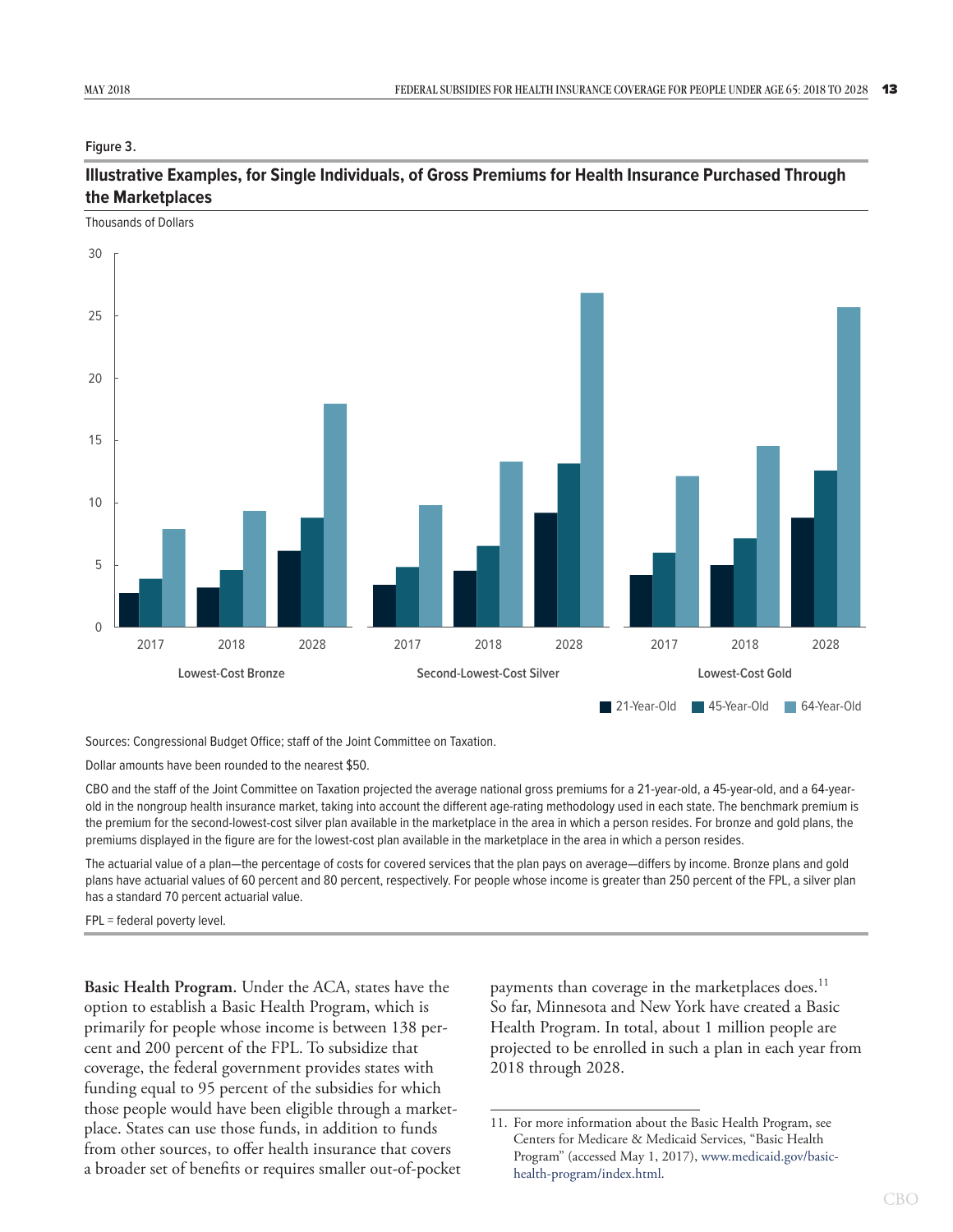#### <span id="page-17-1"></span><span id="page-17-0"></span>**Figure 4.**

#### **Gross and Net Premiums for Subsidized Enrollees in States Using Healthcare.gov**



Source: Congressional Budget Office, using data from the Centers for Medicare & Medicaid Services.

Data are for enrollees receiving advanced payments of premium tax credits in states that use the federally facilitated marketplace platform healthcare.gov. The data are based on the plans selected during the open-enrollment period for each year.

#### **Medicare and Other Coverage**

Although Medicare is best known for providing coverage for people age 65 or older, it also covers some people who are under age 65. Many of those younger enrollees receive that coverage because they have qualified for benefits from the Social Security Disability Insurance program. (In general, people become eligible for Medicare two years after they qualify for disability insurance.) Between 8 million and 9 million people under age 65 are projected to be covered by Medicare in 2018 and in each year over the 2019–2028 period.

Other miscellaneous sources of coverage account for 5 million to 6 million people each year from 2018 to 2028. Those sources include student health plans, the Indian Health Service, and foreign sources.

#### **Uninsured**

An average of 29 million people under age 65 are projected to be uninsured in 2018. (In this report, CBO and JCT consider people uninsured if they are not covered by a plan or are not enrolled in a government program that provides financial protection from major medical risks.)

The number of uninsured people is projected to rise by 3 million in 2019, mainly because of the elimination of the penalty associated with the individual mandate and the higher premiums resulting from that change. That number rises by another 3 million over the following two years, on net, as more people adjust to the fact that they no longer face the mandate penalty. The effects of the penalty's elimination more than offset downward pressure on the number of uninsured people, which strengthens from 2019 to 2021. That pressure stems from higher premium tax credits caused by the lack of a direct appropriation for CSRs and from proposed regulations that would expand the use of association health plans (AHPs) and STLDI plans.

In most years over the next decade, and at the end of that period, about 13 percent of people under age 65 are projected to be uninsured, leaving about 35 million people uninsured in 2028.12 In that year, according to CBO and JCT's estimates, about 20 percent of those uninsured people would be unauthorized immigrants and thus ineligible for subsidies through a marketplace or for most Medicaid benefits; about 10 percent would be ineligible for Medicaid because they live in a state that had not expanded coverage; about 20 percent would be eligible for Medicaid but would not enroll; and the remaining 50 percent would not purchase insurance to which they had access through an employer, through the marketplaces, or directly from insurers.

<sup>12.</sup> The sum of the estimates of the number of people enrolled in health insurance plans and the number of people who are uninsured exceeds CBO and JCT's estimate of the total population under age 65 by 10 million in most years, because some people will have multiple sources of coverage. A common example is people who report having both employment-based coverage and Medicaid. To arrive at the estimates given here, CBO and JCT did not assign a primary source of coverage to people who reported multiple sources; the resulting amounts align better with estimates of spending as well as with information about health insurance coverage from household surveys. (By contrast, when CBO and JCT have estimated changes in the sources of insurance coverage stemming from proposed legislation, the agencies have used only people's primary source of coverage to count them, an approach that has generally proved more useful for that purpose.)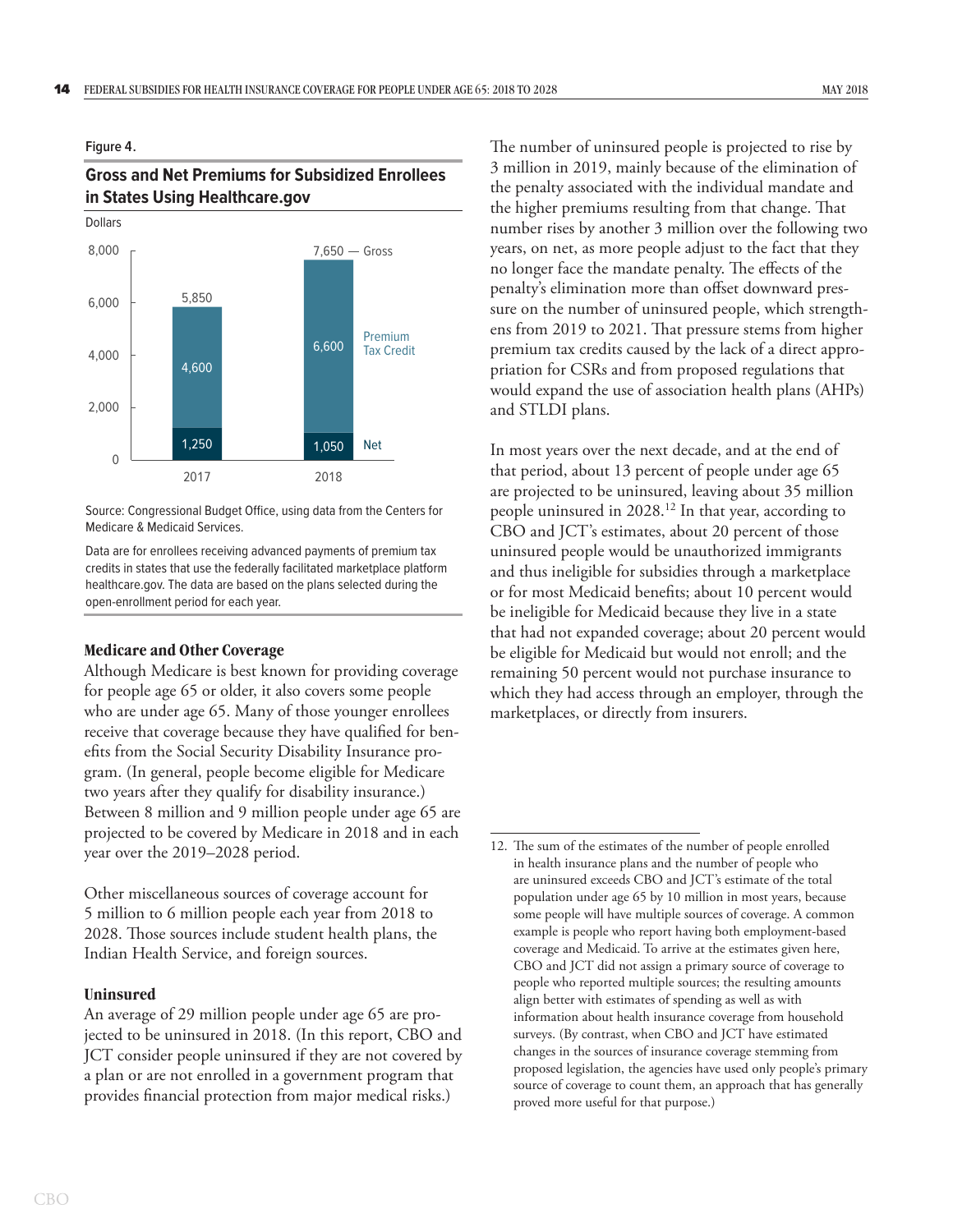<span id="page-18-1"></span><span id="page-18-0"></span>**Figure 5.**

#### **Illustrative Examples, for Single Individuals With Income at 225 Percent of the FPL, of Net Premiums for Health Insurance Purchased Through the Marketplaces**



Sources: Congressional Budget Office; staff of the Joint Committee on Taxation.

Dollar amounts have been rounded to the nearest \$50.

CBO and the staff of the Joint Committee on Taxation projected the average national gross premiums for a 21-year-old, a 45-year-old, and a 64-yearold in the nongroup health insurance market, taking into account the different age-rating methodology used in each state. Net premiums equal gross premiums minus the projected premium tax credits for which a person is eligible. Premium tax credits are calculated as the difference between the benchmark premium and a specified percentage of income for a person with income at a given percentage of the FPL. That specified percentage generally grows over time. For the purpose of determining the premium tax credits, eligibility is based on the most recently published FPL as of the first day of the annual open-enrollment period for coverage for that year. The benchmark premium is the premium for the second-lowest-cost silver plan available in the marketplace in the area in which a person resides. For bronze and gold plans, the premiums displayed in the figure are for the lowestcost plan available in the marketplace in the area in which a person resides.

The actuarial value of a plan—the percentage of costs for covered services that the plan pays on average—differs by income. Bronze plans and gold plans have actuarial values of 60 percent and 80 percent, respectively. For people whose income is greater than 250 percent of the FPL, a silver plan has a standard 70 percent actuarial value. The cost-sharing amounts (out-of-pocket payments required under insurance policies) are reduced for covered people whose income is generally between 100 percent and 250 percent of the FPL. Those cost-sharing reductions generally have the effect of increasing the actuarial value of a typical silver plan from 70 percent to 94 percent for people whose income is at least 100 percent of the FPL and not more than 150 percent; to 87 percent for people with income greater than 150 percent of the FPL and not more than 200 percent; and to 73 percent for people with income greater than 200 percent of the FPL and not more than 250 percent.

Income levels reflect modified adjusted gross income, which equals adjusted gross income plus untaxed Social Security benefits, foreign earned income that is excluded from adjusted gross income, tax-exempt interest, and income of dependent filers. A modified adjusted gross income at 225 percent of the FPL equaled \$27,150 in 2017 and \$27,300 in 2018; the amount is projected to be \$34,550 in 2028.

#### FPL = federal poverty level.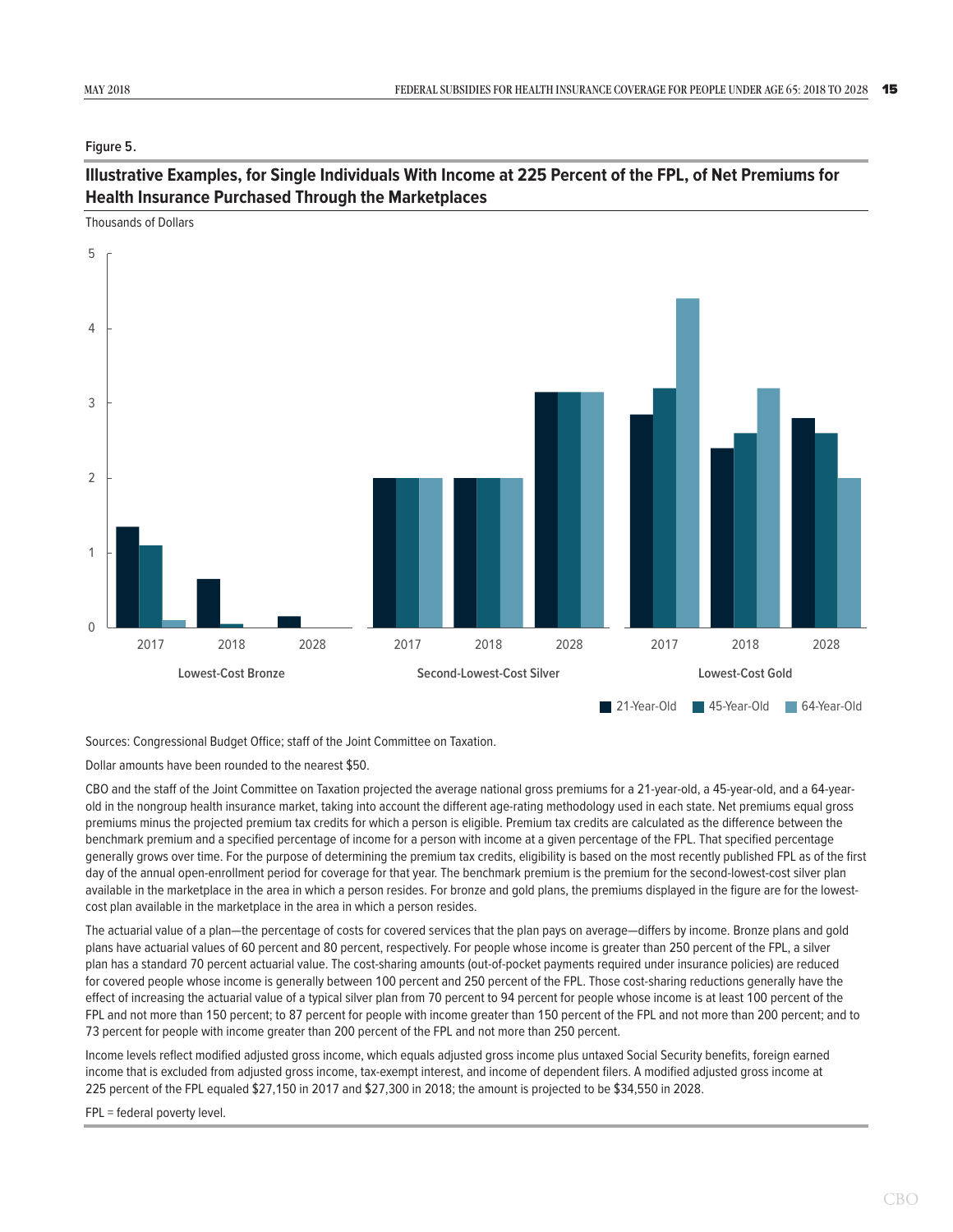#### <span id="page-19-0"></span>**Projected Subsidies for Health Insurance Coverage**

The federal government encourages people to obtain health insurance by making it less expensive than it would be otherwise. For people under age 65, the government subsidizes health insurance coverage in four main ways:

- Giving tax benefits for work-related coverage,
- Providing roughly three-fifths of all funding for Medicaid (while requiring states to provide the remainder),
- Offering tax credits to eligible people who purchase coverage through the health insurance marketplaces, and
- Providing coverage through the Medicare program to people under age 65 who receive benefits from the Social Security Disability Insurance program or who meet certain other criteria.

The costs of those subsidies are partly offset by related taxes and penalties that the federal government collects. They include excise taxes on providers of health insurance and penalty payments from large employers that do not offer health insurance that meets certain standards.

If current laws did not change, the net federal subsidy for health insurance coverage for people under age 65—that is, the cost of all the subsidies minus the taxes and penalties—would be about \$685 billion in 2018 and would total \$9.3 trillion over the 2019–2028 period, CBO and JCT estimate (see [Table 2\)](#page-21-0). Those sums reflect projections by the agencies about choices that people would make about obtaining health insurance and are subject to considerable uncertainty.

#### **Work-Related Coverage**

Health insurance that people receive from employers is the most common source of subsidized coverage for people under age 65. Employers' payments for workers' health insurance coverage are a form of compensation, but unlike cash compensation, those payments are excluded from income and payroll taxes. In most cases, the amounts paid by workers themselves for their share of the cost of employment-based coverage are also excluded from income and payroll taxes. Another work-related subsidy is the income tax deduction for

health insurance premiums that can be used by selfemployed people, including sole proprietors and workers in partnerships (who may purchase insurance individually or as part of a group). In addition, some small employers that provide health insurance to their employees are eligible to receive a tax credit of up to 50 percent of the cost of that insurance.

JCT estimates that subsidies for work-related coverage for people under age 65 will total about \$272 billion in 2018.13 That amount is estimated to grow to \$489 billion in 2028 and to total \$3.7 trillion over the 2019–2028 period. The amount of the tax subsidy for work-related coverage is very large because the number of people with such coverage is large. (It is important to note that the estimated subsidies are not equal to the tax revenues that would be collected if those subsidies were eliminated, because in that event, many people would adjust their behavior to reduce the tax liability created by the change.)

#### **Medicaid and CHIP**

Outlays for all noninstitutionalized Medicaid and CHIP enrollees under age 65 who receive full benefits are estimated to amount to \$296 billion in 2018. Over the 2019–2028 period, estimated outlays total \$4 trillion: \$842 billion (or 21 percent of the total) for people made eligible for Medicaid by the ACA and \$3.2 trillion (or 79 percent) for people eligible for Medicaid or CHIP otherwise. Medicaid spending for the noninstitutionalized population under age 65 accounts for roughly 80 percent of total projected Medicaid spending for medical services over the 2019–2028 period.

#### **Nongroup Coverage and the Basic Health Program**

In 2018, subsidies for nongroup coverage obtained through the marketplaces, related spending and revenues (that is, premium tax credits, net spending and revenues related to risk adjustment and reinsurance, and grants to states), and payments for the Basic Health Program will total \$55 billion, CBO and JCT estimate. Over the 2019–2028 period, such costs are projected to total \$760 billion and to consist of the following main components:

<sup>13.</sup> That estimate excludes federal spending on medical benefits provided by the Department of Veterans Affairs and on the Defense Department's TRICARE program. For more information about those programs, see Congressional Budget Office, "Military and Veterans' Health Care," [www.cbo.gov/](http://www.cbo.gov/topics/health-care/military-and-veterans-health-care) [topics/health-care/military-and-veterans-health-care](http://www.cbo.gov/topics/health-care/military-and-veterans-health-care).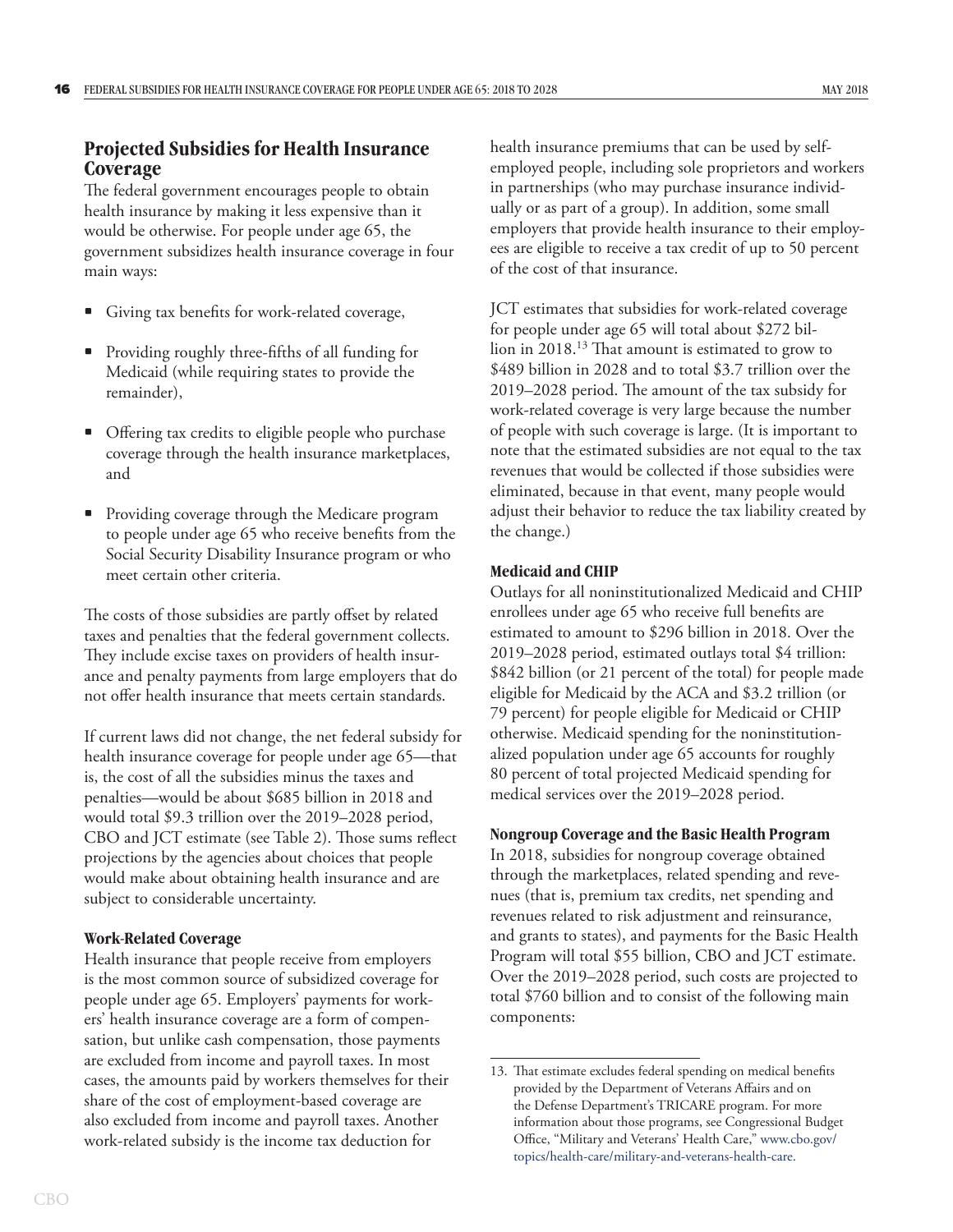- <span id="page-20-0"></span>• Outlays of \$624 billion and a reduction in revenues of \$79 billion for premium tax credits, totaling \$703 billion (those tax credits cover a portion of eligible people's health insurance premiums and, because they are refundable, they can reduce individuals' tax liability below zero, resulting in outlays);
- Outlays of \$57 billion for the Basic Health Program; and
- Outlays of \$70 billion and revenues of roughly the same amount related to payments and collections for risk adjustment and reinsurance.

The third component of those subsidies is projected to have no net costs over time. The risk-adjustment and reinsurance programs were established under the ACA to stabilize premiums in the nongroup and smallgroup insurance markets by reducing the likelihood that particular insurers with a disproportionate share of less healthy enrollees would bear especially high costs.<sup>14</sup> The programs, which were implemented in 2014, make payments to insurers with less healthy enrollees; those payments are financed by collecting funds from insurers with healthier enrollees in the case of risk adjustment and by an assessment on a broad range of insurers in the case of reinsurance. The payments under the riskadjustment and reinsurance programs are recorded in the budget as mandatory outlays, and the collections are recorded as revenues. In CBO's projections for the 2019–2028 period, risk-adjustment and reinsurance payments and collections total about \$70 billion; almost all of that amount is for risk adjustment, as the last claims eligible for the reinsurance program are from plan year 2016. (Collections and payments ultimately offset each other exactly, but because of differences in the timing of collections and payments, slight discrepancies between the two will occur in any given period.)

Subsidies for insurance obtained through the marketplaces and outlays for the Basic Health Program depend on the number of people who purchase such coverage; the premiums for benchmark plans; and certain characteristics of enrollees, such as age, family size, and income. Combined, those subsidies and outlays for the Basic

Health Program are projected to average \$6,300 per subsidized enrollee in calendar year 2018 and to rise to about \$12,440 in 2028.

#### **Medicare**

Net outlays for Medicare coverage for noninstitutionalized people under age 65 are projected to be \$82 billion in 2018 and to total \$1 trillion over the 2019–2028 period. That amount is about one-eighth of total projected net spending for the Medicare program.

#### **Taxes and Penalties**

Taxes and penalties related to health insurance coverage are expected to reduce the total amount of federal subsidies for such coverage by \$21 billion in 2018. Under current law, those taxes and penalties would total \$313 billion over the 2019–2028 period, CBO and JCT estimate—mostly from a tax on health insurance providers and from penalties imposed on some employers for not offering to their employees health insurance that meets specified standards.

#### **Excise Tax on High-Premium Insurance Plans.** An

excise tax on certain high-cost employment-based coverage is scheduled to be imposed beginning in 2022. The tax was originally supposed to take effect in 2018, but lawmakers have delayed its implementation until 2022.<sup>15</sup> In CBO and JCT's projections, collections of that tax total \$47 billion over the 2019–2028 period.

The excise tax is expected to cause some employers and workers to shift to health plans with lower premiums in order to entirely avoid paying the tax or to reduce their tax liability. Those shifts will generally increase income tax revenues, CBO and JCT estimate, because affected workers will receive less of their income in nontaxable health benefits and more in taxable wages. Including those increases in income tax revenues, JCT estimates receipts stemming from the imposition of the excise tax to total \$168 billion over the coming decade.<sup>16</sup>

<sup>14.</sup> The small-group insurance market is for health insurance generally purchased by or through employers with up to 50 employees; starting in 2016, states could expand the definition to include employers with up to 100 employees.

<sup>15.</sup> See section 101 of Div. P of the Consolidated Appropriations Act, 2016, P.L. 114-113, 129 Stat. 2242, 3037, and section 4002 of an act making further continuing appropriations for the fiscal year ending September 30, 2018, and for other purposes, P.L. 115-120, 132 Stat. 28, 29.

<sup>16.</sup> That amount is shown as a memorandum item in Table 2. If workers' wages were instead held constant, their total compensation would be reduced by the amount of the change in premiums. Their employers would have smaller deductions for compensation costs and hence more taxable income—and the resulting total revenues would be similar.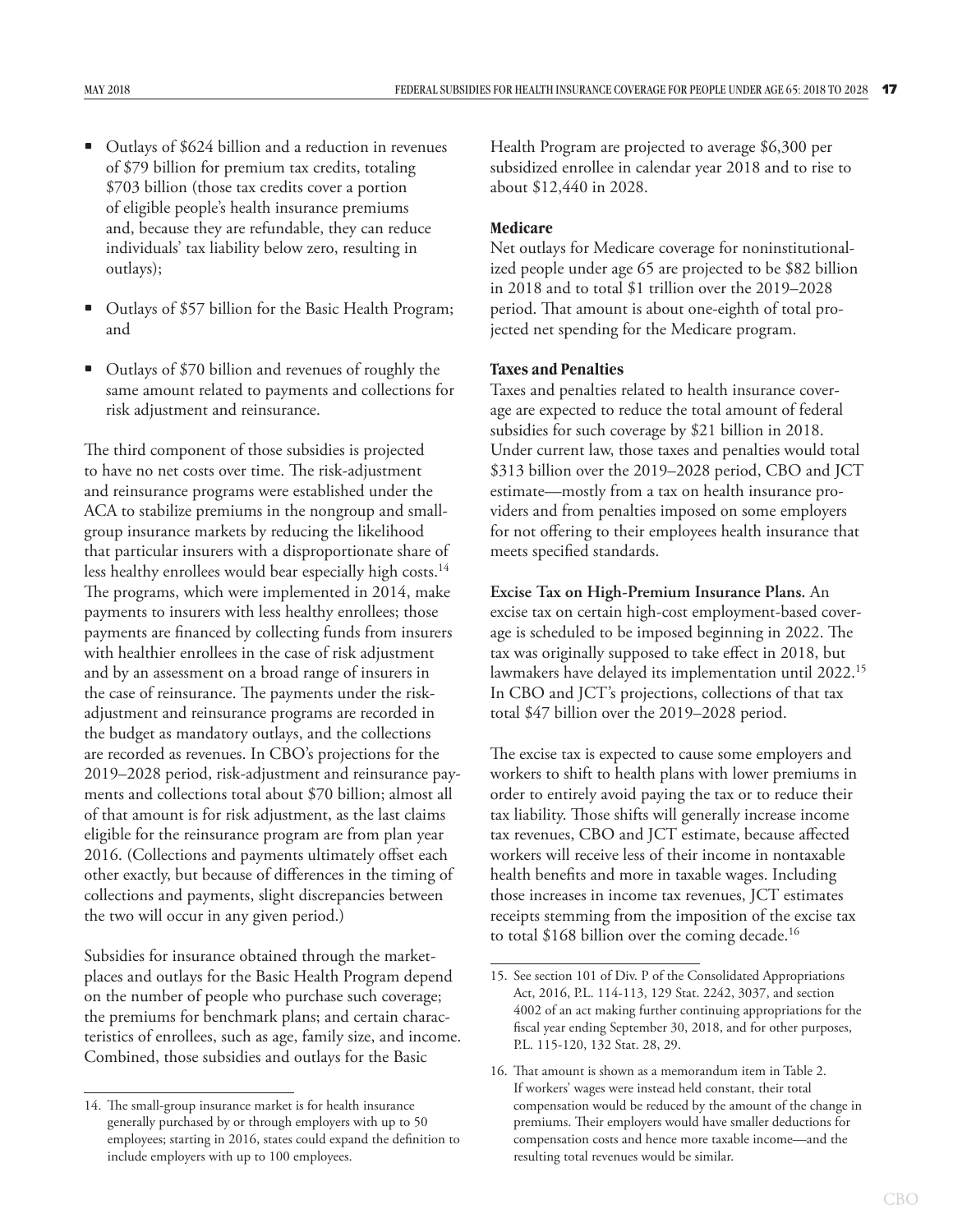#### <span id="page-21-1"></span><span id="page-21-0"></span>**Table 2.**

#### **Net Federal Subsidies Associated With Health Insurance Coverage for People Under Age 65**

Billions of Dollars, by Fiscal Year

|                                                                            | 2018        |                  | 2020             | 2021             |                  | 2023            | 2024            | 2025           | 2026         |                 | 2028         | Total,<br>$2019 -$ |
|----------------------------------------------------------------------------|-------------|------------------|------------------|------------------|------------------|-----------------|-----------------|----------------|--------------|-----------------|--------------|--------------------|
|                                                                            |             | 2019             |                  |                  | 2022             |                 |                 |                |              | 2027            |              | 2028               |
| <b>Work-Related Coverage</b>                                               |             |                  |                  |                  |                  |                 |                 |                |              |                 |              |                    |
| Tax exclusion for employment-based                                         |             |                  |                  |                  |                  |                 |                 |                |              |                 |              |                    |
| coverage <sup>a,b</sup>                                                    | 266         | 276              | 293              | 310              | 326              | 343             | 361             | 380            | 426          | 458             | 480          | 3,653              |
| Income tax deduction for self-<br>employment health insurance <sup>c</sup> | 5           | 5                | 5                | 5                | 6                | 6               | 7               | $\overline{7}$ | 7            | 8               | 8            | 64                 |
| Small-employer tax credits <sup>b</sup>                                    | 1           | 1                | 1                | 1                | $\mathbf{1}$     | 1               | 1               | $\mathbf{1}$   | 1            | 1               | 1            | 8                  |
|                                                                            | 272         | $\overline{282}$ | 299              | 316              | $\overline{332}$ | 350             | 368             | 387            | 434          | 466             | 489          | 3,725              |
| <b>Subtotal</b>                                                            |             |                  |                  |                  |                  |                 |                 |                |              |                 |              |                    |
| <b>Medicaid and CHIP<sup>d</sup></b>                                       |             |                  |                  |                  |                  |                 |                 |                |              |                 |              |                    |
| Made eligible for Medicaid by the ACA                                      | 59          | 62               | 63               | 68               | 74               | 80              | 87              | 93             | 99           | 105             | 111          | 842                |
| Otherwise eligible for Medicaid                                            | 221         | 233              | 245              | 260              | 276              | 293             | 311             | 329            | 348          | 368             | 388          | 3,049              |
| <b>CHIP</b>                                                                | 16          | 16               | 14               | 13               | 13               | 13              | 14              | 14             | 15           | 15              | 16           | 143                |
| <b>Subtotal</b>                                                            | 296         | 310              | 323              | 340              | 363              | 386             | 411             | 436            | 462          | 488             | 514          | 4,034              |
| <b>Nongroup Coverage and the Basic Health</b><br>Program                   |             |                  |                  |                  |                  |                 |                 |                |              |                 |              |                    |
| Premium tax credit outlays                                                 | 43          | 47               | 51               | 57               | 64               | 66              | 67              | 68             | 67           | 68              | 70           | 624                |
| Premium tax credit revenue reductions                                      | 6           | 6                | 6                | 6                | 7                | $\overline{7}$  | 8               | 8              | 10           | 11              | 11           | 79                 |
| Subtotal, premium tax credits                                              | 49          | $\overline{53}$  | 57               | 63               | $\overline{71}$  | $\overline{73}$ | $\overline{74}$ | 75             | 76           | $\overline{78}$ | 81           | 703                |
| Cost-sharing outlays                                                       | $\mathbf 0$ | $\mathbf 0$      | $\boldsymbol{0}$ | $\mathbf 0$      | $\mathbf{0}$     | 0               | $\mathbf 0$     | $\mathbf 0$    | $\mathbf 0$  | $\mathbf 0$     | $\mathbf 0$  | $\boldsymbol{0}$   |
| Outlays for the Basic Health Program                                       | 4           | 4                | 4                | 5                | 5                | 6               | 6               | 6              | 7            | $\overline{7}$  | 8            | 57                 |
| Collections for risk adjustment and                                        |             |                  |                  |                  |                  |                 |                 |                |              |                 |              |                    |
| reinsurance                                                                | $-5$        | $-5$             | $-6$             | $-6$             | $-7$             | $-7$            | $-7$            | -8             | -8           | -8              | $-9$         | $-71$              |
| Payments for risk adjustment and                                           |             |                  |                  |                  |                  |                 |                 |                |              |                 |              |                    |
| reinsurance                                                                | 7           | 5                | 6                | 6                | 6                | 7               | 7               | 8              | 8            | 8               | 9            | 70                 |
| Marketplace grants to states                                               | $\ast$      | $\mathbf 0$      | $\mathbf 0$      | $\boldsymbol{0}$ | $\mathbf 0$      | 0               | $\mathbf 0$     | $\mathbf 0$    | 0            | $\mathbf 0$     | 0            | $\mathbf 0$        |
| <b>Subtotal</b>                                                            | 55          | 57               | 61               | 68               | 76               | 79              | 80              | 82             | 83           | 85              | 89           | 760                |
| <b>Medicare<sup>e</sup></b>                                                | 82          | 84               | 88               | 93               | 97               | 102             | 106             | 111            | 116          | 122             | 129          | 1,049              |
| <b>Taxes and Penalties Related to Coverage</b>                             |             |                  |                  |                  |                  |                 |                 |                |              |                 |              |                    |
| Gross collections of excise tax on high-                                   |             |                  |                  |                  |                  |                 |                 |                |              |                 |              |                    |
| premium insurance plans <sup>f</sup>                                       | $\mathbf 0$ | 0                | $\mathbf 0$      | 0                | $-1$             | -5              | -5              | -6             | -8           | $-11$           | $-12$        | -47                |
| Penalty payments by uninsured people                                       | $-4$        | $-3$             | $\mathbf{0}$     | $\Omega$         | $\Omega$         | $\overline{0}$  | $\mathbf{0}$    | $\mathbf{0}$   | $\mathbf{0}$ | $\mathbf{0}$    | $\mathbf{0}$ | $-3$               |
| Net receipts from tax on health insurance                                  |             |                  |                  |                  |                  |                 |                 |                |              |                 |              |                    |
| providers <sup>9</sup>                                                     | $-13$       | $\mathbf 0$      | $-14$            | $-15$            | $-16$            | $-17$           | $-18$           | $-19$          | $-20$        | $-21$           | $-22$        | $-161$             |
| Gross collections of employer penaltiesf                                   | -4          | -8               | $-10$            | $-11$            | -8               | -9              | $-10$           | $-10$          | $-11$        | $-12$           | $-12$        | $-101$             |
| <b>Subtotal</b>                                                            | $-21$       | $-11$            | $-24$            | $-26$            | $-26$            | $-31$           | $-33$           | $-35$          | $-38$        | $-43$           | $-45$        | $-313$             |
| <b>Net Subsidies</b>                                                       | 685         | 723              | 747              | 791              | 843              | 886             | 933             | 981            | 1,057        | 1,118           | 1,176        | 9.255              |
|                                                                            |             |                  |                  |                  |                  |                 |                 |                |              |                 |              | Continued          |

**Tax on Health Insurance Providers.** Health insurers are subject to an excise tax (though legislation eliminated it for calendar year 2019). The law specifies the total amount of tax to be assessed, and that total is divided among insurers according to their share of total applicable premiums charged in the previous year. Some health insurers, such as firms operating self-insured plans and certain state government entities and tax-exempt

providers, are fully or partly exempt from the tax.17 Net revenues from the tax will be \$13 billion in 2018 and under current law would increase to about \$22 billion by 2028, for a total of \$161 billion over the decade, CBO and JCT estimate.

<sup>17.</sup> A self-insured firm essentially acts as its own insurer and bears much of the financial risk of providing coverage to its workers.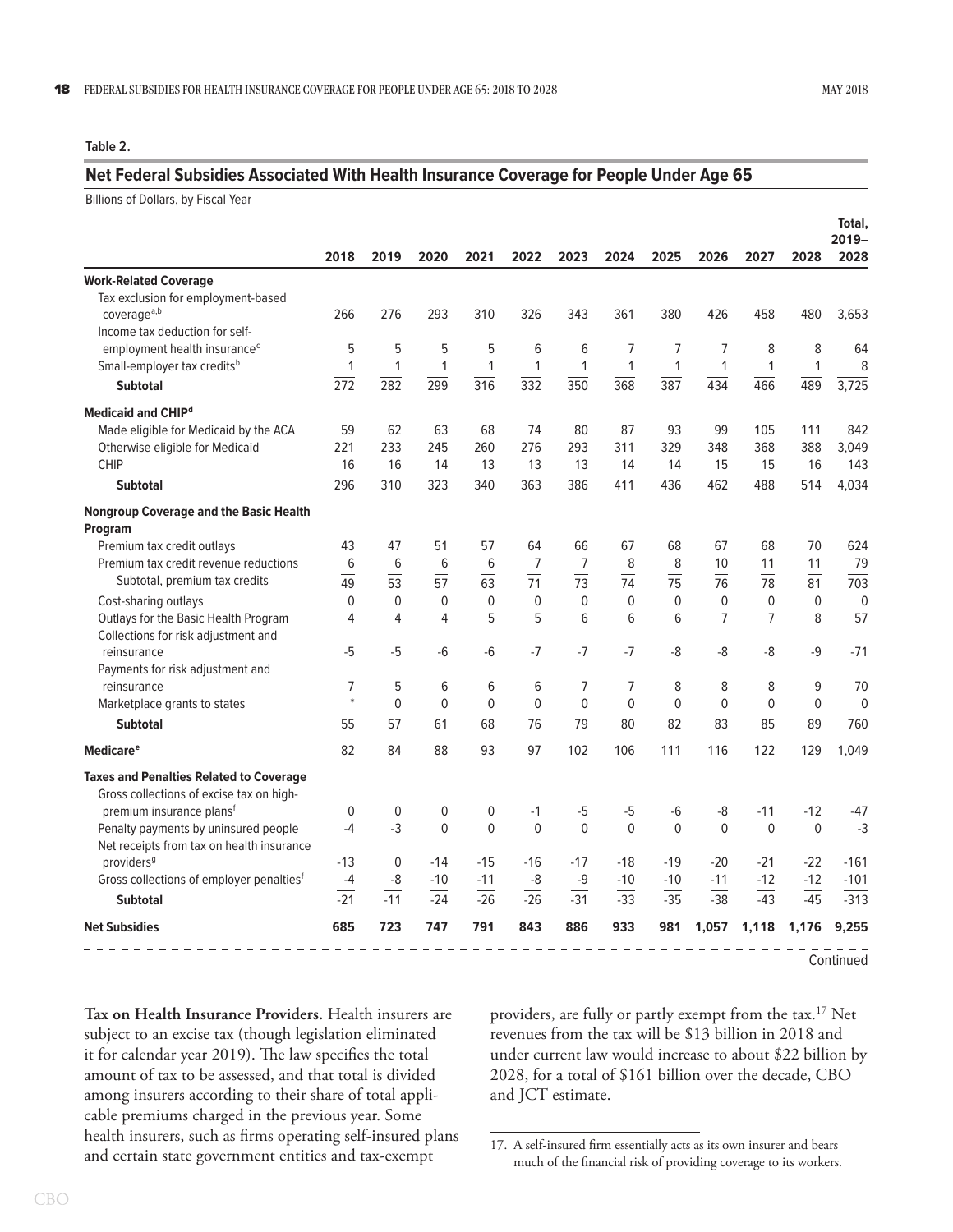<span id="page-22-0"></span>Table 2. Continued

#### **Net Federal Subsidies Associated With Health Insurance Coverage for People Under Age 65**

| Billions of Dollars, by Fiscal Year                                                                                                                 |       |       |              |          |      |      |       |       |                                          |      |        |                            |
|-----------------------------------------------------------------------------------------------------------------------------------------------------|-------|-------|--------------|----------|------|------|-------|-------|------------------------------------------|------|--------|----------------------------|
|                                                                                                                                                     | 2018  | 2019  | 2020         | 2021     | 2022 | 2023 | 2024  | 2025  | 2026                                     | 2027 | 2028   | Total,<br>$2019 -$<br>2028 |
| <b>Memorandum:</b><br>Average Subsidy per Subsidized<br>Marketplace or Basic Health Program<br>Enrollee (Dollars)                                   | 6.300 | 7.210 | 8.010        | 9.330    |      |      |       |       | 9.970 10.200 10.740 11.050 11.440 11.940 |      | 12.440 | n.a.                       |
| Collections of Excise Tax on High-Premium<br>Insurance Plans, Including the Associated<br>Effects on Revenues of Changes in Taxable<br>Compensation | 0     |       | $\mathbf{0}$ | $\Omega$ | -8   | -16  | $-20$ | $-24$ | $-28$                                    | -34  | -39    | $-168$                     |

Sources: Congressional Budget Office; staff of the Joint Committee on Taxation.

Positive numbers indicate an increase in the deficit, and negative numbers indicate a decrease in the deficit.

This table excludes outlays made by the federal government in its capacity as an employer.

ACA = Affordable Care Act; CHIP = Children's Health Insurance Program; JCT = Joint Committee on Taxation; n.a. = not applicable; \* = between zero and \$500 million.

- a. Includes the effect on tax revenues of the exclusion of premiums for people under age 65 with employment-based insurance from federal income and payroll taxes and includes the effects on taxable wages of the excise tax on high-cost plans and penalty payments by employers. JCT made this projection; it differs from JCT's estimate of the tax expenditure for the exclusion of employer-paid health insurance because effects stemming from the exclusion for people over age 65 are excluded here and because the Federal Insurance Contributions Act tax exclusion for employer-paid health insurance is included here.
- b. Includes increases in outlays and reductions in revenues.
- c. JCT made this projection; it does not include effects stemming from the deduction for people over age 65.
- d. For Medicaid, the outlays reflect only medical services for noninstitutionalized enrollees under age 65 who have full Medicaid benefits. Also, the federal government covers a larger share of costs for Medicaid enrollees whom the ACA made eligible for the program than for people otherwise eligible for Medicaid; the government therefore tracks those groups separately.
- e. For Medicare, the outlays are for benefits net of offsetting receipts for noninstitutionalized Medicare beneficiaries under age 65.
- f. The excise tax is scheduled to go into effect in 2022. Excludes the associated effects on revenues of changes in taxable compensation, which are included in the estimate of the tax exclusion for employment-based insurance. If those effects were included, net revenues stemming from the excise tax would total \$168 billion over the 2019–2028 period, and revenues from penalty payments by employers would total \$79 billion over that 10-year period.
- g. Net receipts include effects of the excise tax on individual and corporate tax receipts. The tax is suspended in 2019.

**Penalties on Employers.** Some large employers that do not offer health insurance coverage that meets certain standards under the ACA will owe a penalty if they have any full-time employees who receive a subsidy through a health insurance marketplace.<sup>18</sup> The requirement generally applies to employers with at least 50 full-timeequivalent employees. In CBO and JCT's projections, payments of those penalties total \$101 billion over the 2019–2028 period. However, the increased costs for

employers that pay the penalties are projected to reduce other revenues by \$22 billion, because employers would generally be expected to shift the costs of the penalties to workers by lowering taxable wages. Once that shift is taken into account, the net reduction in the deficit is \$79 billion.

#### **Uncertainty Surrounding the Estimates**

The ways in which federal agencies, states, insurers, employers, individuals, doctors, hospitals, and other parties will behave in the future are all difficult to predict, so the estimates in this report are uncertain. CBO and JCT have endeavored to develop budgetary estimates that are in the middle of the distribution of potential outcomes.

<sup>18.</sup> To meet the standards, the cost to employees for self-only coverage must not exceed a specified share of their income (which is 9.56 percent in 2018 and is scheduled to grow over time), and the plan must pay at least 60 percent of the cost of covered benefits.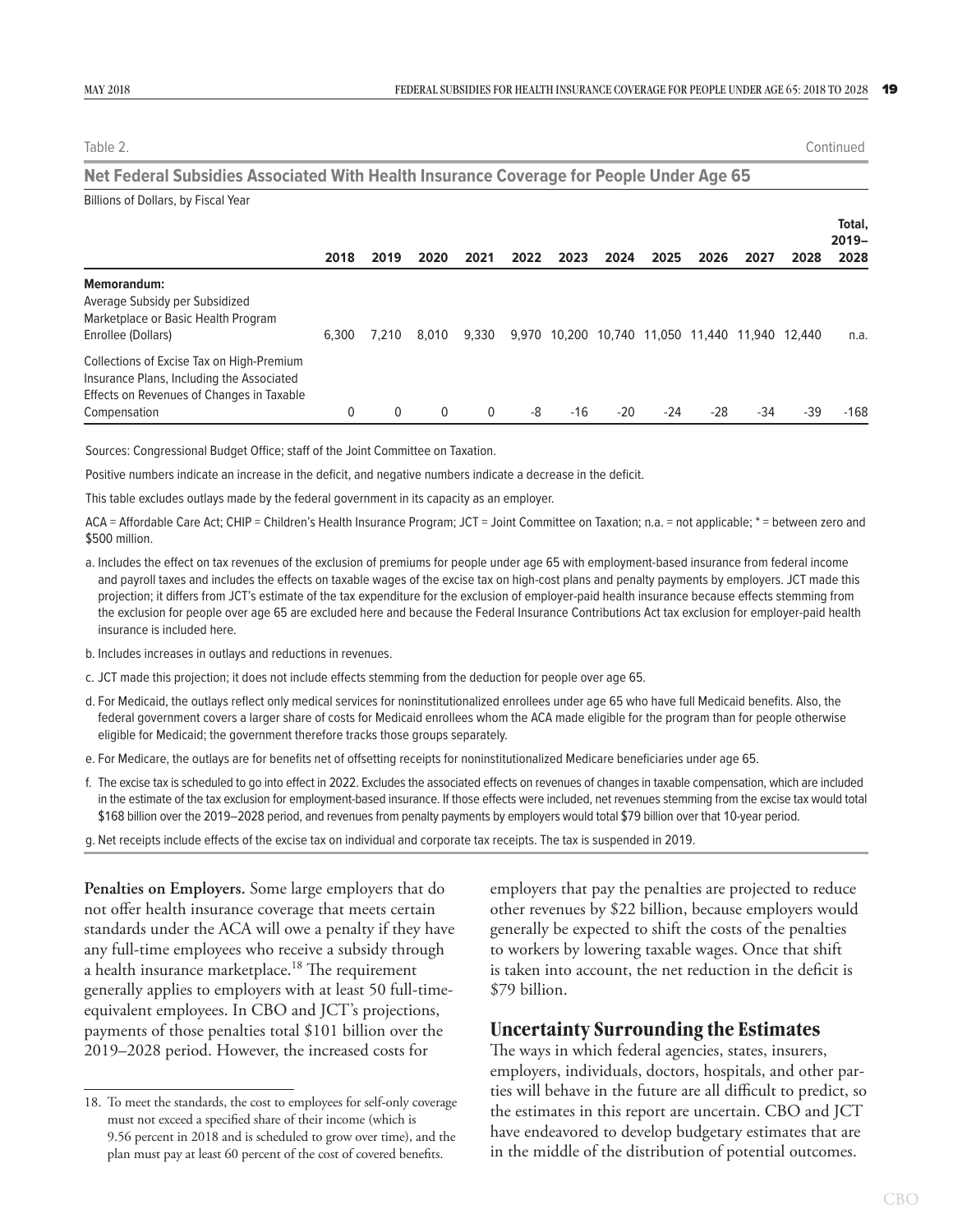<span id="page-23-0"></span>The actual distribution of health insurance coverage in future years could differ from the projections presented in this report for a variety of reasons. If national economic trends diverge from CBO's economic forecast, for example, that would alter the number of people offered insurance by their employers, as well as the number of people eligible for Medicaid or coverage through the marketplaces. Additionally, changes in laws or regulations would affect health insurance markets. For example, if proposed regulations take effect, AHPs and STLDI plans may have smaller or larger effects on enrollment and premiums in the small-group and nongroup insurance markets than projected in this report. Depending on how state insurance commissioners regulate those plans, those markets may expand, shrink, or, in some areas of the country, become unstable. Furthermore, such economic and regulatory factors may interact with one another in a variety of ways to bring about outcomes that differ from the projections presented here.

Many other factors will also affect federal subsidies for health care. One important factor is the extent to which the emergence and adoption of health care technology will raise or lower costs. New and less expensive medical procedures or treatments could prove effective in helping patients, which could lower costs. But other beneficial procedures and treatments might be more expensive. Other factors that could affect health care costs are changes in the structure of payment systems and innovations in the delivery of health care. Those changes could encourage providers to supply more cost-effective treatments and reduce costs per enrollee. Other changes could reach previously underserved populations and raise costs per enrollee.

#### **Changes in the Estimates of Insurance Coverage and Subsidies Since September 2017**

In CBO and JCT's current projections for the 2018– 2027 period (the span covered by both last year's projections and the current ones), about 3 million more people are uninsured, on average, than the agencies estimated in September 2017. The agencies have decreased their estimate of the net federal subsidies associated with health insurance coverage for people under age 65 from \$9.2 trillion to \$8.8 trillion for that period (see [Table 3](#page-25-0)).

#### **Changes in the Estimates of Insurance Coverage**

In most years of the 2018–2027 period, CBO and JCT have changed their projections in the following ways:

- The number of uninsured people is higher;
- Enrollment in subsidized and unsubsidized nongroup coverage is lower;
- Enrollment in Medicaid is lower; and
- Enrollment in employment-based coverage is higher.

**Uninsured.** In CBO and JCT's current projections, an average of 3 million more people are uninsured between 2018 and 2027 than the agencies estimated last September. However, the change in the number of uninsured people varies significantly over that 10-year period: In 2018, 1 million fewer people are projected to be uninsured, and in 2027, 5 million more people are projected to be uninsured.

*Effects of Eliminating the Individual Mandate Penalty.* The primary reason for the increase in the projected number of uninsured people in most years is the elimination of the penalty related to the individual mandate beginning in 2019. Without a penalty for not having insurance, fewer people are projected to enroll in health insurance because some people would have enrolled to avoid paying the penalty and because some people are expected to forgo insurance in response to the resulting higher premiums in the nongroup market.

The projections explained in this report incorporate revised methods for estimating the effects of eliminating the penalty. Using those updated methods, CBO and JCT estimate the reduction in health insurance coverage is about one-third smaller than the agencies previously estimated.19

The update was prompted by a reassessment of the decline in the number of uninsured people since 2012 and the reasons for it. CBO and JCT have long attributed only part of the decline to financial factors that reduced the cost of obtaining coverage or increased the cost of being uninsured: the expansion of publicly financed coverage by Medicaid, the availability of subsidies for insurance obtained through the marketplaces, and the financial effect of the individual mandate penalty. The agencies have attributed the remainder to nonfinancial factors that lowered barriers to obtaining

<sup>19.</sup> For information on the agencies' prior estimate, see Congressional Budget Office, *Repealing the Individual Health Insurance Mandate: An Updated Estimate* (November 2017), [www.cbo.gov/publication/53300](http://www.cbo.gov/publication/53300).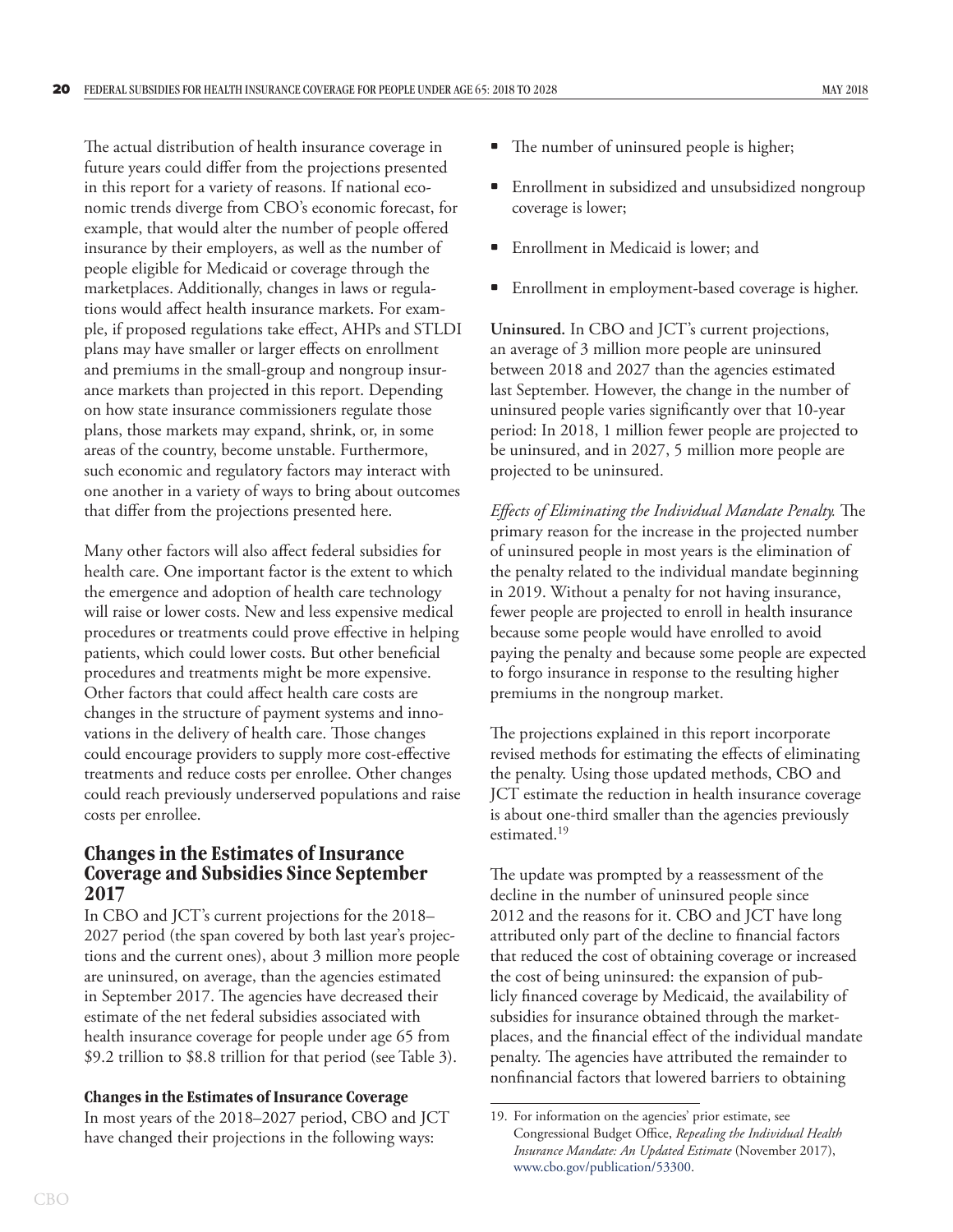coverage, including simplified procedures for participating in Medicaid, the existence of the marketplaces, outreach and advertising, and market rules having the effect of broadening coverage.20 Other nonfinancial factors are related to the individual mandate, including people's tendency to comply with laws, widespread and growing expectations that most people should have coverage, and people's greater responsiveness to penalties than to subsidies.<sup>21</sup>

In CBO and JCT's current projections, compared with earlier ones:

- The total effect of all nonfinancial factors is smaller;
- The nonfinancial factors associated with the mandate explain a smaller share of the total effect of all nonfinancial factors; and
- The mandate has been in place for an additional year (five years in total), and people's expectations about whether one should have coverage are more established and, in CBO's current judgment, less sensitive to repealing the legal mandate.

Each of those revisions reduced the agencies' estimates of the effects of eliminating the mandate penalty, which include eliminating the effects of the financial penalty and almost all of the nonfinancial effects of the individual mandate.

Those revisions were based in part on CBO's analysis of data from the National Health Interview Survey (NHIS) to discern changes over time in the number of uninsured people. Whereas CBO and JCT previously relied more heavily on estimates from the Medical Expenditure Panel Survey—Household Component, the agencies now use the NHIS as their primary benchmark for information on the number of uninsured people because it is the earliest

available source each year and provides more reliable estimates derived from a larger sample.<sup>22</sup> The revisions also took into account information from analysts at other organizations.23

*Effects of Other Factors.* Partially offsetting those changes to methods are some changes that would, all else being equal, tend to lower the estimated number of uninsured people:

- CBO and JCT have updated their projections of premiums in the nongroup market to account for how insurers and state insurance commissioners reacted to the lack of a direct appropriation for CSRs. As a result of that change in funding, about 2 million more people are estimated to purchase coverage through the nongroup market in most years than would have if the federal government had continued to directly reimburse insurers for the cost of CSRs; some of those people would otherwise have been uninsured.
- CBO and JCT have incorporated the effects of two proposed regulations that would expand AHPs and STLDI plans. In particular, following the usual procedures for incorporating the effects of proposed rules, the agencies have incorporated a 50 percent chance that the final issued rules will be the same as the proposed ones and a 50 percent chance that no new rules like the proposed ones will be issued. Accordingly, the number of uninsured people in the baseline is projected to be between 500,000 and 1 million lower in most years than it would otherwise have been.

<sup>20.</sup> Those market rules include prohibiting insurers from denying coverage or varying premiums because of an enrollee's health status, or limiting coverage because of preexisting medical conditions; they allow insurers to vary premiums only on the basis of age, tobacco use, and geographic location. In addition, the market rules require that nongroup plans cover certain categories of benefits defined as essential.

<sup>21.</sup> For additional information, see Alexandra Minicozzi, Unit Chief, Health Insurance Modeling Unit, Congressional Budget Office, *Modeling the Effect of the Individual Mandate on Health Insurance Coverage* (presentation to CBO's Panel of Health Advisers, Washington, D.C., September 15, 2017), [www.cbo.](http://www.cbo.gov/publication/53105) [gov/publication/53105](http://www.cbo.gov/publication/53105).

<sup>22.</sup> For a discussion of the data that CBO and JCT use, see Congressional Budget Office, *How CBO Defines and Estimates Health Insurance Coverage for People Under Age 65* (May 2018), [www.cbo.gov/publication/53822](http://www.cbo.gov/publication/53822).

<sup>23.</sup> See Ashley Kirzinger and others, *Kaiser Health Tracking Poll— March 2018: Non-Group Enrollees* (April 3, 2018), [https://](https://tinyurl.com/y9osz5pm) [tinyurl.com/y9osz5pm](https://tinyurl.com/y9osz5pm); John Hsu and others, "Eliminating the Individual Mandate Penalty in California: Harmful but Non-Fatal Changes in Enrollment and Premiums," *Health Affairs Blog* (blog entry, March 1, 2018), [https://tinyurl.com/ybmbbob9;](https://tinyurl.com/ybmbbob9) S&P Global Ratings, "U.S. Tax Reform: Repeal of the Health Insurance Mandate Will Save Less Than Expected, and Will Not Support the Current Insurance Market" (November 16, 2017); Paul Spitalnic, *Estimated Financial Effect of the "American Health Care Act of 2017"* (Centers for Medicare & Medicaid Services, Office of the Actuary, June 13, 2017),<https://go.usa.gov/xQDfG>; and Linda J. Blumberg, Matthew Buettgens, and John Holahan, *Implications of Partial Repeal of the ACA Through Reconciliation* (Urban Institute, December 2016),<https://tinyurl.com/y6vkugs4>.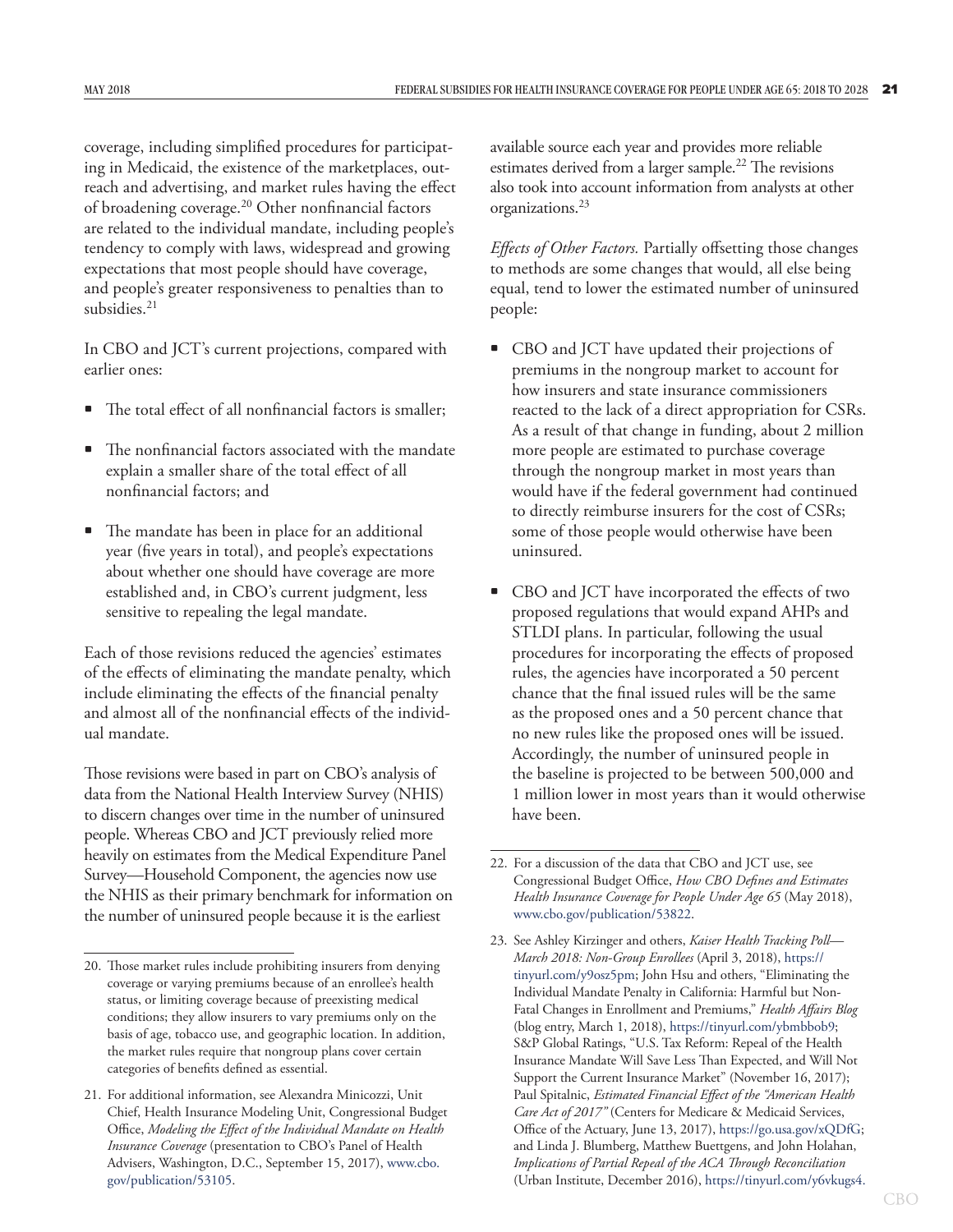#### <span id="page-25-1"></span><span id="page-25-0"></span>**Table 3.**

#### **Comparison of Current and Previous Projections of Health Insurance Coverage and Net Federal Subsidies for People Under Age 65**

|                                                                       |                                                      | 2018                                                                |                                | 2018-2027                                                                       |                                                    |                   |  |  |
|-----------------------------------------------------------------------|------------------------------------------------------|---------------------------------------------------------------------|--------------------------------|---------------------------------------------------------------------------------|----------------------------------------------------|-------------------|--|--|
|                                                                       | September<br>2017 Projection Projection <sup>a</sup> | Spring 2018                                                         | <b>Difference</b>              | September<br>2017 Projection Projection <sup>a</sup>                            | Spring 2018                                        | <b>Difference</b> |  |  |
|                                                                       |                                                      | <b>Insurance Coverage During the Year</b> b<br>(Millions of people) |                                | Average Insurance Coverage Over the Period <sup>b</sup><br>(Millions of people) |                                                    |                   |  |  |
| <b>Total Population</b>                                               | 273                                                  | 273                                                                 | $\ast$                         | 275                                                                             | 275                                                |                   |  |  |
| <b>Employment-Based Coverage</b>                                      | 157                                                  | 158                                                                 | 1                              | 153                                                                             | 156                                                | 3                 |  |  |
| Medicaid and CHIP <sup>c</sup>                                        |                                                      |                                                                     |                                |                                                                                 |                                                    |                   |  |  |
| Made eligible for Medicaid by the ACA                                 | 13                                                   | 12                                                                  |                                | 15                                                                              | 13                                                 | $-2$              |  |  |
| Otherwise eligible for Medicaid or CHIP                               | 56                                                   | 55                                                                  | -1<br>$\overline{\phantom{0}}$ | 55                                                                              | 55                                                 | $\ast$            |  |  |
| Total                                                                 | 68                                                   | 67                                                                  | $-1$                           | $\overline{70}$                                                                 | 68                                                 | $-1$              |  |  |
| Nongroup Coverage and the Basic Health Program                        |                                                      |                                                                     |                                |                                                                                 |                                                    |                   |  |  |
| Subsidized nongroup                                                   | 9                                                    | 8                                                                   | $-2$                           | 10                                                                              | 7                                                  | $-3$              |  |  |
| Unsubsidized nongroup                                                 | 6                                                    | $\overline{7}$                                                      | 1                              | 7                                                                               | 6                                                  | $\frac{-2}{-5}$   |  |  |
| Total                                                                 | $\overline{16}$                                      | $\overline{15}$                                                     | $\frac{1}{-1}$                 | $\overline{18}$                                                                 | $\overline{13}$                                    |                   |  |  |
| Coverage through the Basic Health Program <sup>d</sup>                | 1                                                    | 1                                                                   |                                | 1                                                                               | 1                                                  |                   |  |  |
| Medicare <sup>e</sup>                                                 | 8                                                    | 8                                                                   |                                | 9                                                                               | 8                                                  |                   |  |  |
| Other Coverage <sup>f</sup>                                           | 5                                                    | 5                                                                   |                                | 5                                                                               | 5                                                  |                   |  |  |
| Uninsured <sup>9</sup>                                                | 30                                                   | 29                                                                  | $-1$                           | 31                                                                              | 34                                                 | 3                 |  |  |
|                                                                       |                                                      | <b>Effects on the Federal Deficith</b><br>(Billions of dollars)     |                                | <b>Effects on the Cumulative Federal Deficit</b>                                | Over the Period <sup>h</sup> (Billions of dollars) |                   |  |  |
| <b>Work-Related Coverage</b>                                          |                                                      |                                                                     |                                |                                                                                 |                                                    |                   |  |  |
| Tax exclusion for employment-based coveragei,j                        | 297                                                  | 266                                                                 | $-31$                          | 3,796                                                                           | 3,439                                              | $-357$            |  |  |
| Income tax deduction for self-employment health                       |                                                      |                                                                     |                                |                                                                                 |                                                    |                   |  |  |
| insurance <sup>k</sup>                                                | 7                                                    | 5                                                                   | $-2$                           | 91                                                                              | 61                                                 | $-30$             |  |  |
| Small-employer tax credits <sup>j</sup>                               | 1                                                    | 8                                                                   | 7                              | 10                                                                              | 8                                                  | $-2$              |  |  |
| Subtotal                                                              | 306                                                  | 279                                                                 | $-26$                          | 3,897                                                                           | 3,508                                              | $-389$            |  |  |
| Medicaid and CHIP                                                     |                                                      |                                                                     |                                |                                                                                 |                                                    |                   |  |  |
| Made eligible for Medicaid by the ACA                                 | 76                                                   | 59                                                                  | $-17$                          | 1,036                                                                           | 791                                                | $-245$            |  |  |
| Otherwise eligible for Medicaid or CHIP                               | 238                                                  | 237                                                                 | $-2$                           | 2,981                                                                           | 3,025                                              | 44                |  |  |
| Subtotal                                                              | 315                                                  | 296                                                                 | $-19$                          | 4,017                                                                           | 3,815                                              | $-202$            |  |  |
|                                                                       |                                                      |                                                                     |                                |                                                                                 |                                                    |                   |  |  |
| Nongroup Coverage and the Basic Health Program<br>Premium tax credits | 47                                                   | 49                                                                  | 2                              | 605                                                                             | 671                                                | 66                |  |  |
| Cost-sharing outlays                                                  | 9                                                    | $\mathbf 0$                                                         | -9                             | 99                                                                              | $\mathbf 0$                                        | $-99$             |  |  |
| Outlays for the Basic Health Program                                  | 5                                                    | 4                                                                   | $-1$                           | 69                                                                              | 54                                                 | $-15$             |  |  |
| Subtotal                                                              | $\overline{62}$                                      | 55                                                                  | $\overline{.7}$                | 773                                                                             | 725                                                | $-48$             |  |  |
| $Medicare^m$                                                          | 81                                                   | 82                                                                  | 2                              | 1,011                                                                           | 1,003                                              | -8                |  |  |
| Taxes and Penalties Related to Coverage                               |                                                      |                                                                     |                                |                                                                                 |                                                    |                   |  |  |
| Gross collections of excise tax on high-premium                       |                                                      |                                                                     |                                |                                                                                 |                                                    |                   |  |  |
| insurance plans <sup>n</sup>                                          | 0                                                    | 0                                                                   | 0                              | $-29$                                                                           | $-36$                                              | $-7$              |  |  |
| Penalty payments by uninsured people                                  | $-4$                                                 | $-4$                                                                | $**$                           | $-51$                                                                           | $-7$                                               | 44                |  |  |
| Net receipts from tax on health insurance                             |                                                      |                                                                     |                                |                                                                                 |                                                    |                   |  |  |
| providers <sup>o</sup>                                                | $-13$                                                | $-13$                                                               | 0                              | $-166$                                                                          | $-152$                                             | 13                |  |  |
| Gross collections of employer penalties <sup>n</sup>                  | $-12$                                                | $-4$                                                                | 7                              | $-207$                                                                          | $-93$                                              | 114               |  |  |
| Subtotal                                                              | $-28$                                                | $-21$                                                               | $\overline{7}$                 | $-453$                                                                          | $-289$                                             | 165               |  |  |
| Net Subsidies <sup>o</sup>                                            | 735                                                  | 685                                                                 | $-50$                          | 9,245                                                                           | 8,764                                              | $-481$            |  |  |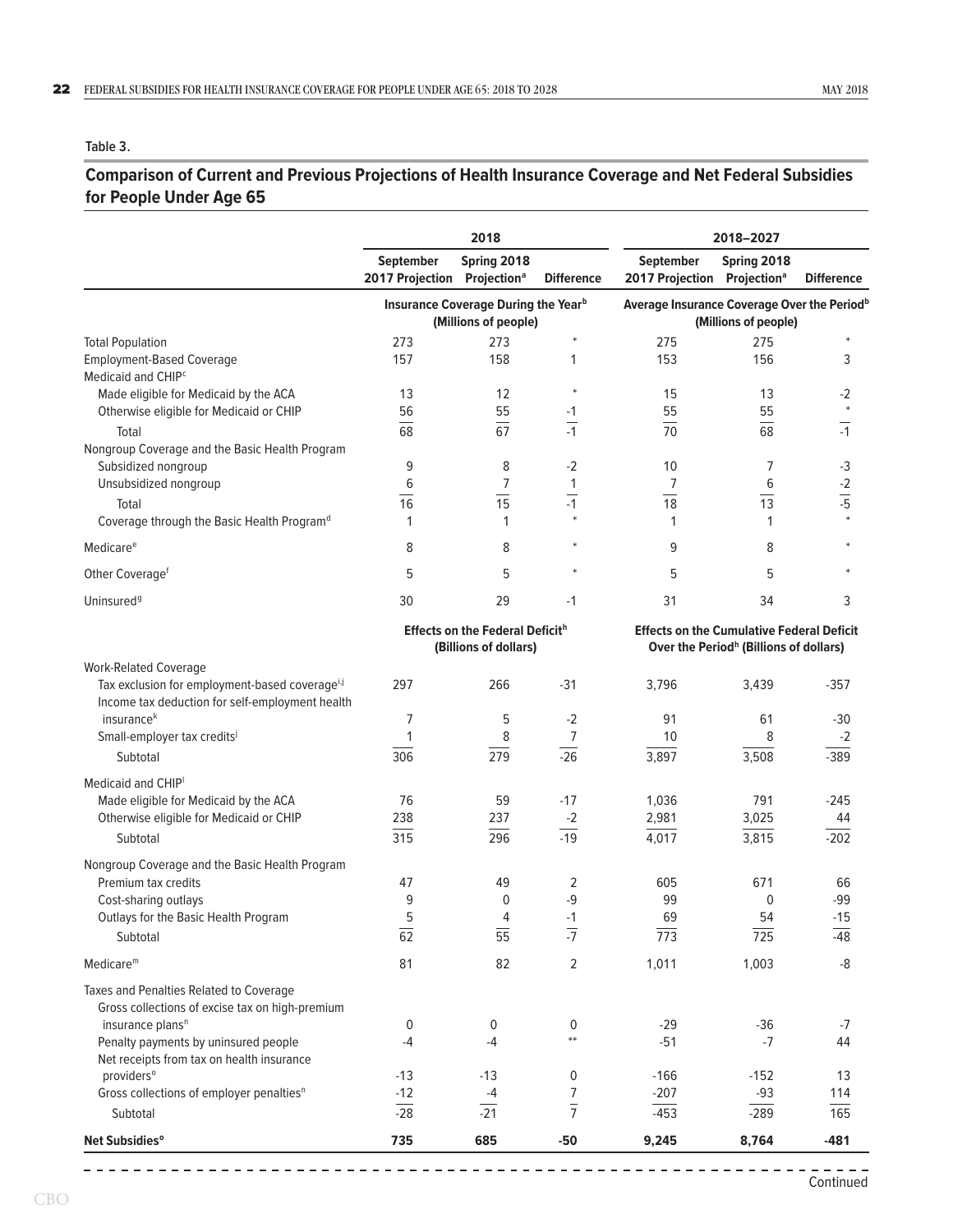Sources: Congressional Budget Office; staff of the Joint Committee on Taxation.

Estimates of insurance coverage apply to calendar years, and estimates of the effect on the federal deficit apply to fiscal years.

- ACA = Affordable Care Act; CHIP = Children's Health Insurance Program; JCT = Joint Committee on Taxation; \* = between -500,000 and 500,000; \*\* = between zero and \$500 million.
- a. Estimates are from CBO's adjusted April 2018 baseline. The adjustment reflects updates to the preliminary projections (contained in *The Budget and Economic Outlook: 2018 to 2028*, released on April 9, 2018) for subsidies for insurance purchased through the marketplaces established under the ACA as well as for revenues related to health care.
- b. Estimates include noninstitutionalized civilian residents of the 50 states and the District of Columbia who are younger than 65. The components do not sum to the total population because some people report multiple sources of coverage. CBO and JCT estimate that in most years, 10 million people (or 4 percent of insured people) have multiple sources of coverage, such as employment-based coverage and Medicaid. Estimates reflect average monthly enrollment over the course of a year and include spouses and dependents covered under family policies.
- c. Includes noninstitutionalized enrollees with full Medicaid benefits. Estimates are adjusted to account for people enrolled in more than one state.
- d. The Basic Health Program, created under the ACA, allows states to establish a coverage program primarily for people with income between 138 percent and 200 percent of the federal poverty guidelines. To subsidize that coverage, the federal government provides states with funding equal to 95 percent of the subsidies for which those people would otherwise have been eligible through a marketplace.
- e. Includes noninstitutionalized Medicare enrollees under age 65. Most Medicare-eligible people under age 65 qualify for Medicare because they participate in the Social Security Disability Insurance program.
- f. Includes people with other kinds of insurance, such as student health plans, coverage provided by the Indian Health Service, and coverage from foreign sources.
- g. Includes unauthorized immigrants, who are ineligible either for marketplace subsidies or for most Medicaid benefits; people ineligible for Medicaid because they live in a state that has not expanded coverage; people eligible for Medicaid who do not enroll; and people who do not purchase insurance available through an employer, through the marketplaces, or directly from an insurer.
- h. Positive numbers indicate an increase in the deficit, and negative numbers indicate a decrease in the deficit.
- i. Includes the effect on tax revenues of the exclusion of premiums for people under age 65 with employment-based insurance from federal income and payroll taxes and includes the effects on taxable wages of the excise tax on high-cost plans and penalty payments by employers. JCT made this projection; it differs from JCT's estimate of the tax expenditure for the exclusion of employer-paid health insurance because effects stemming from the exclusion for people over age 65 are excluded here and because the Federal Insurance Contributions Act tax exclusion for employer-paid health insurance is included here.
- j. Includes increases in outlays and reductions in revenues.
- k. JCT made this projection; it does not include effects stemming from the deduction for people over age 65.
- l. For Medicaid, the outlays reflect only medical services for noninstitutionalized enrollees under age 65 who have full Medicaid benefits. Also, the federal government covers a larger share of costs for Medicaid enrollees whom the ACA made eligible for the program than for people otherwise eligible for Medicaid; the government therefore tracks those groups separately.
- m. For Medicare, the outlays are for benefits net of offsetting receipts for noninstitutionalized Medicare beneficiaries under age 65.
- n. Excludes the associated effects on revenues of changes in taxable compensation, which are included in the estimate of the tax exclusion for employment-based insurance.
- o. Net receipts include the effects of the excise tax on individual and corporate tax receipts. The tax is suspended in 2019.
- CBO and JCT have updated their estimates to include the recently enacted extension of funding for CHIP from 2018 to 2027. Because some people who will gain coverage through CHIP would otherwise have gone uninsured, its extension reduces projections of the number of uninsured people by fewer than 500,000 in each year.

**Nongroup Coverage and the Basic Health Program.** Average monthly enrollment in the nongroup market is now projected to be 1 million lower in 2018 and 5 million lower, on average, between 2018 and 2027 than estimated in September 2017. On average, over the

10-year period, subsidized enrollment is lower by 3 million people, and unsubsidized enrollment is lower by 2 million. Projections of enrollment in the Basic Health Program are not noticeably different.

The 2017 tax act's elimination of the individual mandate penalty accounts for most of the reduction in the projections of nongroup enrollment: Fewer people are expected to enroll in coverage through the nongroup market as a consequence. In addition, the extension of CHIP funding from 2018 through 2027 reduced estimates of enrollment in the nongroup market because some people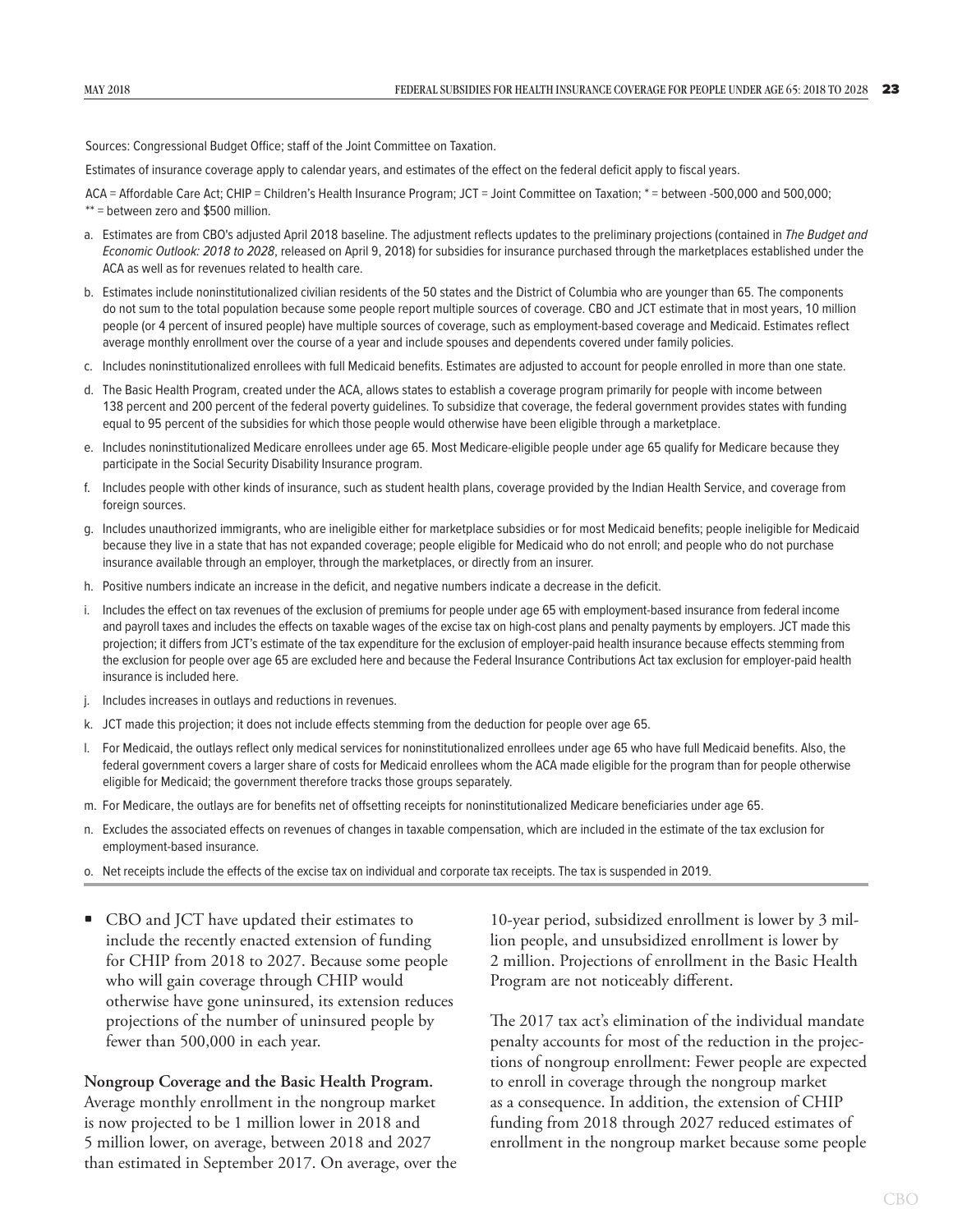<span id="page-27-0"></span>who will gain coverage through CHIP would otherwise have obtained nongroup coverage.

Those reductions in nongroup coverage are somewhat offset by the lack of direct federal funding for CSR payments. As discussed above, CBO and JCT estimate that funding CSRs through higher gross premiums and therefore higher premium tax credits will result in about 2 million more people purchasing coverage through the nongroup market in most years than would have if the federal government had continued to directly reimburse insurers for the cost of CSRs. In addition, CBO and JCT estimate that the proposed regulations that would expand STLDI plans would increase the number of people enrolled in nongroup coverage by fewer than 500,000 people. (That estimate reflects a 50 percent probability that the regulations will be finalized as proposed.)

**Medicaid and CHIP.** Relative to the September 2017 estimates, current estimates of enrollment in Medicaid and CHIP are 1 million lower for most years over the 2018–2027 period. The elimination of the individual mandate penalty was the largest factor reducing projected enrollment. In CBO's estimation, the penalty for not having insurance encouraged more people to enroll in Medicaid than would otherwise have been the case. For example, some people applied for coverage in the marketplaces as a result of the penalty and turned out to be eligible for Medicaid, and some Medicaid-eligible adults and children would have had to pay a penalty if they did not obtain insurance. As a result, when the penalty is eliminated, beginning in 2019, fewer people will enroll in Medicaid, CBO expects.

Partially offsetting that effect is additional estimated enrollment in CHIP stemming from the extension of funding for that program from 2018 through 2027.

**Employment-Based Coverage.** CBO and JCT increased last year's projections of enrollment in employmentbased insurance coverage by 1 million people in 2018 and by an average of 3 million people between 2018 and 2027. Those net increases are the result of three main factors. First, the upward revision reflects an updated assessment of administrative data and data from household and employer surveys, which has led CBO and JCT to increase their estimate of the total number of people with employment-based coverage before 2018. Second, in its latest economic forecast, CBO projects that more people will be employed in most years over the coming decade than previously estimated, which boosts projected enrollment in employment-based coverage. Finally, partly on the basis of actual premiums for 2018, the agencies increased their projections of gross premiums for plans offered through the nongroup market, thereby increasing projected enrollment in employment-based coverage. (Because alternative sources of coverage would be more expensive, more employers are expected to offer insurance to their employees.)

Partially offsetting those factors increasing employmentbased coverage is the elimination of the individual mandate penalty beginning in 2019. That factor has led CBO and JCT to lower their estimates of the number of people with employment-based coverage by 2 million in most years after 2018, relative to the September 2017 projections.

#### **Changes in the Estimates of Subsidies, Penalties, and Taxes**

In CBO and JCT's current projections, the net cost to the federal government of subsidizing health insurance coverage is \$50 billion lower in 2018 and \$481 billion (or about 5 percent) lower over the 2018–2027 period than it was in the agencies' September 2017 projections. Reduced estimates of the net cost of the tax exclusion for employment-based coverage and of Medicaid spending explain most of that decrease.

#### **Tax Exclusion for Employment-Based Coverage.**

Estimates of the net cost of the tax exclusion for employment-based coverage are now \$31 billion lower in 2018 and \$357 billion lower over the 2018–2027 period. The cost of the exclusion depends on the number of people with employment-based coverage, the marginal tax rates of people enrolled in that coverage, and premiums for employment-based coverage. Although total enrollment in employment-based coverage is now projected to be higher than the September estimate, two other changes more than offset that effect: As a result of changes enacted in the 2017 tax act, marginal tax rates are estimated to be lower through 2025, and on the basis of new information available from the Internal Revenue Service about premiums in 2015, average premiums for employment-based coverage are, on net, estimated to be lower.

**Medicaid and CHIP.** CBO has reduced its projections of outlays for Medicaid and CHIP by \$19 billion in 2018 and by \$202 billion over the 2018–2027 period. Lower spending for Medicaid accounts for \$280 billion of that net reduction, mostly because the elimination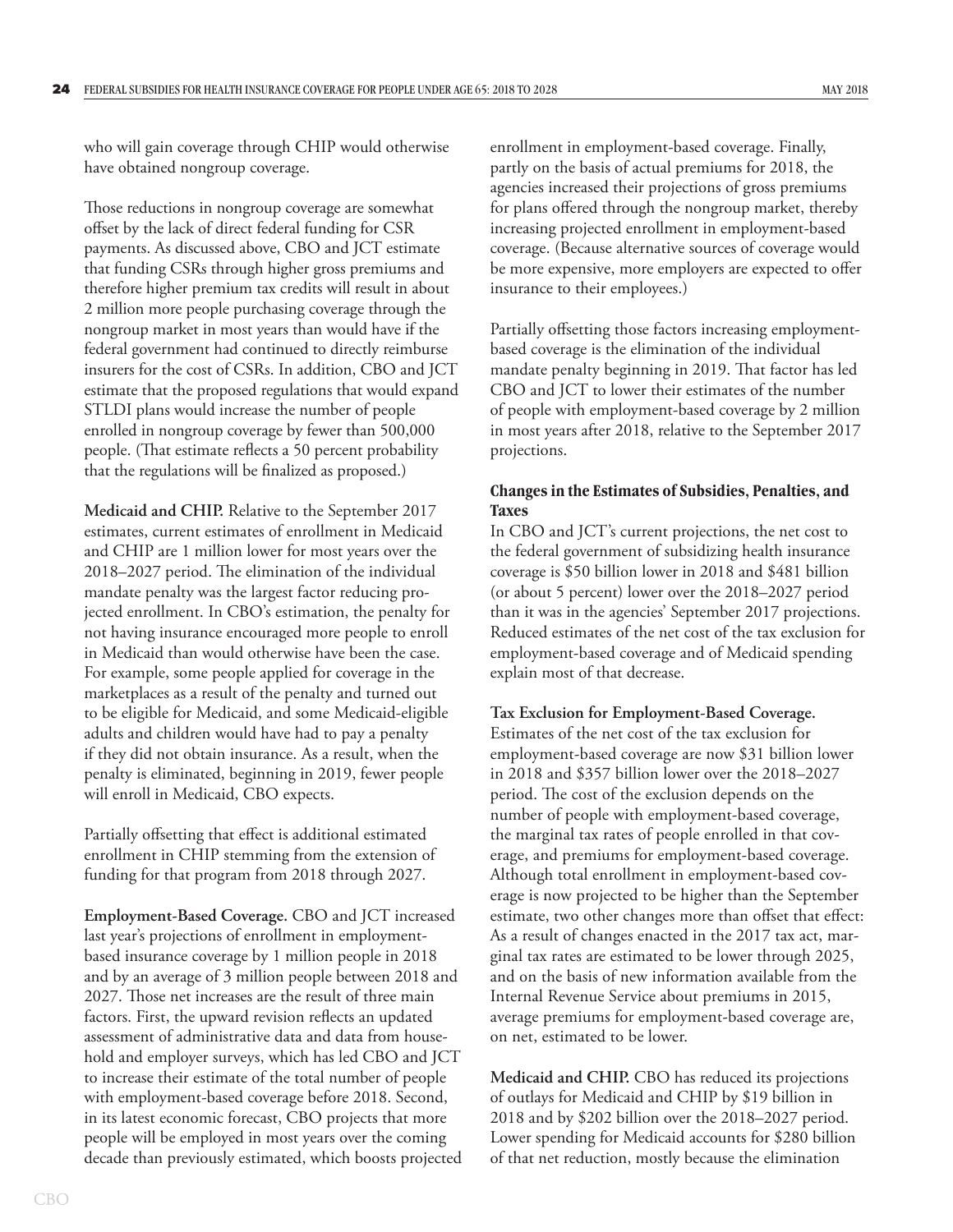<span id="page-28-0"></span>of the individual mandate penalty is expected to lower enrollment in the program. In addition, the extension of funding for CHIP from 2018 through 2027 is estimated to generate savings for Medicaid because CBO had expected that, in the absence of extended funding for CHIP, states would switch some children who had been enrolled in CHIP to Medicaid.

CBO also has made technical revisions that have reduced its projections of Medicaid spending over the next decade. That reduction stems largely from lower-thananticipated per capita costs in 2017 for people made eligible for Medicaid under the ACA and lower projections of cost growth for those enrollees.

As a result of the extension of funding for CHIP, CBO's current projection of outlays for the program over the 2018–2027 period is \$78 billion higher than the September 2017 estimate.

**Subsidies for Nongroup Coverage and the Basic Health Program.** CBO and JCT's estimates of the net cost of subsidies for coverage through the marketplaces, along with estimates of related spending and revenues, are now \$7 billion lower for 2018 and \$48 billion lower for the 2018–2027 period. That net reduction results from the agencies' lower projections of subsidized enrollment through the marketplaces, partly offset by an increase in the estimated per-person cost of that coverage. The elimination of the individual mandate penalty accounts for most of the reduction in nongroup enrollment.

The estimated per-person cost of subsidized nongroup coverage is higher in the current projections for two main reasons. The lack of direct funding for CSRs increased average gross premiums for benchmark plans, which results in higher average subsidies. In addition, the elimination of the individual mandate penalty is expected to result in a less healthy mix of enrollees, thereby increasing projected average gross premiums and, therefore, subsidies.

**Penalties and Taxes Related to Coverage.** CBO and JCT have lowered their estimates of collections of penalty payments by individuals who do not purchase health insurance coverage meeting the ACA's standards by less than \$500,000 in 2018 and by \$44 billion over the 2018–2027 period. That reduction stems almost entirely from the 2017 tax act and its elimination of the penalty associated with the individual mandate beginning in 2019. As a result, CBO and JCT expect that no such

penalties will be collected from people who are uninsured in 2019 or later years.

In addition, CBO and JCT have reduced their estimate of collections of penalty payments from employers that do not offer coverage meeting the ACA's standards by \$7 billion in 2018 and by \$114 billion over the 2018– 2027 period as a result of new data from the Treasury Department showing less reported penalty liability than previously projected.

#### **Comparisons of CBO and JCT's Projections With Actual Coverage and Subsidies**

In order to improve CBO and JCT's baseline projections, the agencies compare their projections of health insurance coverage and federal subsidies for people under age 65 with actual enrollment and costs reported by the Administration, state governments, and surveys whenever possible. This report compares projections for 2017 published in March 2016 and September 2017 with actual amounts for 2017 (see [Table 4](#page-29-1)).

#### **Nongroup Coverage and the Basic Health Program**

CBO and JCT's March 2016 projection of subsidies for nongroup coverage obtained through the marketplaces, related spending and revenues, and payments for the Basic Health Program accounted for the largest estimating error for 2017. The agency estimated that those subsidies would total \$55 billion in 2017—about \$11 billion, or about 25 percent, more than the actual amount reported by the Administration for 2017.

CBO and JCT overestimated costs to the federal government because they overestimated the number of people who would enroll through the marketplaces, and receive subsidies, in 2017. In March 2016, CBO and JCT estimated that 12 million people would enroll in subsidized coverage through the marketplaces—about 4 million, or 50 percent, more than the actual number. At the time, CBO and JCT expected enrollment to grow from 2016 to 2017 as more people gained experience with the marketplaces and more employers responded to the availability of subsidies by declining to offer insurance to their employees. However, enrollment through the marketplaces changed little in 2017. As a result, in their September 2017 projections, CBO and JCT significantly reduced their estimates of enrollment through the marketplaces in 2017 and later years.

The effect on subsidies of overestimating enrollment in the March 2016 projection was partially offset by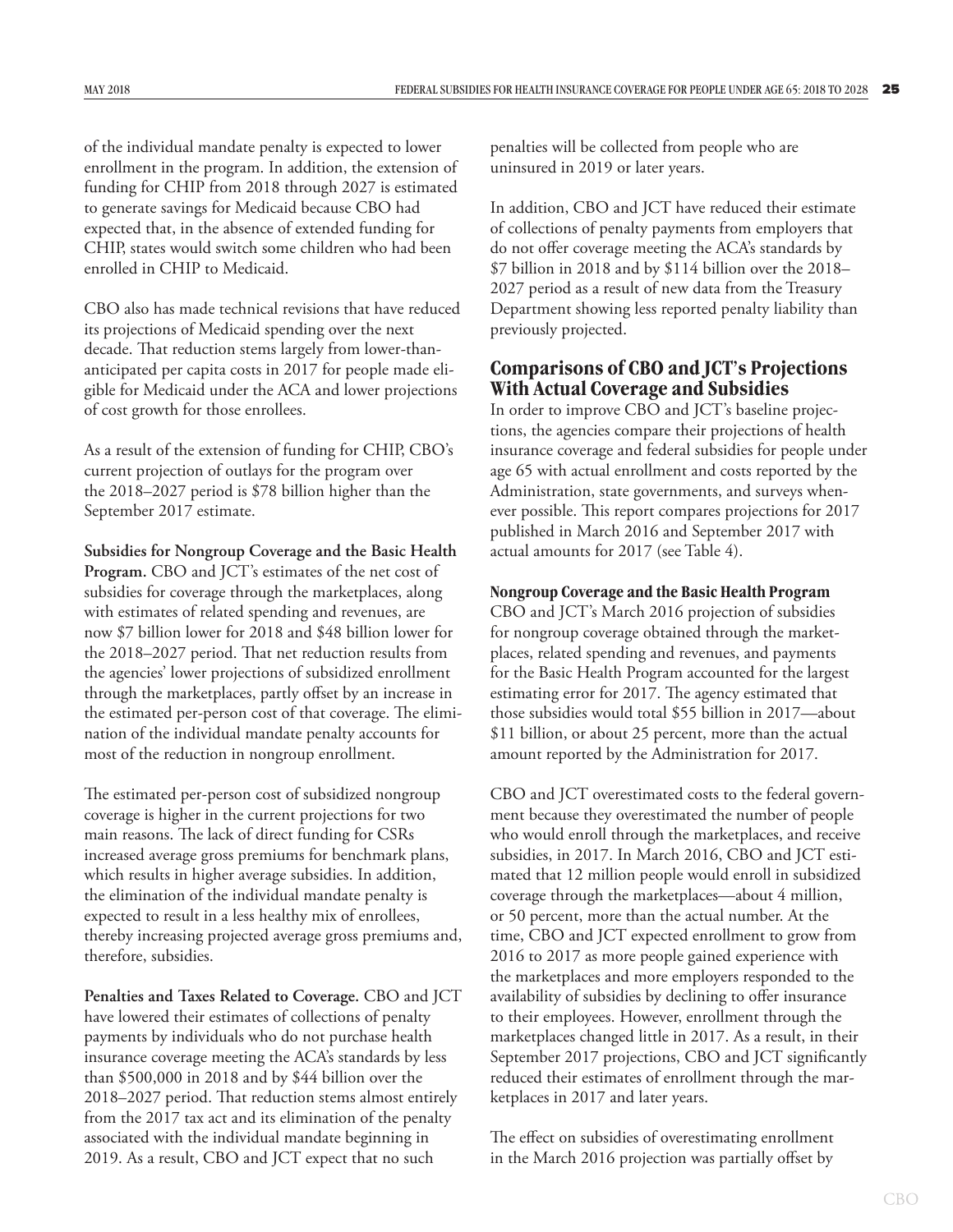<span id="page-29-1"></span><span id="page-29-0"></span>**Table 4.**

#### **Selected Estimates of Health Insurance Coverage and Net Federal Subsidies for People Under Age 65 in CBO's March 2016 and September 2017 Projections Compared With Actual Coverage and Subsidies in 2017**

|                                                                                       | <b>March 2016</b><br><b>Baseline</b>                                                                                                                      | <b>September</b><br>2017 Projection                                                                                         | <b>Actual</b>  | Difference,<br><b>March 2016-</b><br><b>Actual</b> | Difference,<br><b>September</b><br>2017-Actual |  |  |  |
|---------------------------------------------------------------------------------------|-----------------------------------------------------------------------------------------------------------------------------------------------------------|-----------------------------------------------------------------------------------------------------------------------------|----------------|----------------------------------------------------|------------------------------------------------|--|--|--|
|                                                                                       |                                                                                                                                                           | <b>Selected Categories of Health Insurance Coverage for People</b><br>Under Age 65 (Millions of people, calendar year 2017) |                |                                                    |                                                |  |  |  |
| Nongroup Coverage Purchased Through the Health Insurance<br>Marketplaces <sup>a</sup> |                                                                                                                                                           |                                                                                                                             |                |                                                    |                                                |  |  |  |
| Subsidized                                                                            | 12                                                                                                                                                        | 8                                                                                                                           | 8              | 4                                                  |                                                |  |  |  |
| Unsubsidized                                                                          | 3                                                                                                                                                         | 2                                                                                                                           | 2              |                                                    |                                                |  |  |  |
| Total                                                                                 | $\overline{15}$                                                                                                                                           | 10                                                                                                                          | 10             | $\overline{5}$                                     |                                                |  |  |  |
| Basic Health Program <sup>b</sup>                                                     | 1                                                                                                                                                         | 1                                                                                                                           | 1              |                                                    |                                                |  |  |  |
| Uninsured <sup>c</sup>                                                                | 26                                                                                                                                                        | 28                                                                                                                          | 28             | $-2$                                               |                                                |  |  |  |
|                                                                                       | Selected Categories of Net Federal Subsidies Associated With Health Insurance<br>Coverage for People Under Age 65 (Billions of dollars, fiscal year 2017) |                                                                                                                             |                |                                                    |                                                |  |  |  |
| Medicaid and CHIP <sup>d</sup>                                                        |                                                                                                                                                           |                                                                                                                             |                |                                                    |                                                |  |  |  |
| Medicaid <sup>e</sup>                                                                 | 279                                                                                                                                                       | 280                                                                                                                         | 276            | 3                                                  | 5                                              |  |  |  |
| <b>CHIP</b>                                                                           | 13                                                                                                                                                        | 16                                                                                                                          | 16             | $-3$                                               | -1                                             |  |  |  |
| Total                                                                                 | 292                                                                                                                                                       | 296                                                                                                                         | 292            | $\overline{11}$                                    | $\frac{1}{4}$                                  |  |  |  |
| Nongroup Coverage and the Basic Health Program                                        |                                                                                                                                                           |                                                                                                                             |                |                                                    |                                                |  |  |  |
| Premium tax credits <sup>f</sup>                                                      | 43                                                                                                                                                        | 34                                                                                                                          | 35             | 8                                                  | $-1$                                           |  |  |  |
| Cost-sharing outlays <sup>f</sup>                                                     | 9                                                                                                                                                         | 7                                                                                                                           | 6              | 3                                                  |                                                |  |  |  |
| Outlays for the Basic Health Program <sup>f</sup>                                     | 4                                                                                                                                                         | 5                                                                                                                           | 4              | $-1$                                               |                                                |  |  |  |
| Collections for risk adjustment and reinsurance <sup>9</sup>                          | $-11$                                                                                                                                                     | -9                                                                                                                          | $-10$          | $-1$                                               |                                                |  |  |  |
| Payments for risk adjustment and reinsurance <sup>9</sup>                             | 10                                                                                                                                                        | $\frac{9}{45}$                                                                                                              |                | $\frac{2}{11}$                                     |                                                |  |  |  |
| Total                                                                                 | $\overline{55}$                                                                                                                                           |                                                                                                                             | $\frac{9}{45}$ |                                                    | 1                                              |  |  |  |

Continued

underestimating the average costs per subsidized enrollee.24 In March 2016, CBO and JCT's estimate of average costs per subsidized marketplace or Basic Health Program enrollee was too low—by about 10 percent. Using information from the beginning of 2017, CBO and JCT increased their estimates of average costs in that year and later years in their September 2017 projection. All told, the agencies' September 2017 projection of subsidies for nongroup coverage obtained through the marketplaces, related spending and revenues, and Basic Health Program payments for 2017 turned out to be \$1 billion higher than the actual amount for that fiscal year.<sup>25</sup>

#### **Other Subsidies and Revenues**

For all other categories of subsidies, taxes, and penalties related to coverage for people under age 65 for which actual information for 2017 is available, CBO and JCT's March 2016 and September 2017 projections for 2017 differed by less than 5 percent from the actual amounts. For example, CBO estimated in March 2016 that outlays for noninstitutionalized Medicaid and CHIP enrollees under age 65 who receive full benefits would be \$292 billion and in September 2017, \$296 billion. Actual spending in 2017 was \$292 billion.

<sup>24.</sup> See Congressional Budget Office, *Federal Subsidies for Health Insurance Coverage for People Under Age 65: 2016 to 2016* (March 2016), [www.cbo.gov/publication/51385](http://www.cbo.gov/publication/51385).

<sup>25.</sup> For calendar year 2017, the overestimate of total spending that could be calculated by multiplying CBO's September 2017

projection of enrollment by its projection of average costs is substantially larger than the overestimate for total spending in fiscal year 2017 mostly because the Administration stopped the payment of CSRs in October 2017 and those payments had been projected to continue in CBO's baseline.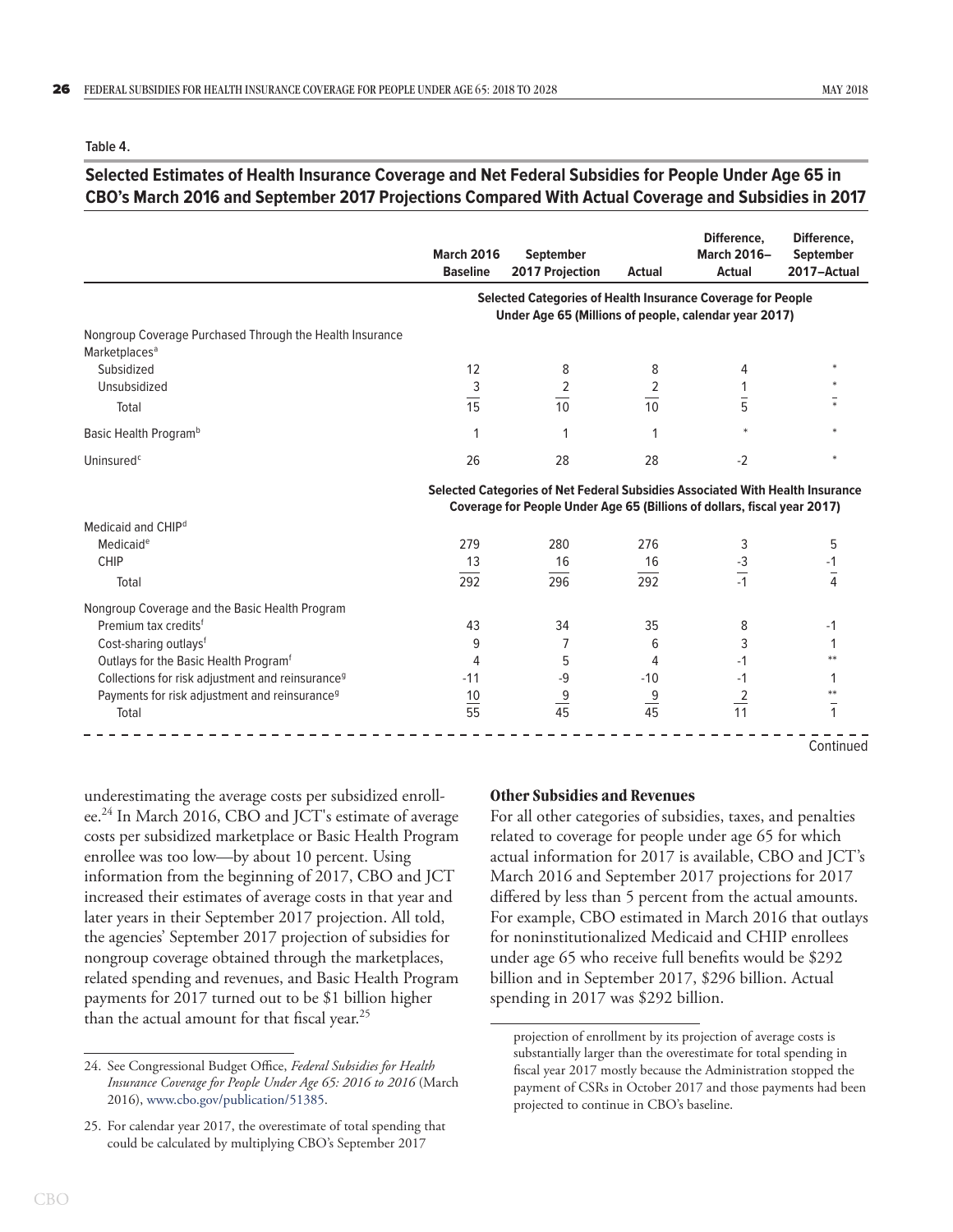Table 4. Continued

**Selected Estimates of Health Insurance Coverage and Net Federal Subsidies for People Under Age 65 in CBO's March 2016 and September 2017 Projections Compared With Actual Coverage and Subsidies in 2017**

|                                                                                                                                    | <b>March 2016</b><br><b>Baseline</b> | <b>September</b><br>2017 Projection                                                                                                                       | <b>Actual</b> | Difference.<br><b>March 2016-</b><br>Actual | Difference.<br><b>September</b><br>2017-Actual |
|------------------------------------------------------------------------------------------------------------------------------------|--------------------------------------|-----------------------------------------------------------------------------------------------------------------------------------------------------------|---------------|---------------------------------------------|------------------------------------------------|
|                                                                                                                                    |                                      | Selected Categories of Net Federal Subsidies Associated With Health Insurance<br>Coverage for People Under Age 65 (Billions of dollars, fiscal year 2017) |               |                                             |                                                |
| Medicare <sup>d,h</sup>                                                                                                            | 81                                   | 80                                                                                                                                                        | 82            | $-1$                                        | $-2$                                           |
| Penalty Payments by Uninsured People <sup>i</sup>                                                                                  | -3                                   | $-3$                                                                                                                                                      | -3            | $**$                                        | $**$                                           |
| <b>Memorandum:</b><br>Average Subsidy per Subsidized Marketplace or Basic Health<br>Program Enrollee (Dollars, calendar year 2017) | 4.550                                | 5.550                                                                                                                                                     | 5.010         | $-460$                                      | 540                                            |

Sources: Congressional Budget Office; staff of the Joint Committee on Taxation; and additional sources listed below.

Comparisons are shown only for categories of health insurance and net federal subsidies associated with people under age 65 for which actual values are publicly available for at least part of 2017.

CHIP = Children's Health Insurance Program; JCT = Joint Committee on Taxation; \* = between -500,000 and 500,000; \*\* = between -\$500 million and \$500 million.

- a. Actual value based on data published by the Centers for Medicare & Medicaid Services. See Centers for Medicare & Medicaid Services, "2017 Effectuated Enrollment Snapshot" (accessed April 25, 2018), https://go.usa.gov/xR7j7 (PDF, 489 KB) and "First Half of 2017 Average Effectuated Enrollment Report" (accessed April 25, 2018), <https://go.usa.gov/xQmaM>.
- b. Actual value based on information published by the state governments of Minnesota and New York, which are the only states that have used the program. See Randall Chun, MinnesotaCare (Minnesota House of Representatives, House Research Department, updated December 2017) [www.house.leg.state.mn.us/hrd/pubs/mncare.pdf](http://www.house.leg.state.mn.us/hrd/pubs/mncare.pdf) (104 KB); and New York State Department of Health, "2017 Open Enrollment Report," <https://go.usa.gov/xQm9U>.
- c. Actual value reflects the number of uninsured people reported by the National Health Interview Survey adjusted downward to exclude people with Indian Health Service coverage, which CBO and JCT consider to be health insurance coverage. See Robin A. Cohen, Emily P. Zammitti, and Michael E. Martinez, *Health Insurance Coverage: Early Release of Estimates From the National Health Interview Survey, 2017* (National Center for Health Statistics, May 2018), <https://go.usa.gov/xQmKM> (PDF, 530 KB).
- d. See Department of the Treasury, "Final Monthly Treasury Statement of Receipts and Outlays of the United States Government for Fiscal Year 2017 Through September 30, 2017, and Other Periods" (October 2017), <https://go.usa.gov/xQmsd>.
- e. Actual value reported by the Department of the Treasury adjusted to reflect only medical services for noninstitutionalized enrollees under age 65 who have full Medicaid benefits.
- f. Office of Management and Budget, *Budget of the U.S. Government: Appendix*, "Detailed Budget Estimates by Agency: Department of the Treasury" (February 2018), p. 956, <https://go.usa.gov/xR7Dc>.
- g. Office of Management and Budget, *Budget of the U.S. Government: Appendix*, "Detailed Budget Estimates by Agency: Department of Health and Human Services" (February 2018), pp. 449–450, <https://go.usa.gov/xR7Dc>.
- h. Actual value reported by the Department of the Treasury adjusted to reflect benefits net of offsetting receipts for noninstitutionalized Medicare beneficiaries under age 65.
- i. Actual value based on preliminary data from the Internal Revenue Service. See Internal Revenue Service, "SOI Tax Stats—Individual Income Tax Returns," Preliminary Data, Statistical Tables, Table 1—Individual Income Tax Returns: Selected Income and Tax Items (accessed April 19, 2018), <https://go.usa.gov/xQm9k>.
- j. Estimates of actual costs per person are the ratios of costs to subsidized enrollment through the health insurance marketplaces or the Basic Health Program in a calendar year.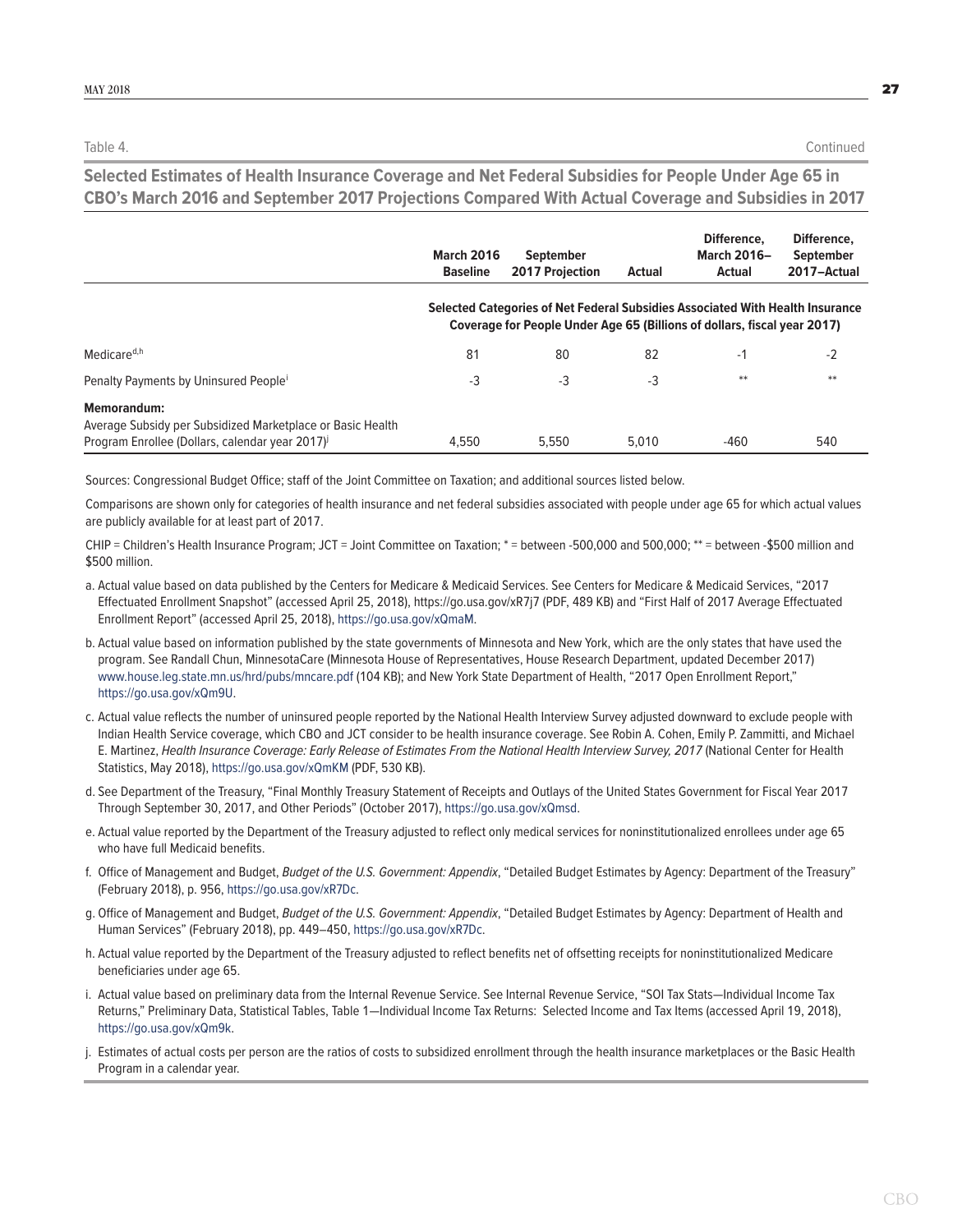# **List of Tables and Figures**

#### <span id="page-31-0"></span>**Tables**

| 1.             | Health Insurance Coverage for People Under Age 65                                                                                                                                            | 4  |
|----------------|----------------------------------------------------------------------------------------------------------------------------------------------------------------------------------------------|----|
| 2.             | Net Federal Subsidies Associated With Health Insurance Coverage for<br>People Under Age 65                                                                                                   | 18 |
| 3.             | Comparison of Current and Previous Projections of Health Insurance<br>Coverage and Net Federal Subsidies for People Under Age 65                                                             | 22 |
| 4.             | Selected Estimates of Health Insurance Coverage and Net Federal<br>Subsidies for People Under Age 65 in CBO's March 2016 and<br>September 2017 Projections Compared With Actual Coverage and |    |
|                | Subsidies in 2017                                                                                                                                                                            | 26 |
| <b>Figures</b> |                                                                                                                                                                                              |    |
| 1.             | Health Insurance Coverage in 2018 for People Under Age 65                                                                                                                                    | 2  |
| 2.             | Health Insurance Subsidies in 2018 for People Under Age 65                                                                                                                                   | 3  |
| 3.             | Illustrative Examples, for Single Individuals, of Gross Premiums for<br>Health Insurance Purchased Through the Marketplaces                                                                  | 13 |
| 4.             | Gross and Net Premiums for Subsidized Enrollees in States Using Healthcare.gov                                                                                                               | 14 |
| 5.             | Illustrative Examples, for Single Individuals With Income at 225 Percent<br>of the FPL, of Net Premiums for Health Insurance Purchased                                                       |    |
|                | Through the Marketplaces                                                                                                                                                                     | 15 |